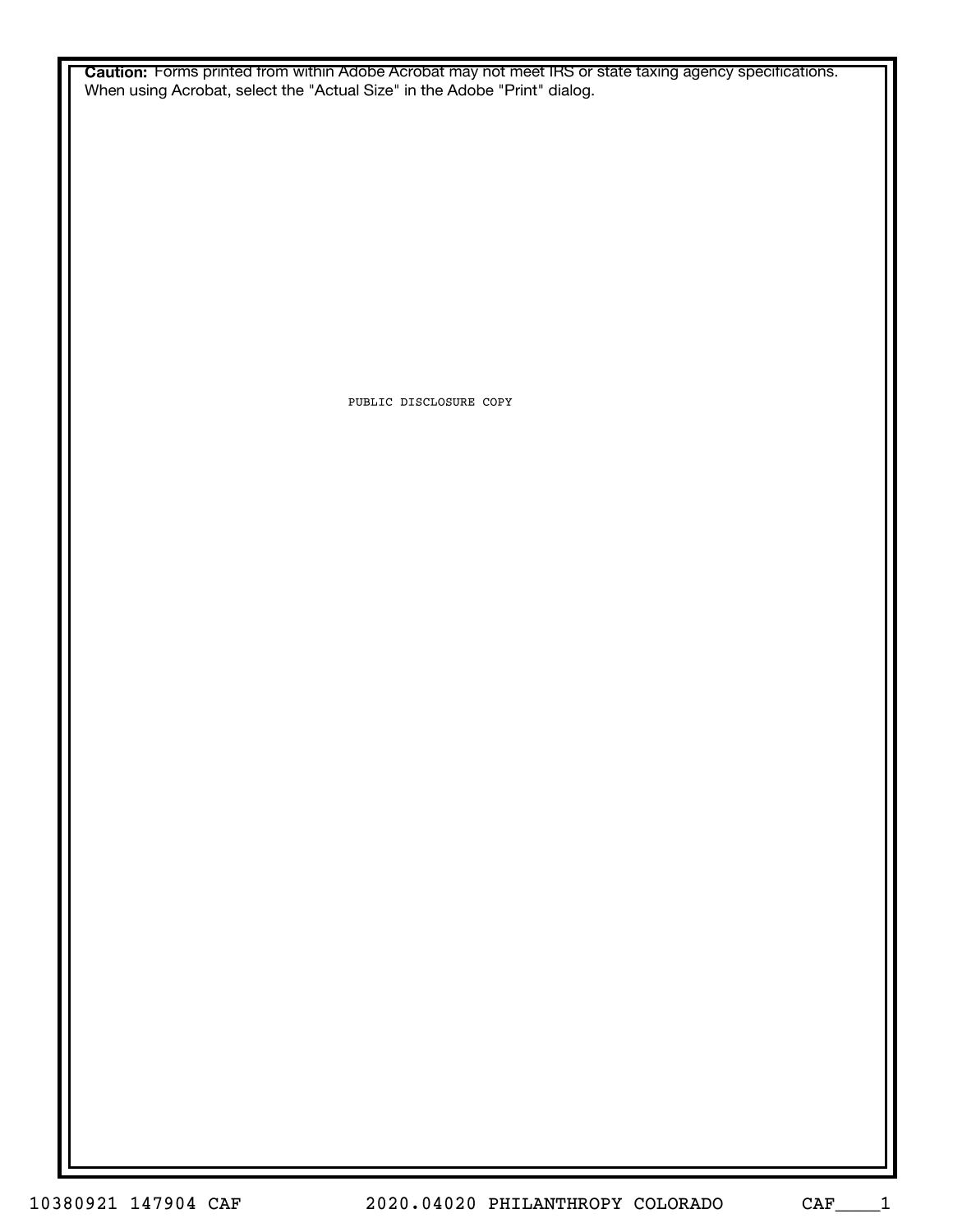September 21, 2021

Philanthropy Colorado 5855 Wadsworth Bypass No. A Arvada, CO 80003

Philanthropy Colorado:

Enclosed is the organization's 2020 Exempt Organization return.

Specific filing instructions are as follows.

FORM 990 RETURN:

This return has been prepared for electronic filing. If you wish to have it transmitted electronically to the IRS, please sign, date, and return Form 8879-EO to our office. We will then submit the electronic return to the IRS. Do not mail a paper copy of the return to the IRS.

A copy of the return is enclosed for your files. We suggest that you retain this copy indefinitely.

Very truly yours,

Laura M. Puca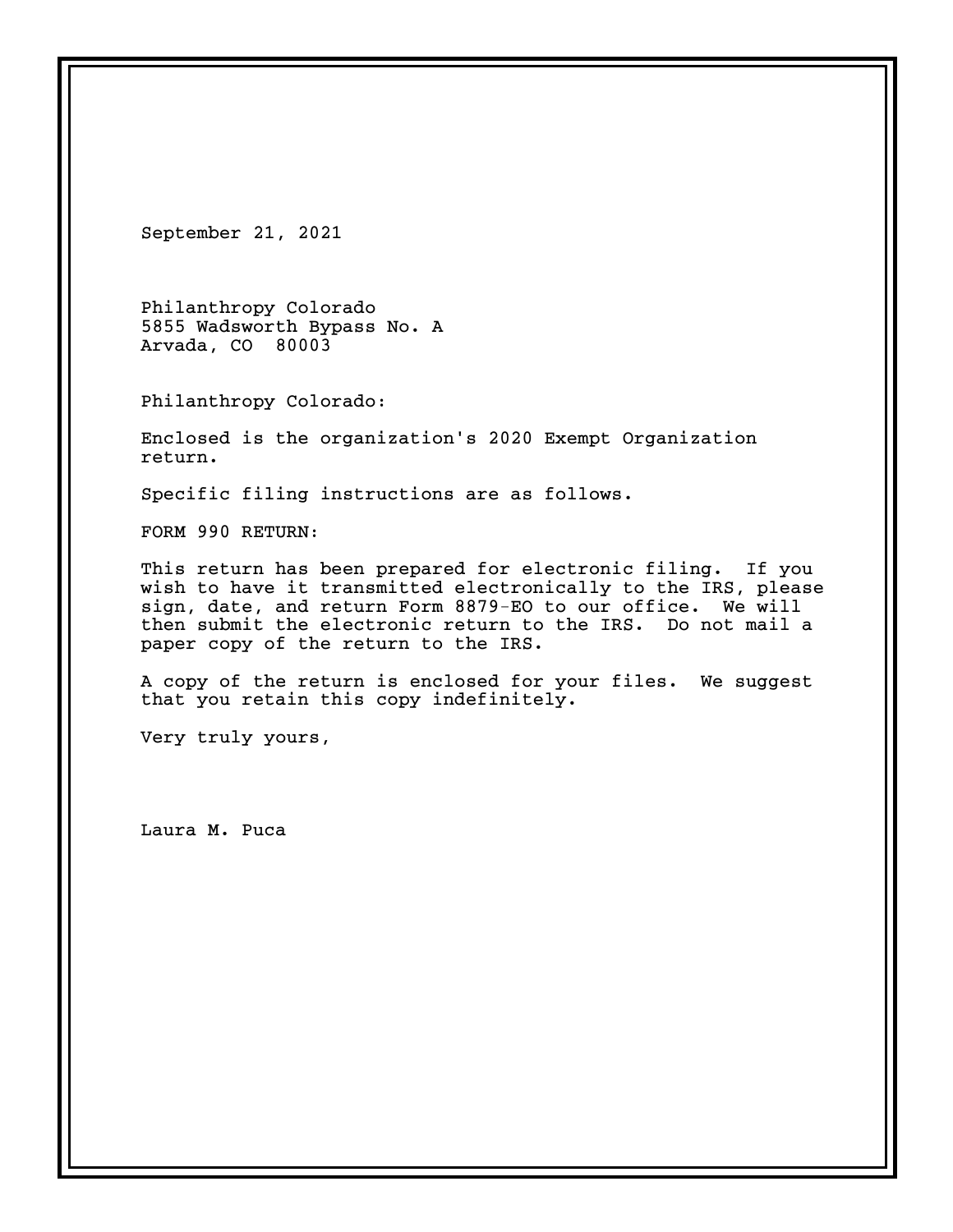| Form 8879-EO                                                               | <b>IRS e-file Signature Authorization</b><br>for an Exempt Organization                                                                                                                                                                                                                                                                                                                                                                                                                                                                                                                                                                                                                                                                                                                                                                                                                                                                                                                                                                                                                                                                                                                                                                                                                                                                                                                                                                                                                                                                                                                                                                                                                                                                                                                                                                                                                                                                                                                                                                                                                                            |                       | OMB No. 1545-0047                                          |
|----------------------------------------------------------------------------|--------------------------------------------------------------------------------------------------------------------------------------------------------------------------------------------------------------------------------------------------------------------------------------------------------------------------------------------------------------------------------------------------------------------------------------------------------------------------------------------------------------------------------------------------------------------------------------------------------------------------------------------------------------------------------------------------------------------------------------------------------------------------------------------------------------------------------------------------------------------------------------------------------------------------------------------------------------------------------------------------------------------------------------------------------------------------------------------------------------------------------------------------------------------------------------------------------------------------------------------------------------------------------------------------------------------------------------------------------------------------------------------------------------------------------------------------------------------------------------------------------------------------------------------------------------------------------------------------------------------------------------------------------------------------------------------------------------------------------------------------------------------------------------------------------------------------------------------------------------------------------------------------------------------------------------------------------------------------------------------------------------------------------------------------------------------------------------------------------------------|-----------------------|------------------------------------------------------------|
|                                                                            | For calendar year 2020, or fiscal year beginning 2020, and ending 30 2020, and ending                                                                                                                                                                                                                                                                                                                                                                                                                                                                                                                                                                                                                                                                                                                                                                                                                                                                                                                                                                                                                                                                                                                                                                                                                                                                                                                                                                                                                                                                                                                                                                                                                                                                                                                                                                                                                                                                                                                                                                                                                              |                       | 2020                                                       |
| Department of the Treasury<br><b>Internal Revenue Service</b>              | Do not send to the IRS. Keep for your records.<br>Go to www.irs.gov/Form8879EO for the latest information.                                                                                                                                                                                                                                                                                                                                                                                                                                                                                                                                                                                                                                                                                                                                                                                                                                                                                                                                                                                                                                                                                                                                                                                                                                                                                                                                                                                                                                                                                                                                                                                                                                                                                                                                                                                                                                                                                                                                                                                                         |                       |                                                            |
| Name of exempt organization or person subject to tax                       |                                                                                                                                                                                                                                                                                                                                                                                                                                                                                                                                                                                                                                                                                                                                                                                                                                                                                                                                                                                                                                                                                                                                                                                                                                                                                                                                                                                                                                                                                                                                                                                                                                                                                                                                                                                                                                                                                                                                                                                                                                                                                                                    |                       | Taxpayer identification number                             |
|                                                                            |                                                                                                                                                                                                                                                                                                                                                                                                                                                                                                                                                                                                                                                                                                                                                                                                                                                                                                                                                                                                                                                                                                                                                                                                                                                                                                                                                                                                                                                                                                                                                                                                                                                                                                                                                                                                                                                                                                                                                                                                                                                                                                                    |                       |                                                            |
| PHILANTHROPY COLORADO                                                      |                                                                                                                                                                                                                                                                                                                                                                                                                                                                                                                                                                                                                                                                                                                                                                                                                                                                                                                                                                                                                                                                                                                                                                                                                                                                                                                                                                                                                                                                                                                                                                                                                                                                                                                                                                                                                                                                                                                                                                                                                                                                                                                    | 71-0947313            |                                                            |
| Name and title of officer or person subject to tax<br><b>JOANNE KELLEY</b> |                                                                                                                                                                                                                                                                                                                                                                                                                                                                                                                                                                                                                                                                                                                                                                                                                                                                                                                                                                                                                                                                                                                                                                                                                                                                                                                                                                                                                                                                                                                                                                                                                                                                                                                                                                                                                                                                                                                                                                                                                                                                                                                    |                       |                                                            |
| CHIEF EXECUTIVE OFFICER<br>Part I                                          | Type of Return and Return Information (Whole Dollars Only)                                                                                                                                                                                                                                                                                                                                                                                                                                                                                                                                                                                                                                                                                                                                                                                                                                                                                                                                                                                                                                                                                                                                                                                                                                                                                                                                                                                                                                                                                                                                                                                                                                                                                                                                                                                                                                                                                                                                                                                                                                                         |                       |                                                            |
|                                                                            | Check the box for the return for which you are using this Form 8879-EO and enter the applicable amount, if any, from the return. If you<br>check the box on line 1a, 2a, 3a, 4a, 5a, 6a, or 7a below, and the amount on that line for the return being filed with this form was<br>blank, then leave line 1b, 2b, 3b, 4b, 5b, 6b, or 7b, whichever is applicable, blank (do not enter -0-). But, if you entered -0- on the<br>return, then enter -0- on the applicable line below. Do not complete more than one line in Part I.                                                                                                                                                                                                                                                                                                                                                                                                                                                                                                                                                                                                                                                                                                                                                                                                                                                                                                                                                                                                                                                                                                                                                                                                                                                                                                                                                                                                                                                                                                                                                                                   |                       |                                                            |
| 1a Form 990 check here $\mathbf{E}[\mathbf{x}]$                            | <b>b</b> Total revenue, if any (Form 990, Part VIII, column (A), line 12) $\ldots$ 1b $\ldots$ 1b                                                                                                                                                                                                                                                                                                                                                                                                                                                                                                                                                                                                                                                                                                                                                                                                                                                                                                                                                                                                                                                                                                                                                                                                                                                                                                                                                                                                                                                                                                                                                                                                                                                                                                                                                                                                                                                                                                                                                                                                                  |                       |                                                            |
| 2a Form 990-EZ check here $\blacktriangleright$                            |                                                                                                                                                                                                                                                                                                                                                                                                                                                                                                                                                                                                                                                                                                                                                                                                                                                                                                                                                                                                                                                                                                                                                                                                                                                                                                                                                                                                                                                                                                                                                                                                                                                                                                                                                                                                                                                                                                                                                                                                                                                                                                                    |                       |                                                            |
| 3a Form 1120-POL check here                                                |                                                                                                                                                                                                                                                                                                                                                                                                                                                                                                                                                                                                                                                                                                                                                                                                                                                                                                                                                                                                                                                                                                                                                                                                                                                                                                                                                                                                                                                                                                                                                                                                                                                                                                                                                                                                                                                                                                                                                                                                                                                                                                                    |                       |                                                            |
| 4a Form 990-PF check here                                                  |                                                                                                                                                                                                                                                                                                                                                                                                                                                                                                                                                                                                                                                                                                                                                                                                                                                                                                                                                                                                                                                                                                                                                                                                                                                                                                                                                                                                                                                                                                                                                                                                                                                                                                                                                                                                                                                                                                                                                                                                                                                                                                                    |                       |                                                            |
| 5a Form 8868 check here<br>6a Form 990-T check here                        |                                                                                                                                                                                                                                                                                                                                                                                                                                                                                                                                                                                                                                                                                                                                                                                                                                                                                                                                                                                                                                                                                                                                                                                                                                                                                                                                                                                                                                                                                                                                                                                                                                                                                                                                                                                                                                                                                                                                                                                                                                                                                                                    |                       |                                                            |
| 7a Form 4720 check here                                                    |                                                                                                                                                                                                                                                                                                                                                                                                                                                                                                                                                                                                                                                                                                                                                                                                                                                                                                                                                                                                                                                                                                                                                                                                                                                                                                                                                                                                                                                                                                                                                                                                                                                                                                                                                                                                                                                                                                                                                                                                                                                                                                                    |                       |                                                            |
| Part II                                                                    | Declaration and Signature Authorization of Officer or Person Subject to Tax                                                                                                                                                                                                                                                                                                                                                                                                                                                                                                                                                                                                                                                                                                                                                                                                                                                                                                                                                                                                                                                                                                                                                                                                                                                                                                                                                                                                                                                                                                                                                                                                                                                                                                                                                                                                                                                                                                                                                                                                                                        |                       |                                                            |
| PIN: check one box only<br>X                                               | I consent to allow my intermediate service provider, transmitter, or electronic return originator (ERO) to send the return to the IRS and<br>to receive from the IRS (a) an acknowledgement of receipt or reason for rejection of the transmission, (b) the reason for any delay in<br>processing the return or refund, and (c) the date of any refund. If applicable, I authorize the U.S. Treasury and its designated Financial<br>Agent to initiate an electronic funds withdrawal (direct debit) entry to the financial institution account indicated in the tax preparation<br>software for payment of the federal taxes owed on this return, and the financial institution to debit the entry to this account. To revoke<br>a payment, I must contact the U.S. Treasury Financial Agent at 1-888-353-4537 no later than 2 business days prior to the payment<br>(settlement) date. I also authorize the financial institutions involved in the processing of the electronic payment of taxes to receive<br>confidential information necessary to answer inquiries and resolve issues related to the payment. I have selected a personal<br>identification number (PIN) as my signature for the electronic return and, if applicable, the consent to electronic funds withdrawal.<br>Lauthorize CRADY, PUCA & ASSOCIATES<br><b>ERO</b> firm name<br>as my signature on the tax year 2020 electronically filed return. If I have indicated within this return that a copy of the return is being filed with<br>a state agency(ies) regulating charities as part of the IRS Fed/State program, I also authorize the aforementioned ERO to enter my<br>PIN on the return's disclosure consent screen.<br>As an officer or person subject to tax with respect to the organization, I will enter my PIN as my signature on the tax year 2020<br>electronically filed return. If I have indicated within this return that a copy of the return is being filed with a state agency(ies)<br>regulating charities as part of the IRS Fed/State program, I will enter my PIN on the return's disclosure consent screen. | to enter my PIN       | 47313<br>Enter five numbers, but<br>do not enter all zeros |
| Signature of officer or person subject to tax<br><b>Part III</b>           | <b>Certification and Authentication</b>                                                                                                                                                                                                                                                                                                                                                                                                                                                                                                                                                                                                                                                                                                                                                                                                                                                                                                                                                                                                                                                                                                                                                                                                                                                                                                                                                                                                                                                                                                                                                                                                                                                                                                                                                                                                                                                                                                                                                                                                                                                                            | Date $\triangleright$ |                                                            |
|                                                                            | <b>ERO's EFIN/PIN.</b> Enter your six-digit electronic filing identification                                                                                                                                                                                                                                                                                                                                                                                                                                                                                                                                                                                                                                                                                                                                                                                                                                                                                                                                                                                                                                                                                                                                                                                                                                                                                                                                                                                                                                                                                                                                                                                                                                                                                                                                                                                                                                                                                                                                                                                                                                       |                       |                                                            |
|                                                                            | 84862910668<br>number (EFIN) followed by your five-digit self-selected PIN.                                                                                                                                                                                                                                                                                                                                                                                                                                                                                                                                                                                                                                                                                                                                                                                                                                                                                                                                                                                                                                                                                                                                                                                                                                                                                                                                                                                                                                                                                                                                                                                                                                                                                                                                                                                                                                                                                                                                                                                                                                        |                       |                                                            |
| IRS e-file Providers for Business Returns.                                 | Do not enter all zeros<br>I certify that the above numeric entry is my PIN, which is my signature on the 2020 electronically filed return indicated above. I confirm<br>that I am submitting this return in accordance with the requirements of Pub. 4163, Modernized e-File (MeF) Information for Authorized                                                                                                                                                                                                                                                                                                                                                                                                                                                                                                                                                                                                                                                                                                                                                                                                                                                                                                                                                                                                                                                                                                                                                                                                                                                                                                                                                                                                                                                                                                                                                                                                                                                                                                                                                                                                      |                       |                                                            |
| ERO's signature $\blacktriangleright$                                      | 09/21/21<br>Date $\blacktriangleright$                                                                                                                                                                                                                                                                                                                                                                                                                                                                                                                                                                                                                                                                                                                                                                                                                                                                                                                                                                                                                                                                                                                                                                                                                                                                                                                                                                                                                                                                                                                                                                                                                                                                                                                                                                                                                                                                                                                                                                                                                                                                             |                       |                                                            |
|                                                                            | <b>ERO Must Retain This Form - See Instructions</b><br>Do Not Submit This Form to the IRS Unless Requested To Do So                                                                                                                                                                                                                                                                                                                                                                                                                                                                                                                                                                                                                                                                                                                                                                                                                                                                                                                                                                                                                                                                                                                                                                                                                                                                                                                                                                                                                                                                                                                                                                                                                                                                                                                                                                                                                                                                                                                                                                                                |                       |                                                            |
|                                                                            | LHA For Paperwork Reduction Act Notice, see instructions.                                                                                                                                                                                                                                                                                                                                                                                                                                                                                                                                                                                                                                                                                                                                                                                                                                                                                                                                                                                                                                                                                                                                                                                                                                                                                                                                                                                                                                                                                                                                                                                                                                                                                                                                                                                                                                                                                                                                                                                                                                                          |                       | Form 8879-EO (2020)                                        |

023051 11-03-20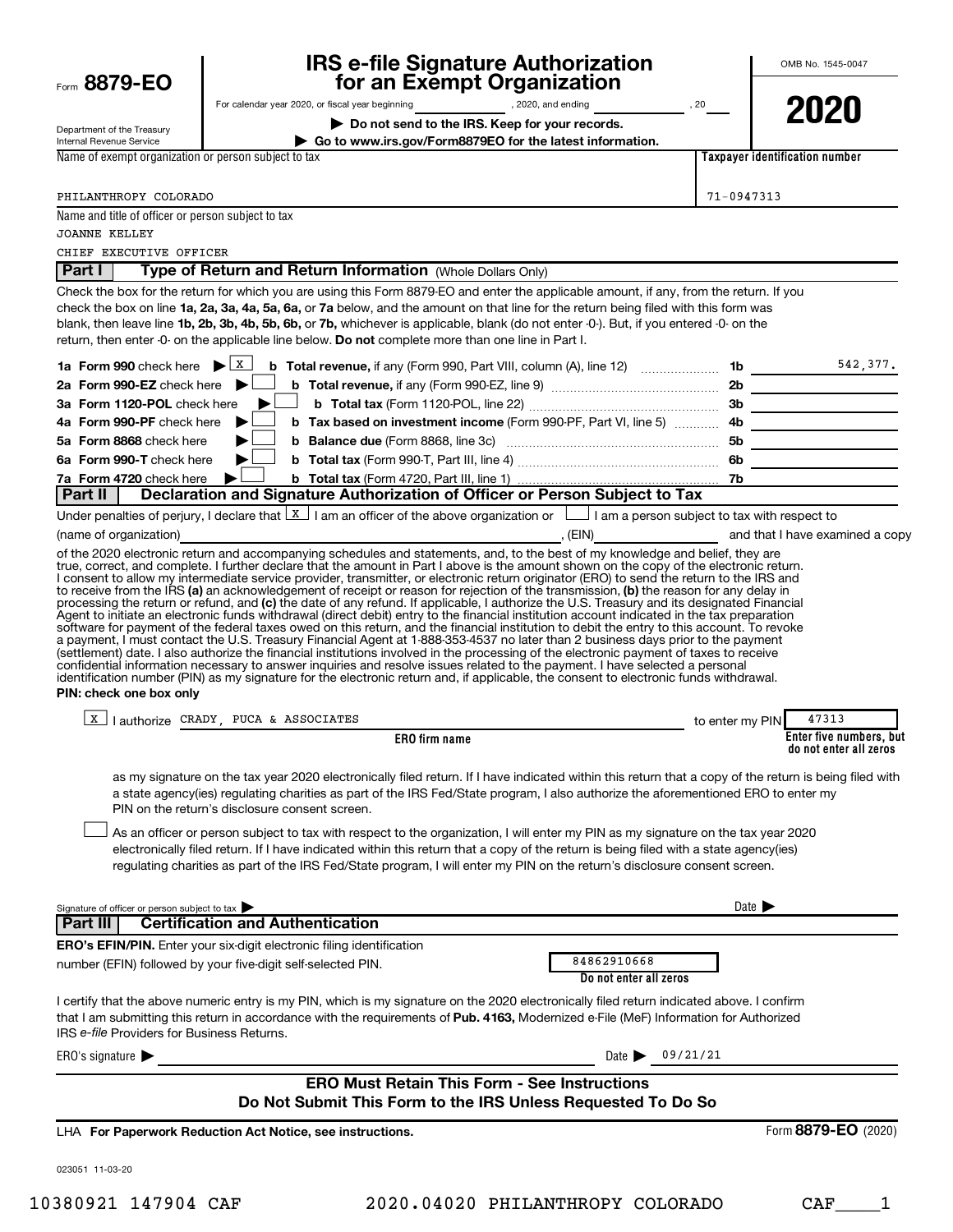# (Rev. January 2020) **Cxempt Organization Return** Manuary 2020) and the settern **Canadian Exempt Organization Return Form 8868 Application for Automatic Extension of Time To File an**<br>**Exempt Organization Return**

Department of the Treasury Internal Revenue Service

|  | File a separate application for each return. |  |
|--|----------------------------------------------|--|
|  |                                              |  |

**| Go to www.irs.gov/Form8868 for the latest information.**

**Electronic filing (e-file).** You can electronically file Form 8868 to request a 6-month automatic extension of time to file any of the filing of this form, visit www.irs.gov/e-file-providers/e-file-for-charities-and-non-profits. forms listed below with the exception of Form 8870, Information Return for Transfers Associated With Certain Personal Benefit Contracts, for which an extension request must be sent to the IRS in paper format (see instructions). For more details on the electronic

# **Automatic 6-Month Extension of Time.** Only submit original (no copies needed).

All corporations required to file an income tax return other than Form 990-T (including 1120-C filers), partnerships, REMICs, and trusts must use Form 7004 to request an extension of time to file income tax returns.

| Type or                                                | Name of exempt organization or other filer, see instructions.                                                                                                                                                                                                                                                                                                                                                                                                                                                                                                                                                                                                                                                                                                               |        |                                                                                      |              | Taxpayer identification number (TIN) |                                              |  |
|--------------------------------------------------------|-----------------------------------------------------------------------------------------------------------------------------------------------------------------------------------------------------------------------------------------------------------------------------------------------------------------------------------------------------------------------------------------------------------------------------------------------------------------------------------------------------------------------------------------------------------------------------------------------------------------------------------------------------------------------------------------------------------------------------------------------------------------------------|--------|--------------------------------------------------------------------------------------|--------------|--------------------------------------|----------------------------------------------|--|
| print                                                  | PHILANTHROPY COLORADO                                                                                                                                                                                                                                                                                                                                                                                                                                                                                                                                                                                                                                                                                                                                                       |        |                                                                                      |              | 71-0947313                           |                                              |  |
| File by the<br>due date for<br>filing your             | Number, street, and room or suite no. If a P.O. box, see instructions.<br>5855 WADSWORTH BYPASS, NO. A                                                                                                                                                                                                                                                                                                                                                                                                                                                                                                                                                                                                                                                                      |        |                                                                                      |              |                                      |                                              |  |
| return. See<br>instructions.                           | City, town or post office, state, and ZIP code. For a foreign address, see instructions.<br>ARVADA, CO 80003                                                                                                                                                                                                                                                                                                                                                                                                                                                                                                                                                                                                                                                                |        |                                                                                      |              |                                      |                                              |  |
|                                                        | Enter the Return Code for the return that this application is for (file a separate application for each return)                                                                                                                                                                                                                                                                                                                                                                                                                                                                                                                                                                                                                                                             |        |                                                                                      |              |                                      | $\mathbf 0$<br>$\vert$ 1                     |  |
| Application                                            |                                                                                                                                                                                                                                                                                                                                                                                                                                                                                                                                                                                                                                                                                                                                                                             | Return | <b>Application</b>                                                                   |              |                                      | Return                                       |  |
| Is For                                                 |                                                                                                                                                                                                                                                                                                                                                                                                                                                                                                                                                                                                                                                                                                                                                                             | Code   | Is For                                                                               |              |                                      | Code                                         |  |
|                                                        | Form 990 or Form 990-EZ                                                                                                                                                                                                                                                                                                                                                                                                                                                                                                                                                                                                                                                                                                                                                     | 01     | Form 990-T (corporation)                                                             |              |                                      | 07                                           |  |
|                                                        | Form 990-BL<br>02<br>Form 1041-A                                                                                                                                                                                                                                                                                                                                                                                                                                                                                                                                                                                                                                                                                                                                            |        |                                                                                      |              |                                      | 08                                           |  |
|                                                        | Form 4720 (individual)                                                                                                                                                                                                                                                                                                                                                                                                                                                                                                                                                                                                                                                                                                                                                      | 03     | Form 4720 (other than individual)                                                    |              |                                      | 09                                           |  |
| Form 990-PF                                            |                                                                                                                                                                                                                                                                                                                                                                                                                                                                                                                                                                                                                                                                                                                                                                             | 04     | Form 5227                                                                            |              |                                      | 10                                           |  |
|                                                        | Form 990-T (sec. 401(a) or 408(a) trust)                                                                                                                                                                                                                                                                                                                                                                                                                                                                                                                                                                                                                                                                                                                                    | 05     | Form 6069                                                                            |              |                                      | 11                                           |  |
| Form 990-T (trust other than above)<br>06<br>Form 8870 |                                                                                                                                                                                                                                                                                                                                                                                                                                                                                                                                                                                                                                                                                                                                                                             |        | 12                                                                                   |              |                                      |                                              |  |
| $box \blacktriangleright$  <br>1<br>2                  | • The books are in the care of > 5855 WADSWORTH BYPASS, NO. A - ARVADA, CO 80003<br>Telephone No. 2720-842-7209<br>If this is for a Group Return, enter the organization's four digit Group Exemption Number (GEN) [If this is for the whole group, check this<br>If it is for part of the group, check this box $\blacktriangleright$ and attach a list with the names and TINs of all members the extension is for.<br>I request an automatic 6-month extension of time until<br>the organization named above. The extension is for the organization's return for:<br>$\blacktriangleright$ $\lfloor x \rfloor$ calendar year 2020 or<br>tax year beginning<br>If the tax year entered in line 1 is for less than 12 months, check reason:<br>Change in accounting period |        | Fax No. $\blacktriangleright$<br>NOVEMBER 15, 2021<br>, and ending<br>Initial return | Final return |                                      | , to file the exempt organization return for |  |
| За                                                     | If this application is for Forms 990-BL, 990-PF, 990-T, 4720, or 6069, enter the tentative tax, less<br>any nonrefundable credits. See instructions.                                                                                                                                                                                                                                                                                                                                                                                                                                                                                                                                                                                                                        |        |                                                                                      | За           | \$                                   | 0.                                           |  |
| b                                                      | If this application is for Forms 990-PF, 990-T, 4720, or 6069, enter any refundable credits and                                                                                                                                                                                                                                                                                                                                                                                                                                                                                                                                                                                                                                                                             |        |                                                                                      |              |                                      |                                              |  |
|                                                        | estimated tax payments made. Include any prior year overpayment allowed as a credit.                                                                                                                                                                                                                                                                                                                                                                                                                                                                                                                                                                                                                                                                                        |        | 3b                                                                                   | \$           | 0.                                   |                                              |  |
| c                                                      | <b>Balance due.</b> Subtract line 3b from line 3a. Include your payment with this form, if required, by                                                                                                                                                                                                                                                                                                                                                                                                                                                                                                                                                                                                                                                                     |        |                                                                                      |              |                                      |                                              |  |
|                                                        | using EFTPS (Electronic Federal Tax Payment System). See instructions.                                                                                                                                                                                                                                                                                                                                                                                                                                                                                                                                                                                                                                                                                                      |        |                                                                                      | 3c           | \$                                   | 0.                                           |  |
| instructions.<br>LHA                                   | Caution: If you are going to make an electronic funds withdrawal (direct debit) with this Form 8868, see Form 8453-EO and Form 8879-EO for payment<br>For Privacy Act and Paperwork Reduction Act Notice, see instructions.                                                                                                                                                                                                                                                                                                                                                                                                                                                                                                                                                 |        |                                                                                      |              |                                      | Form 8868 (Rev. 1-2020)                      |  |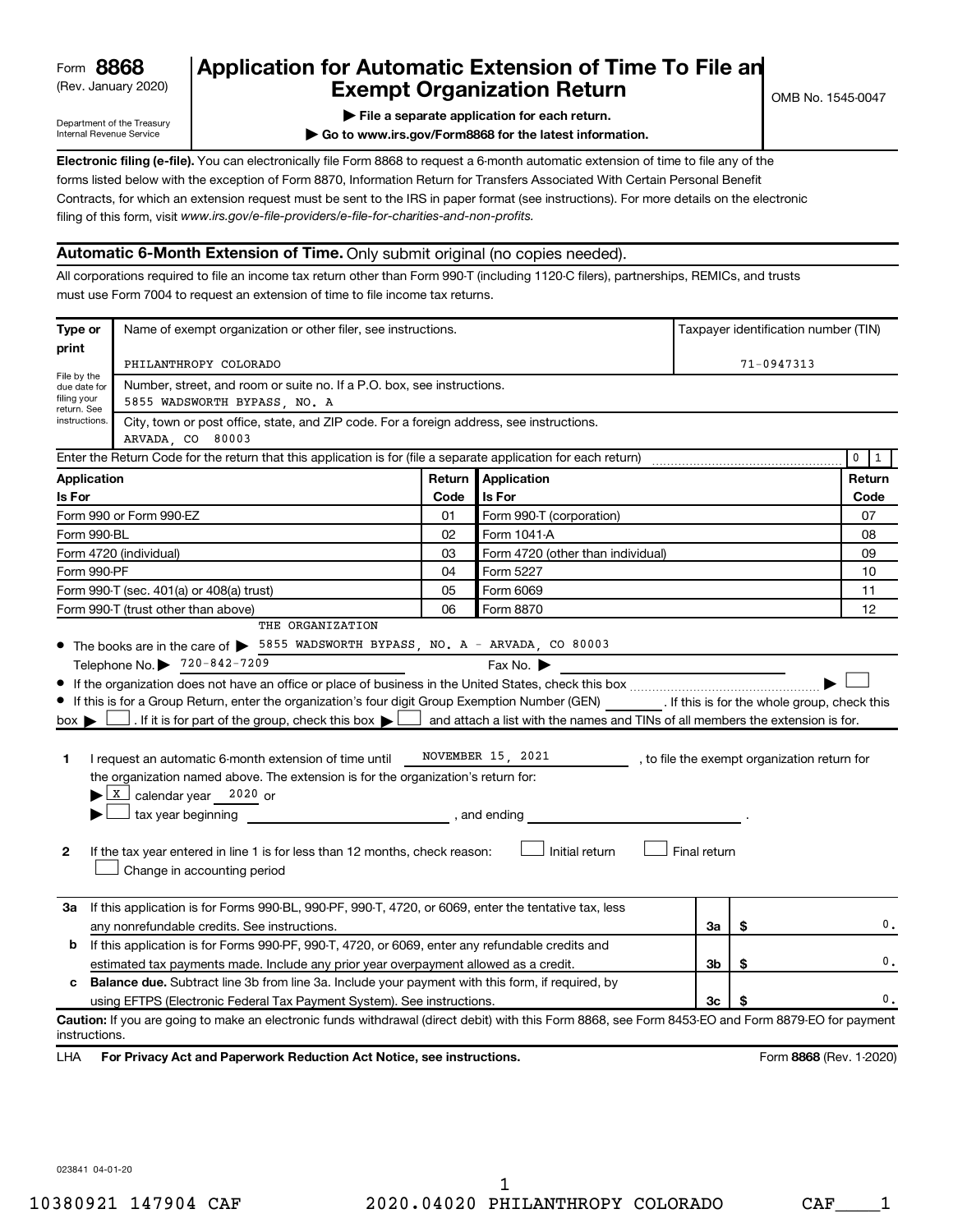| Form |  |  |
|------|--|--|
|      |  |  |

# \*\* PUBLIC DISCLOSURE COPY \*\*

**990** Return of Organization Exempt From Income Tax <br>
Under section 501(c), 527, or 4947(a)(1) of the Internal Revenue Code (except private foundations)<br> **PO20** 

**▶ Do not enter social security numbers on this form as it may be made public. Open to Public**<br>
inspection instructions and the latest information. Inspection

**| Go to www.irs.gov/Form990 for instructions and the latest information. Inspection**



Department of the Treasury Internal Revenue Service

|                                       |                         | A For the 2020 calendar year, or tax year beginning                                                                                                                        | and ending |                                                                                                                                                                                                                                                                                                                                                                                                                                                          |                                          |
|---------------------------------------|-------------------------|----------------------------------------------------------------------------------------------------------------------------------------------------------------------------|------------|----------------------------------------------------------------------------------------------------------------------------------------------------------------------------------------------------------------------------------------------------------------------------------------------------------------------------------------------------------------------------------------------------------------------------------------------------------|------------------------------------------|
| в                                     | Check if<br>applicable: | <b>C</b> Name of organization                                                                                                                                              |            | D Employer identification number                                                                                                                                                                                                                                                                                                                                                                                                                         |                                          |
|                                       | Address<br>change       | PHILANTHROPY COLORADO                                                                                                                                                      |            |                                                                                                                                                                                                                                                                                                                                                                                                                                                          |                                          |
|                                       | Name<br>change          | Doing business as                                                                                                                                                          |            | 71-0947313                                                                                                                                                                                                                                                                                                                                                                                                                                               |                                          |
|                                       | Initial<br>return       | Number and street (or P.O. box if mail is not delivered to street address)                                                                                                 | Room/suite | E Telephone number                                                                                                                                                                                                                                                                                                                                                                                                                                       |                                          |
|                                       | Final<br>return/        | 5855 WADSWORTH BYPASS                                                                                                                                                      |            | $720 - 842 - 7209$                                                                                                                                                                                                                                                                                                                                                                                                                                       |                                          |
|                                       | termin-<br>ated         | City or town, state or province, country, and ZIP or foreign postal code                                                                                                   |            | G Gross receipts \$                                                                                                                                                                                                                                                                                                                                                                                                                                      | 542,377.                                 |
|                                       | Amended<br>return       | ARVADA, CO 80003                                                                                                                                                           |            | H(a) Is this a group return                                                                                                                                                                                                                                                                                                                                                                                                                              |                                          |
|                                       | Applica-<br>tion        | F Name and address of principal officer: JOANNE KELLEY                                                                                                                     |            | for subordinates?                                                                                                                                                                                                                                                                                                                                                                                                                                        |                                          |
|                                       | pending                 | SAME AS C ABOVE                                                                                                                                                            |            | $H(b)$ Are all subordinates included? $\Box$ Yes                                                                                                                                                                                                                                                                                                                                                                                                         | No                                       |
|                                       |                         | Tax-exempt status: $X \mid 501(c)(3)$<br>$501(c)$ (<br>$4947(a)(1)$ or<br>(insert no.)<br>$\blacktriangleright$                                                            | 527        |                                                                                                                                                                                                                                                                                                                                                                                                                                                          | If "No," attach a list. See instructions |
|                                       |                         | J Website: WWW.PHILANTHROPYCOLORADO.ORG                                                                                                                                    |            | $H(c)$ Group exemption number $\blacktriangleright$                                                                                                                                                                                                                                                                                                                                                                                                      |                                          |
|                                       |                         | K Form of organization: X Corporation<br>Association<br>Other $\blacktriangleright$<br>Trust                                                                               |            | L Year of formation: 2003                                                                                                                                                                                                                                                                                                                                                                                                                                | M State of legal domicile: CO            |
|                                       |                         | Part I Summary                                                                                                                                                             |            |                                                                                                                                                                                                                                                                                                                                                                                                                                                          |                                          |
|                                       | 1                       | Briefly describe the organization's mission or most significant activities: TO STRENGTHEN COLORADO                                                                         |            |                                                                                                                                                                                                                                                                                                                                                                                                                                                          |                                          |
| Governance                            |                         | COMMUNITIES BY BRINGING PEOPLE, INFORMATION AND RESOURCES TOGETHER.                                                                                                        |            |                                                                                                                                                                                                                                                                                                                                                                                                                                                          |                                          |
|                                       | 2                       | Check this box $\blacktriangleright$ $\Box$ if the organization discontinued its operations or disposed of more than 25% of its net assets.                                |            |                                                                                                                                                                                                                                                                                                                                                                                                                                                          |                                          |
|                                       | з                       | Number of voting members of the governing body (Part VI, line 1a)                                                                                                          |            | 3<br>$\begin{minipage}{0.5\textwidth} \begin{tabular}{ c c c } \hline & \multicolumn{1}{ c }{0.5\textwidth} \begin{tabular}{ c c c } \hline & \multicolumn{1}{ c }{0.5\textwidth} \begin{tabular}{ c c c } \hline & \multicolumn{1}{ c }{0.5\textwidth} \begin{tabular}{ c c c } \hline & \multicolumn{1}{ c }{0.5\textwidth} \begin{tabular}{ c c c } \hline & \multicolumn{1}{ c }{0.5\textwidth} \begin{tabular}{ c c c } \hline & \multicolumn{1}{ $ | 11                                       |
|                                       | 4                       |                                                                                                                                                                            |            | $\overline{4}$                                                                                                                                                                                                                                                                                                                                                                                                                                           | 11                                       |
|                                       | 5                       |                                                                                                                                                                            |            | 5                                                                                                                                                                                                                                                                                                                                                                                                                                                        | $\overline{4}$                           |
|                                       |                         |                                                                                                                                                                            |            | 6                                                                                                                                                                                                                                                                                                                                                                                                                                                        | 50                                       |
| <b>Activities &amp;</b>               |                         |                                                                                                                                                                            |            | 7a                                                                                                                                                                                                                                                                                                                                                                                                                                                       | $\mathbf{0}$ .                           |
|                                       |                         |                                                                                                                                                                            |            | 7b                                                                                                                                                                                                                                                                                                                                                                                                                                                       | $\mathbf{0}$ .                           |
|                                       |                         |                                                                                                                                                                            |            | <b>Prior Year</b>                                                                                                                                                                                                                                                                                                                                                                                                                                        | <b>Current Year</b>                      |
|                                       | 8                       |                                                                                                                                                                            |            | 166,585,                                                                                                                                                                                                                                                                                                                                                                                                                                                 | 307,995.                                 |
|                                       | 9                       | Program service revenue (Part VIII, line 2g)                                                                                                                               |            | 250,520.                                                                                                                                                                                                                                                                                                                                                                                                                                                 | 232, 213.                                |
| Revenue                               | 10                      |                                                                                                                                                                            |            | 5,285.                                                                                                                                                                                                                                                                                                                                                                                                                                                   | 2,169.                                   |
|                                       | 11                      | Other revenue (Part VIII, column (A), lines 5, 6d, 8c, 9c, 10c, and 11e)                                                                                                   |            | $\mathbf{0}$                                                                                                                                                                                                                                                                                                                                                                                                                                             | $\mathfrak o$ .                          |
|                                       | 12                      | Total revenue - add lines 8 through 11 (must equal Part VIII, column (A), line 12)                                                                                         |            | 422,390                                                                                                                                                                                                                                                                                                                                                                                                                                                  | 542,377.                                 |
|                                       | 13                      | Grants and similar amounts paid (Part IX, column (A), lines 1-3)                                                                                                           |            | $\mathbf{0}$                                                                                                                                                                                                                                                                                                                                                                                                                                             | $\mathbf{0}$ .                           |
|                                       | 14                      |                                                                                                                                                                            |            | 0.                                                                                                                                                                                                                                                                                                                                                                                                                                                       | $\mathbf{0}$ .                           |
|                                       | 15                      | Salaries, other compensation, employee benefits (Part IX, column (A), lines 5-10)                                                                                          |            | 336,168                                                                                                                                                                                                                                                                                                                                                                                                                                                  | 304,744.                                 |
|                                       |                         |                                                                                                                                                                            |            | $\mathbf{0}$                                                                                                                                                                                                                                                                                                                                                                                                                                             | 0.                                       |
| Expenses                              |                         |                                                                                                                                                                            |            |                                                                                                                                                                                                                                                                                                                                                                                                                                                          |                                          |
|                                       |                         |                                                                                                                                                                            |            | 148,504.                                                                                                                                                                                                                                                                                                                                                                                                                                                 | 106,714.                                 |
|                                       |                         | 18 Total expenses. Add lines 13-17 (must equal Part IX, column (A), line 25)                                                                                               |            | 484,672.                                                                                                                                                                                                                                                                                                                                                                                                                                                 | 411,458.                                 |
|                                       | 19                      | Revenue less expenses. Subtract line 18 from line 12                                                                                                                       |            | $-62, 282.$                                                                                                                                                                                                                                                                                                                                                                                                                                              | 130,919.                                 |
| <b>Net Assets or</b><br>Fund Balances |                         |                                                                                                                                                                            |            | <b>Beginning of Current Year</b>                                                                                                                                                                                                                                                                                                                                                                                                                         | <b>End of Year</b>                       |
|                                       | 20                      | Total assets (Part X, line 16)                                                                                                                                             |            | 536,224                                                                                                                                                                                                                                                                                                                                                                                                                                                  | 707,851.                                 |
|                                       | 21                      | Total liabilities (Part X, line 26)                                                                                                                                        |            | 90,943.                                                                                                                                                                                                                                                                                                                                                                                                                                                  | 125,094.                                 |
|                                       | 22                      |                                                                                                                                                                            |            | 445,281                                                                                                                                                                                                                                                                                                                                                                                                                                                  | 582,757.                                 |
|                                       | <b>Part II</b>          | Signature Block                                                                                                                                                            |            |                                                                                                                                                                                                                                                                                                                                                                                                                                                          |                                          |
|                                       |                         | Under penalties of perjury, I declare that I have examined this return, including accompanying schedules and statements, and to the best of my knowledge and belief, it is |            |                                                                                                                                                                                                                                                                                                                                                                                                                                                          |                                          |
|                                       |                         | true, correct, and complete. Declaration of preparer (other than officer) is based on all information of which preparer has any knowledge.                                 |            |                                                                                                                                                                                                                                                                                                                                                                                                                                                          |                                          |
|                                       |                         | Signature of officer                                                                                                                                                       |            | Date                                                                                                                                                                                                                                                                                                                                                                                                                                                     |                                          |
| Sign                                  |                         |                                                                                                                                                                            |            |                                                                                                                                                                                                                                                                                                                                                                                                                                                          |                                          |
| Here                                  |                         | JOANNE KELLEY, CHIEF EXECUTIVE OFFICER<br>Type or print name and title                                                                                                     |            |                                                                                                                                                                                                                                                                                                                                                                                                                                                          |                                          |
|                                       |                         |                                                                                                                                                                            |            |                                                                                                                                                                                                                                                                                                                                                                                                                                                          |                                          |

|          | i ypo or print namo and tho                                                                  |                      |                                    |                            |  |  |  |
|----------|----------------------------------------------------------------------------------------------|----------------------|------------------------------------|----------------------------|--|--|--|
|          | Print/Type preparer's name                                                                   | Preparer's signature | Date                               | <b>PTIN</b><br>Check       |  |  |  |
| Paid     | LAURA M. PUCA                                                                                |                      | 09/21/21                           | P01067688<br>self-employed |  |  |  |
| Preparer | CRADY, PUCA & ASSOCIATES<br>Firm's name                                                      |                      | $I$ Firm's EIN $\geq 27 - 1433452$ |                            |  |  |  |
| Use Only | Firm's address 6140 S GUN CLUB RD STE K6-281                                                 |                      |                                    |                            |  |  |  |
|          | AURORA CO 80016<br>Phone no.720-727-1698                                                     |                      |                                    |                            |  |  |  |
|          | No<br>Yes<br>May the IRS discuss this return with the preparer shown above? See instructions |                      |                                    |                            |  |  |  |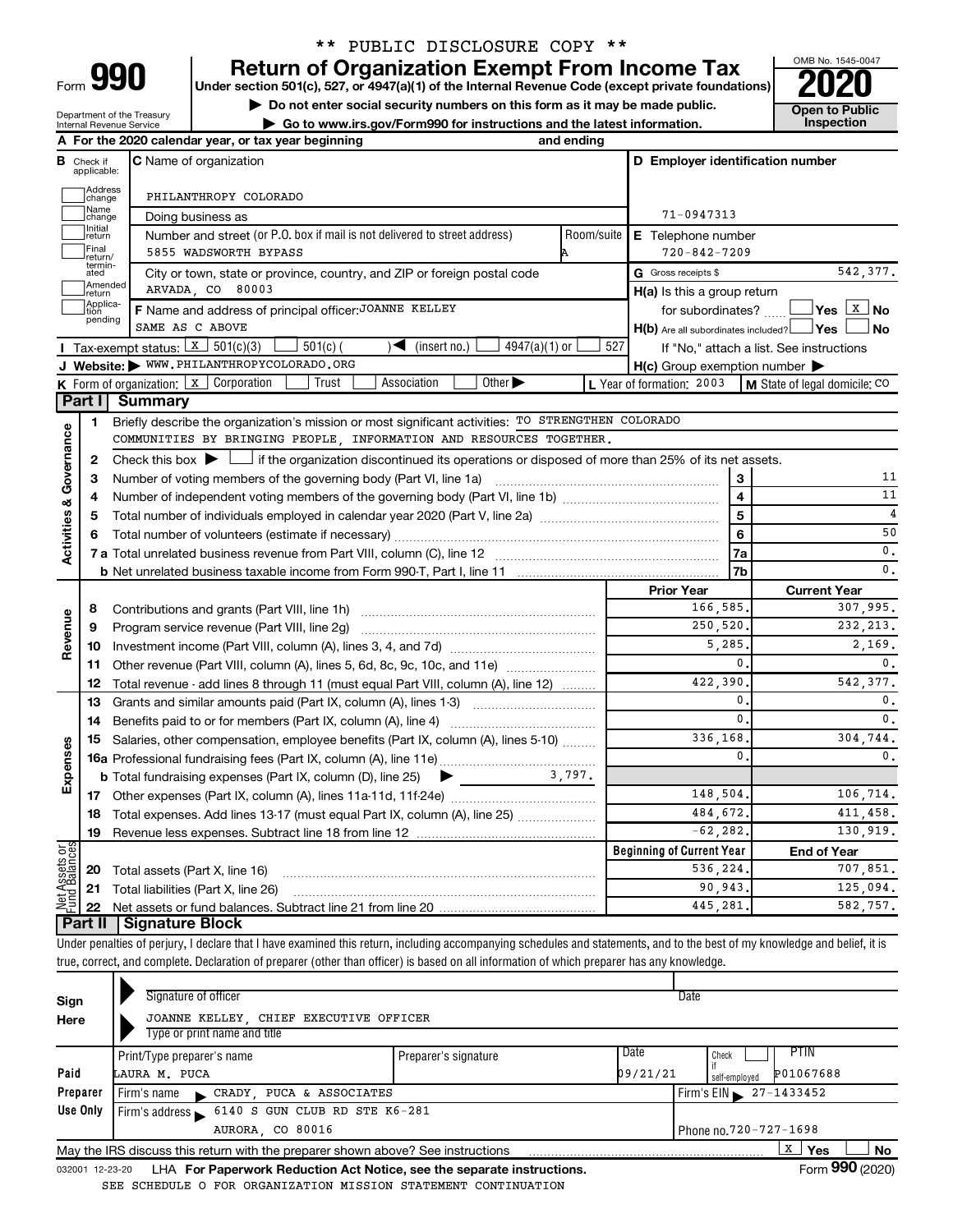|              | Form 990 (2020)<br><b>Statement of Program Service Accomplishments</b><br>Part III                                                           |                    | Page 2                              |
|--------------|----------------------------------------------------------------------------------------------------------------------------------------------|--------------------|-------------------------------------|
|              |                                                                                                                                              |                    | $\mathbf{x}$                        |
| 1            | Briefly describe the organization's mission:                                                                                                 |                    |                                     |
|              | PHILANTHROPY COLORADO IS A NONPROFIT MEMBERSHIP ASSOCIATION FOR                                                                              |                    |                                     |
|              | GRANTMAKERS THROUGHOUT THE STATE. ITS MISSION IS STRENGTHEN COLORADO                                                                         |                    |                                     |
|              | COMMUNITIES BY BRINGING PEOPLE, INFORMATION AND RESOURCES TOGETHER.                                                                          |                    |                                     |
| $\mathbf{2}$ | Did the organization undertake any significant program services during the year which were not listed on the                                 |                    |                                     |
|              |                                                                                                                                              |                    | $\exists$ Yes $\boxed{\text{x}}$ No |
|              | If "Yes," describe these new services on Schedule O.                                                                                         |                    |                                     |
| 3            | Did the organization cease conducting, or make significant changes in how it conducts, any program services?                                 |                    | $\sqrt{}$ Yes $\sqrt{ \ \ }$ No     |
|              | If "Yes," describe these changes on Schedule O.                                                                                              |                    |                                     |
| 4            | Describe the organization's program service accomplishments for each of its three largest program services, as measured by expenses.         |                    |                                     |
|              | Section 501(c)(3) and 501(c)(4) organizations are required to report the amount of grants and allocations to others, the total expenses, and |                    |                                     |
|              | revenue, if any, for each program service reported.                                                                                          |                    |                                     |
| 4a           | 352, 184. including grants of \$<br>(Code: ) (Expenses \$                                                                                    | $\int$ (Revenue \$ | 232, 213.                           |
|              | PHILANTHROPY COLORADO SERVES MORE THAN 100 FOUNDATIONS AND FUNDING                                                                           |                    |                                     |
|              | AGENCIES LOCATED THROUGH THE METRO REGION AND THE STATE. WE HAVE MORE                                                                        |                    |                                     |
|              | THAN 900 INDIVIDUAL STAFF PROFESSIONALS THAT TAP INTO OUR RESOURCES<br>AIMED AT STRENGTHENING THE SECTOR'S ABILITY TO SERVE AND INVEST IN    |                    |                                     |
|              | COLORADO'S MANY NONPROFITS AND COMMUNITIES.                                                                                                  |                    |                                     |
|              | PHILANTHROPY COLORADO WORKED THROUGH THE YEAR TO CONNECT FUNDERS ACROSS                                                                      |                    |                                     |
|              | THE STATE TO ENSURE THE SECTOR HAD THE MOST UP-TO-DATE INFORMATION                                                                           |                    |                                     |
|              | ABOUT NONPROFIT NEEDS, RELIEF FUNDS AND RESOURCES. WE HELD MORE THAN 25                                                                      |                    |                                     |
|              | MEMBER BRIEFINGS AND WEBINARS, MANY OF WHICH WERE DESIGNED TO BRING OUR                                                                      |                    |                                     |
|              | MEMBERS TOGETHER TO SHARE THEIR APPROACHES IN RESPONDING TO THE                                                                              |                    |                                     |
|              | COVID-19 PANDEMIC. WE SPENT MANY OF OUR DAYS PLANNING FOR THESE AND                                                                          |                    |                                     |
|              | HUDDLING WITH OUR COLLEAGUES ACROSS THE COUNTRY TO COMPARE NOTES ON HOW                                                                      |                    |                                     |
|              |                                                                                                                                              |                    |                                     |
|              |                                                                                                                                              |                    |                                     |
|              |                                                                                                                                              |                    |                                     |
| 4с           | (Code:<br>) (Expenses \$<br>including grants of \$<br>) (Revenue \$                                                                          |                    |                                     |
|              |                                                                                                                                              |                    |                                     |
|              |                                                                                                                                              |                    |                                     |
|              |                                                                                                                                              |                    |                                     |
|              |                                                                                                                                              |                    |                                     |
|              |                                                                                                                                              |                    |                                     |
| 4d           | Other program services (Describe on Schedule O.)                                                                                             |                    |                                     |
|              | (Expenses \$<br>) (Revenue \$<br>including grants of \$<br>352,184.                                                                          |                    |                                     |
|              | 4e Total program service expenses                                                                                                            |                    | Form 990 (2020)                     |
|              | SEE SCHEDULE O FOR CONTINUATION(S)<br>032002 12-23-20                                                                                        |                    |                                     |
|              | 10380921 147904 CAF<br>2020.04020 PHILANTHROPY COLORADO                                                                                      |                    | CAF                                 |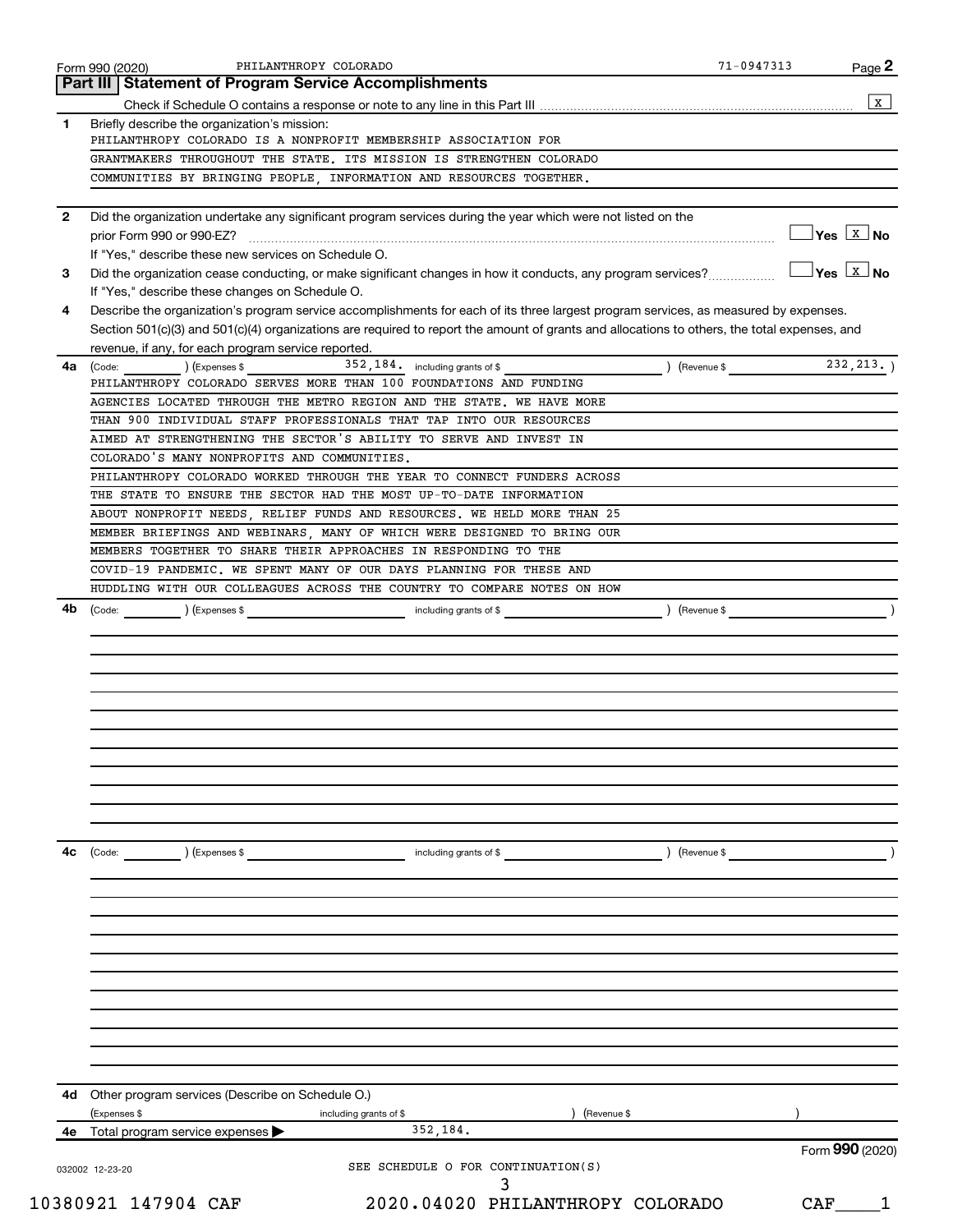|  | Form 990 (2020) |
|--|-----------------|
|  |                 |

Form 990 (2020) PHILANTHROPY COLORADO **1999 120 COLORADO Page 1999 12** - 0947313 Page

**Part IV Checklist of Required Schedules**

032003 12-23-20 **Yes No 1** Is the organization described in section 501(c)(3) or 4947(a)(1) (other than a private foundation)? **2 3 4 5 6 7 8 9 10 11 12a** Did the organization obtain separate, independent audited financial statements for the tax year? If "Yes," complete **13 14 a** Did the organization maintain an office, employees, or agents outside of the United States? ~~~~~~~~~~~~~~~~ **15 16 17 18 19 1 2 3 4 5 6 7 8 9 10** Section 501(c)(3) organizations. Did the organization engage in lobbying activities, or have a section 501(h) election in effect **a** Did the organization report an amount for land, buildings, and equipment in Part X, line 10? If "Yes," complete Schedule D, **b** Did the organization report an amount for investments - other securities in Part X, line 12, that is 5% or more of its total **c** Did the organization report an amount for investments - program related in Part X, line 13, that is 5% or more of its total **d** Did the organization report an amount for other assets in Part X, line 15, that is 5% or more of its total assets reported in **e** Did the organization report an amount for other liabilities in Part X, line 25? If "Yes," complete Schedule D, Part X .................. **f b** Was the organization included in consolidated, independent audited financial statements for the tax year? **11a 11b 11c 11d 11e 11f 12a 12b 13 14a 14b 15 16 17 18 19 20a 20b 21 b** Did the organization have aggregate revenues or expenses of more than \$10,000 from grantmaking, fundraising, business, **20 a** *If "Yes," complete Schedule H* Did the organization operate one or more hospital facilities? ~~~~~~~~~~~~~~~~~ **21 b** If "Yes" to line 20a, did the organization attach a copy of its audited financial statements to this return? ~~~~~~~~~~ *If "Yes," complete Schedule A* ~~~~~~~~~~~~~~~~~~~~~~~~~~~~~~~~~~~~~~~~~~~~~~~ Is the organization required to complete Schedule B, Schedule of Contributors? **completed and the Contributors**? *If "Yes," complete Schedule C, Part I* public office? ~~~~~~~~~~~~~~~~~~~~~~~~~~~~~~~~~~~~ *If "Yes," complete Schedule C, Part II* during the tax year? ~~~~~~~~~~~~~~~~~~~~~~~~~~~~~~~~~ *If "Yes," complete Schedule C, Part III* similar amounts as defined in Revenue Procedure 98-19? ~~~~~~~~~~~~~~ *If "Yes," complete Schedule D, Part I* provide advice on the distribution or investment of amounts in such funds or accounts? *If "Yes," complete Schedule D, Part II* the environment, historic land areas, or historic structures? ~~~~~~~~~~~~~~ Did the organization maintain collections of works of art, historical treasures, or other similar assets? If "Yes," complete *Schedule D, Part III* ~~~~~~~~~~~~~~~~~~~~~~~~~~~~~~~~~~~~~~~~~~~~~~~~~~~~ *If "Yes," complete Schedule D, Part IV* ~~~~~~~~~~~~~~~~~~~~~~~~~~~~~~~~~~~~~~~~~~~ *If "Yes," complete Schedule D, Part V* or in quasi endowments? ~~~~~~~~~~~~~~~~~~~~~~~~~~~~~~ *Part VI* ~~~~~~~~~~~~~~~~~~~~~~~~~~~~~~~~~~~~~~~~~~~~~~~~~~~~~~~~~~ assets reported in Part X, line 16? If "Yes," complete Schedule D, Part VII **manual complete Schedule 19** and th *If "Yes," complete Schedule D, Part VIII* assets reported in Part X, line 16? ~~~~~~~~~~~~~~~~~~~~~~~~~ *If "Yes," complete Schedule D, Part IX* Part X, line 16? ~~~~~~~~~~~~~~~~~~~~~~~~~~~~~~~~~~~ the organization's liability for uncertain tax positions under FIN 48 (ASC 740)? If "Yes," complete Schedule D, Part X *Schedule D, Parts XI and XII* ~~~~~~~~~~~~~~~~~~~~~~~~~~~~~~~~~~~~~~~~~~~~~~~~ If "Yes," and if the organization answered "No" to line 12a, then completing Schedule D, Parts XI and XII is optional *…………*… Is the organization a school described in section 170(b)(1)(A)(ii)? If "Yes," complete Schedule E *If "Yes," complete Schedule F, Parts I and IV* or more? ~~~~~~~~~~~~~~~~~~~~~~~~~~~~~~~~~~~ foreign organization? If "Yes," complete Schedule F, Parts II and IV **completed and the contract of the contract o** *If "Yes," complete Schedule F, Parts III and IV* or for foreign individuals? ~~~~~~~~~~~~~~~~~~~~~~~~~~ *If "Yes," complete Schedule G, Part I* column (A), lines 6 and 11e? ~~~~~~~~~~~~~~~~~~~~~~~~~~~~~ 1c and 8a? If "Yes," complete Schedule G, Part II **mature complete out and the set of the set of the set of the s** Did the organization report more than \$15,000 of gross income from gaming activities on Part VIII, line 9a? If "Yes," *complete Schedule G, Part III* ~~~~~~~~~~~~~~~~~~~~~~~~~~~~~~~~~~~~~~~~~~~~~~~ domestic government on Part IX, column (A), line 1? If "Yes," complete Schedule I, Parts I and II mummumumumumumu Did the organization engage in direct or indirect political campaign activities on behalf of or in opposition to candidates for Is the organization a section 501(c)(4), 501(c)(5), or 501(c)(6) organization that receives membership dues, assessments, or Did the organization maintain any donor advised funds or any similar funds or accounts for which donors have the right to Did the organization receive or hold a conservation easement, including easements to preserve open space, Did the organization report an amount in Part X, line 21, for escrow or custodial account liability, serve as a custodian for amounts not listed in Part X; or provide credit counseling, debt management, credit repair, or debt negotiation services? Did the organization, directly or through a related organization, hold assets in donor-restricted endowments If the organization's answer to any of the following questions is "Yes," then complete Schedule D, Parts VI, VII, VIII, IX, or X as applicable. Did the organization's separate or consolidated financial statements for the tax year include a footnote that addresses ~~~~~~~~~~ ………………………………………… investment, and program service activities outside the United States, or aggregate foreign investments valued at \$100,000 Did the organization report on Part IX, column (A), line 3, more than \$5,000 of grants or other assistance to or for any Did the organization report on Part IX, column (A), line 3, more than \$5,000 of aggregate grants or other assistance to Did the organization report a total of more than \$15,000 of expenses for professional fundraising services on Part IX, Did the organization report more than \$15,000 total of fundraising event gross income and contributions on Part VIII, lines Did the organization report more than \$5,000 of grants or other assistance to any domestic organization or Form (2020) **990** X X X X X X X X X X X X X X X X X X X X X X X X X X X X

10380921 147904 CAF 2020.04020 PHILANTHROPY COLORADO CAF\_\_\_\_1

4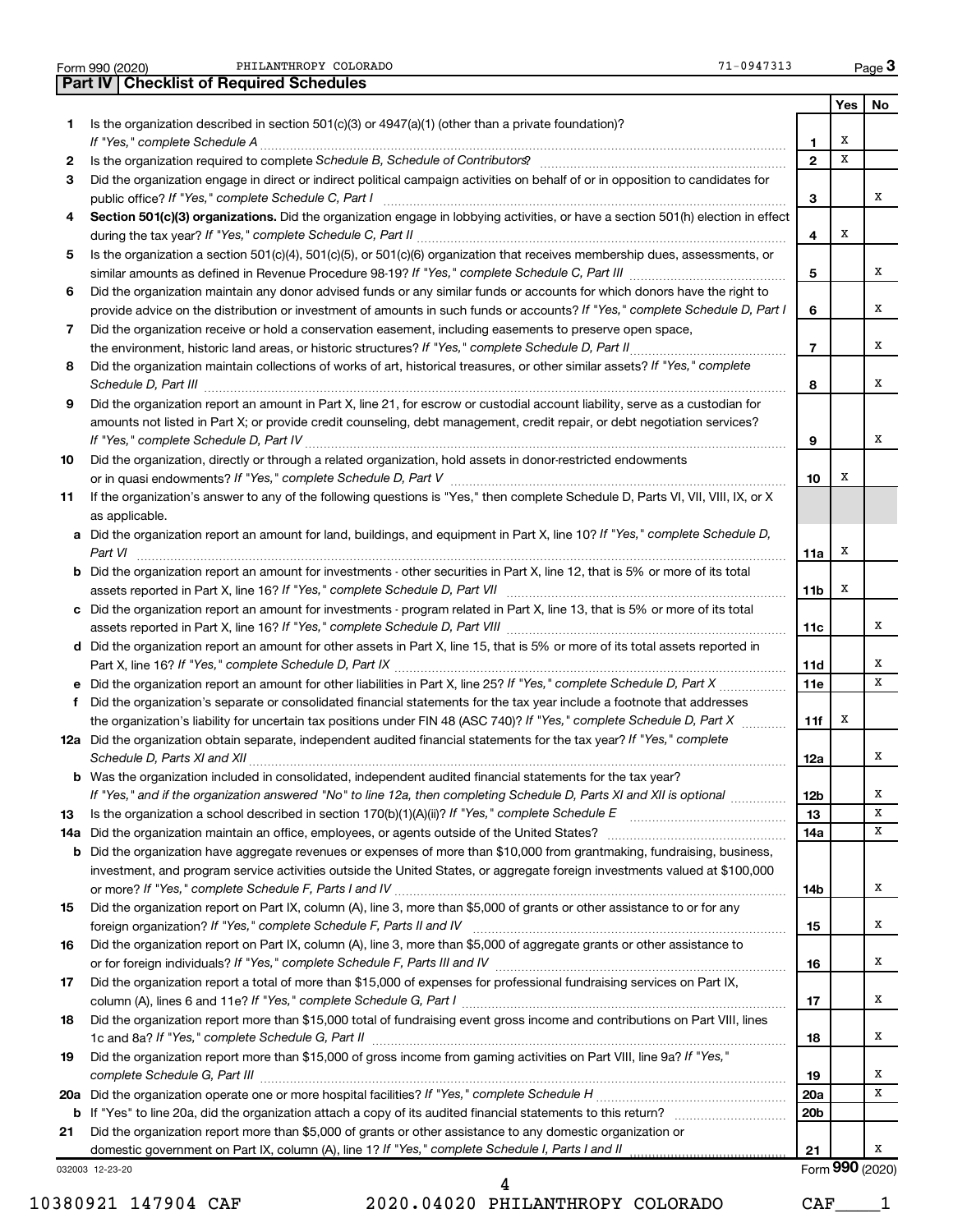|               |                                                                                                                                                                                                                                                                                                                                                                              |                 | Yes             | No     |
|---------------|------------------------------------------------------------------------------------------------------------------------------------------------------------------------------------------------------------------------------------------------------------------------------------------------------------------------------------------------------------------------------|-----------------|-----------------|--------|
| 22            | Did the organization report more than \$5,000 of grants or other assistance to or for domestic individuals on                                                                                                                                                                                                                                                                |                 |                 |        |
|               |                                                                                                                                                                                                                                                                                                                                                                              | 22              |                 | x      |
| 23            | Did the organization answer "Yes" to Part VII, Section A, line 3, 4, or 5 about compensation of the organization's current<br>and former officers, directors, trustees, key employees, and highest compensated employees? If "Yes," complete<br>Schedule J <b>Martin Communication Communication</b> Contract of the Communication Communication Communication Communication | 23              |                 | x      |
|               | 24a Did the organization have a tax-exempt bond issue with an outstanding principal amount of more than \$100,000 as of the                                                                                                                                                                                                                                                  |                 |                 |        |
|               | last day of the year, that was issued after December 31, 2002? If "Yes," answer lines 24b through 24d and complete                                                                                                                                                                                                                                                           |                 |                 |        |
|               |                                                                                                                                                                                                                                                                                                                                                                              | 24a             |                 | X      |
|               |                                                                                                                                                                                                                                                                                                                                                                              | 24b             |                 |        |
|               | c Did the organization maintain an escrow account other than a refunding escrow at any time during the year to defease                                                                                                                                                                                                                                                       | 24c             |                 |        |
|               |                                                                                                                                                                                                                                                                                                                                                                              | 24d             |                 |        |
|               | 25a Section 501(c)(3), 501(c)(4), and 501(c)(29) organizations. Did the organization engage in an excess benefit                                                                                                                                                                                                                                                             |                 |                 |        |
|               |                                                                                                                                                                                                                                                                                                                                                                              | 25a             |                 | x      |
|               | <b>b</b> Is the organization aware that it engaged in an excess benefit transaction with a disqualified person in a prior year, and                                                                                                                                                                                                                                          |                 |                 |        |
|               | that the transaction has not been reported on any of the organization's prior Forms 990 or 990-EZ? If "Yes," complete<br>Schedule L, Part I                                                                                                                                                                                                                                  | 25b             |                 | х      |
| 26            | Did the organization report any amount on Part X, line 5 or 22, for receivables from or payables to any current                                                                                                                                                                                                                                                              |                 |                 |        |
|               | or former officer, director, trustee, key employee, creator or founder, substantial contributor, or 35%                                                                                                                                                                                                                                                                      |                 |                 |        |
|               |                                                                                                                                                                                                                                                                                                                                                                              | 26              |                 | х      |
| 27            | Did the organization provide a grant or other assistance to any current or former officer, director, trustee, key employee,                                                                                                                                                                                                                                                  |                 |                 |        |
|               | creator or founder, substantial contributor or employee thereof, a grant selection committee member, or to a 35% controlled                                                                                                                                                                                                                                                  |                 |                 |        |
|               | entity (including an employee thereof) or family member of any of these persons? If "Yes," complete Schedule L, Part III                                                                                                                                                                                                                                                     | 27              |                 | х      |
| 28            | Was the organization a party to a business transaction with one of the following parties (see Schedule L, Part IV                                                                                                                                                                                                                                                            |                 |                 |        |
|               | instructions, for applicable filing thresholds, conditions, and exceptions):                                                                                                                                                                                                                                                                                                 |                 |                 |        |
|               | a A current or former officer, director, trustee, key employee, creator or founder, or substantial contributor? If                                                                                                                                                                                                                                                           |                 |                 |        |
|               |                                                                                                                                                                                                                                                                                                                                                                              | 28a             |                 | х      |
|               |                                                                                                                                                                                                                                                                                                                                                                              | 28b             |                 | X      |
|               | c A 35% controlled entity of one or more individuals and/or organizations described in lines 28a or 28b?If                                                                                                                                                                                                                                                                   |                 |                 |        |
| 29            |                                                                                                                                                                                                                                                                                                                                                                              | 28c<br>29       |                 | х<br>х |
| 30            | Did the organization receive contributions of art, historical treasures, or other similar assets, or qualified conservation                                                                                                                                                                                                                                                  |                 |                 |        |
|               |                                                                                                                                                                                                                                                                                                                                                                              | 30              |                 | х      |
| 31            | Did the organization liquidate, terminate, or dissolve and cease operations? If "Yes," complete Schedule N, Part I                                                                                                                                                                                                                                                           | 31              |                 | х      |
| 32            | Did the organization sell, exchange, dispose of, or transfer more than 25% of its net assets? If "Yes," complete                                                                                                                                                                                                                                                             |                 |                 |        |
|               | Schedule N, Part II                                                                                                                                                                                                                                                                                                                                                          | 32              |                 | Χ      |
| 33            | Did the organization own 100% of an entity disregarded as separate from the organization under Regulations                                                                                                                                                                                                                                                                   |                 |                 |        |
|               |                                                                                                                                                                                                                                                                                                                                                                              | 33              |                 | х      |
| 34            | Was the organization related to any tax-exempt or taxable entity? If "Yes," complete Schedule R, Part II, III, or IV, and                                                                                                                                                                                                                                                    |                 |                 |        |
|               | Part V, line 1                                                                                                                                                                                                                                                                                                                                                               | 34              |                 | х      |
|               |                                                                                                                                                                                                                                                                                                                                                                              | 35a             |                 | х      |
|               | b If "Yes" to line 35a, did the organization receive any payment from or engage in any transaction with a controlled entity                                                                                                                                                                                                                                                  | 35 <sub>b</sub> |                 |        |
| 36            | Section 501(c)(3) organizations. Did the organization make any transfers to an exempt non-charitable related organization?                                                                                                                                                                                                                                                   |                 |                 |        |
|               |                                                                                                                                                                                                                                                                                                                                                                              | 36              |                 | x      |
| 37            | Did the organization conduct more than 5% of its activities through an entity that is not a related organization                                                                                                                                                                                                                                                             |                 |                 |        |
|               |                                                                                                                                                                                                                                                                                                                                                                              | 37              |                 | х      |
| 38            | Did the organization complete Schedule O and provide explanations in Schedule O for Part VI, lines 11b and 19?                                                                                                                                                                                                                                                               |                 |                 |        |
|               |                                                                                                                                                                                                                                                                                                                                                                              | 38              | Х               |        |
| <b>Part V</b> | <b>Statements Regarding Other IRS Filings and Tax Compliance</b>                                                                                                                                                                                                                                                                                                             |                 |                 |        |
|               | Check if Schedule O contains a response or note to any line in this Part V [11] matter contains a container matter of the Schedule O contains a response or note to any line in this Part V [11] matter contains a contact of                                                                                                                                                |                 |                 |        |
|               |                                                                                                                                                                                                                                                                                                                                                                              |                 | Yes I           | No     |
|               |                                                                                                                                                                                                                                                                                                                                                                              |                 |                 |        |
|               | 1 <sub>b</sub>                                                                                                                                                                                                                                                                                                                                                               |                 |                 |        |
|               | c Did the organization comply with backup withholding rules for reportable payments to vendors and reportable gaming                                                                                                                                                                                                                                                         |                 |                 |        |
|               | 032004 12-23-20                                                                                                                                                                                                                                                                                                                                                              | 1c              | Form 990 (2020) |        |
|               |                                                                                                                                                                                                                                                                                                                                                                              |                 |                 |        |
|               | 10380921 147904 CAF<br>2020.04020 PHILANTHROPY COLORADO                                                                                                                                                                                                                                                                                                                      | CAF             |                 |        |

Form 990 (2020) PHILANTHROPY COLORADO **1999 120 COLORADO Page 1999 12** - 0947313 Page

**4**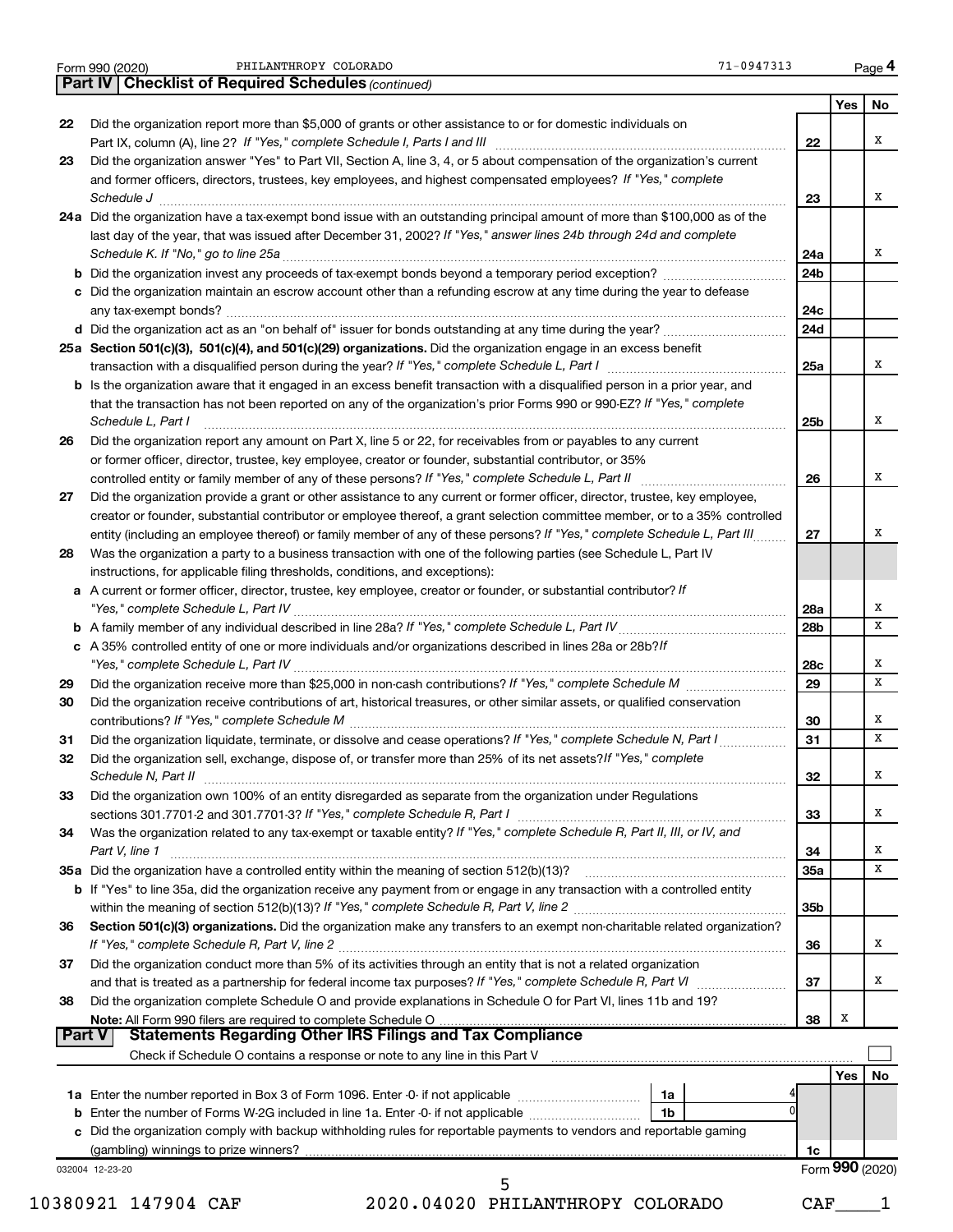|               | PHILANTHROPY COLORADO<br>$71 - 0947313$<br>Form 990 (2020)                                                                                      |                |                 | Page 5 |
|---------------|-------------------------------------------------------------------------------------------------------------------------------------------------|----------------|-----------------|--------|
| <b>Part V</b> | Statements Regarding Other IRS Filings and Tax Compliance (continued)                                                                           |                |                 |        |
|               |                                                                                                                                                 |                | Yes             | No     |
|               | 2a Enter the number of employees reported on Form W-3, Transmittal of Wage and Tax Statements,                                                  |                |                 |        |
|               | filed for the calendar year ending with or within the year covered by this return <i>manumumumum</i><br>2a                                      |                |                 |        |
|               |                                                                                                                                                 | 2 <sub>b</sub> | х               |        |
|               |                                                                                                                                                 |                |                 |        |
|               | 3a Did the organization have unrelated business gross income of \$1,000 or more during the year?                                                | За             |                 | х      |
|               |                                                                                                                                                 | 3 <sub>b</sub> |                 |        |
|               | 4a At any time during the calendar year, did the organization have an interest in, or a signature or other authority over, a                    |                |                 |        |
|               | financial account in a foreign country (such as a bank account, securities account, or other financial account)?                                | 4a             |                 | х      |
|               | <b>b</b> If "Yes," enter the name of the foreign country $\blacktriangleright$                                                                  |                |                 |        |
|               | See instructions for filing requirements for FinCEN Form 114, Report of Foreign Bank and Financial Accounts (FBAR).                             |                |                 |        |
|               |                                                                                                                                                 | 5a             |                 | х      |
| b             |                                                                                                                                                 | 5 <sub>b</sub> |                 | x      |
| c             |                                                                                                                                                 | 5 <sub>c</sub> |                 |        |
|               | 6a Does the organization have annual gross receipts that are normally greater than \$100,000, and did the organization solicit                  |                |                 |        |
|               |                                                                                                                                                 | 6а             |                 | х      |
|               | b If "Yes," did the organization include with every solicitation an express statement that such contributions or gifts                          |                |                 |        |
|               | were not tax deductible?                                                                                                                        | 6b             |                 |        |
| 7             | Organizations that may receive deductible contributions under section 170(c).                                                                   |                |                 |        |
| a             | Did the organization receive a payment in excess of \$75 made partly as a contribution and partly for goods and services provided to the payor? | 7a             |                 | х      |
| b             |                                                                                                                                                 | 7b             |                 |        |
|               | c Did the organization sell, exchange, or otherwise dispose of tangible personal property for which it was required                             |                |                 |        |
|               |                                                                                                                                                 | 7c             |                 | х      |
|               | <b>7d</b>                                                                                                                                       |                |                 |        |
| е             |                                                                                                                                                 | 7е             |                 | х      |
|               |                                                                                                                                                 | 7f             |                 | x      |
| g             | If the organization received a contribution of qualified intellectual property, did the organization file Form 8899 as required?                | 7g             |                 |        |
| h             | If the organization received a contribution of cars, boats, airplanes, or other vehicles, did the organization file a Form 1098-C?              | 7h             |                 |        |
| 8             | Sponsoring organizations maintaining donor advised funds. Did a donor advised fund maintained by the                                            |                |                 |        |
|               |                                                                                                                                                 | 8              |                 |        |
| 9             | Sponsoring organizations maintaining donor advised funds.                                                                                       |                |                 |        |
| а             |                                                                                                                                                 | 9a             |                 |        |
| b             |                                                                                                                                                 | 9b             |                 |        |
| 10            | Section 501(c)(7) organizations. Enter:                                                                                                         |                |                 |        |
|               | 10a                                                                                                                                             |                |                 |        |
| b             | Gross receipts, included on Form 990, Part VIII, line 12, for public use of club facilities<br>10 <sub>b</sub>                                  |                |                 |        |
| 11            | Section 501(c)(12) organizations. Enter:                                                                                                        |                |                 |        |
| a             | 11a                                                                                                                                             |                |                 |        |
| b             | Gross income from other sources (Do not net amounts due or paid to other sources against                                                        |                |                 |        |
|               | amounts due or received from them.)<br>11b                                                                                                      |                |                 |        |
|               | 12a Section 4947(a)(1) non-exempt charitable trusts. Is the organization filing Form 990 in lieu of Form 1041?                                  | 12a            |                 |        |
|               | 12 <sub>b</sub><br><b>b</b> If "Yes," enter the amount of tax-exempt interest received or accrued during the year                               |                |                 |        |
| 13            | Section 501(c)(29) qualified nonprofit health insurance issuers.                                                                                |                |                 |        |
|               |                                                                                                                                                 | 13a            |                 |        |
|               | Note: See the instructions for additional information the organization must report on Schedule O.                                               |                |                 |        |
|               | <b>b</b> Enter the amount of reserves the organization is required to maintain by the states in which the                                       |                |                 |        |
|               | 13 <sub>b</sub>                                                                                                                                 |                |                 |        |
|               | 13 <sub>c</sub>                                                                                                                                 |                |                 |        |
| 14a           | Did the organization receive any payments for indoor tanning services during the tax year?                                                      | 14a            |                 | х      |
|               | <b>b</b> If "Yes," has it filed a Form 720 to report these payments? If "No," provide an explanation on Schedule O                              | 14b            |                 |        |
| 15            | Is the organization subject to the section 4960 tax on payment(s) of more than \$1,000,000 in remuneration or                                   |                |                 |        |
|               | excess parachute payment(s) during the year?                                                                                                    | 15             |                 | х      |
|               | If "Yes," see instructions and file Form 4720, Schedule N.                                                                                      |                |                 |        |
| 16            | Is the organization an educational institution subject to the section 4968 excise tax on net investment income?                                 | 16             |                 | х      |
|               | If "Yes," complete Form 4720, Schedule O.                                                                                                       |                |                 |        |
|               |                                                                                                                                                 |                | Form 990 (2020) |        |

032005 12-23-20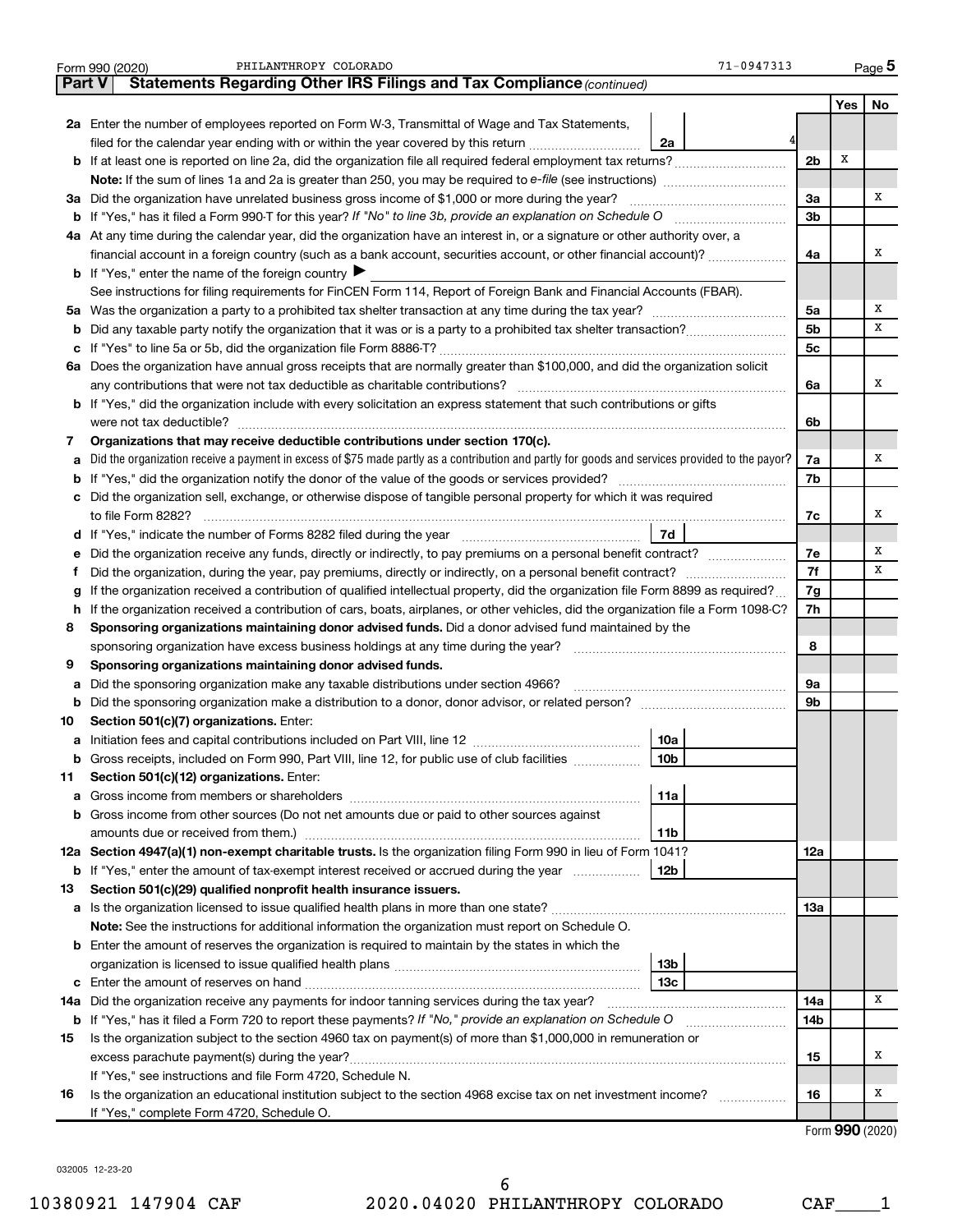|    | PHILANTHROPY COLORADO<br>Form 990 (2020)                                                                                                                                                                                       |    | $71 - 0947313$ |                  |                 | Page 6       |
|----|--------------------------------------------------------------------------------------------------------------------------------------------------------------------------------------------------------------------------------|----|----------------|------------------|-----------------|--------------|
|    | Governance, Management, and Disclosure For each "Yes" response to lines 2 through 7b below, and for a "No" response<br>Part VI                                                                                                 |    |                |                  |                 |              |
|    | to line 8a, 8b, or 10b below, describe the circumstances, processes, or changes on Schedule O. See instructions.                                                                                                               |    |                |                  |                 |              |
|    |                                                                                                                                                                                                                                |    |                |                  |                 | $\mathbf{x}$ |
|    | <b>Section A. Governing Body and Management</b>                                                                                                                                                                                |    |                |                  |                 |              |
|    |                                                                                                                                                                                                                                |    |                |                  | Yes             | No           |
|    | 1a Enter the number of voting members of the governing body at the end of the tax year                                                                                                                                         | 1a | 11             |                  |                 |              |
|    | If there are material differences in voting rights among members of the governing body, or if the governing                                                                                                                    |    |                |                  |                 |              |
|    | body delegated broad authority to an executive committee or similar committee, explain on Schedule O.                                                                                                                          |    |                |                  |                 |              |
|    | <b>b</b> Enter the number of voting members included on line 1a, above, who are independent                                                                                                                                    | 1b | 11             |                  |                 |              |
| 2  | Did any officer, director, trustee, or key employee have a family relationship or a business relationship with any other                                                                                                       |    |                |                  |                 |              |
|    | officer, director, trustee, or key employee?                                                                                                                                                                                   |    |                | $\mathbf{2}$     |                 | х            |
| 3  | Did the organization delegate control over management duties customarily performed by or under the direct supervision                                                                                                          |    |                |                  |                 |              |
|    |                                                                                                                                                                                                                                |    |                | 3                |                 | х            |
| 4  | Did the organization make any significant changes to its governing documents since the prior Form 990 was filed?                                                                                                               |    |                | 4                |                 | x            |
| 5  |                                                                                                                                                                                                                                |    |                | 5                |                 | x            |
| 6  |                                                                                                                                                                                                                                |    |                | 6                | x               |              |
| 7a | Did the organization have members, stockholders, or other persons who had the power to elect or appoint one or                                                                                                                 |    |                |                  |                 |              |
|    |                                                                                                                                                                                                                                |    |                | 7a               | х               |              |
|    | b Are any governance decisions of the organization reserved to (or subject to approval by) members, stockholders, or                                                                                                           |    |                |                  |                 |              |
|    | persons other than the governing body?                                                                                                                                                                                         |    |                | 7b               | х               |              |
| 8  | Did the organization contemporaneously document the meetings held or written actions undertaken during the year by the following:                                                                                              |    |                |                  |                 |              |
| а  |                                                                                                                                                                                                                                |    |                | 8а               | х               |              |
| b  |                                                                                                                                                                                                                                |    |                | 8b               |                 | х            |
| 9  | Is there any officer, director, trustee, or key employee listed in Part VII, Section A, who cannot be reached at the                                                                                                           |    |                |                  |                 |              |
|    |                                                                                                                                                                                                                                |    |                | 9                |                 | X            |
|    | <b>Section B. Policies</b> (This Section B requests information about policies not required by the Internal Revenue Code.)                                                                                                     |    |                |                  |                 |              |
|    |                                                                                                                                                                                                                                |    |                |                  | Yes             | No           |
|    |                                                                                                                                                                                                                                |    |                | <b>10a</b>       |                 | x            |
|    | b If "Yes," did the organization have written policies and procedures governing the activities of such chapters, affiliates,                                                                                                   |    |                |                  |                 |              |
|    |                                                                                                                                                                                                                                |    |                | 10 <sub>b</sub>  |                 |              |
|    | 11a Has the organization provided a complete copy of this Form 990 to all members of its governing body before filing the form?                                                                                                |    |                | 11a              | х               |              |
|    | <b>b</b> Describe in Schedule O the process, if any, used by the organization to review this Form 990.                                                                                                                         |    |                |                  |                 |              |
|    |                                                                                                                                                                                                                                |    |                | 12a              | X               |              |
| b  | Were officers, directors, or trustees, and key employees required to disclose annually interests that could give rise to conflicts?                                                                                            |    |                | 12 <sub>b</sub>  | x               |              |
|    | c Did the organization regularly and consistently monitor and enforce compliance with the policy? If "Yes," describe                                                                                                           |    |                |                  |                 |              |
|    |                                                                                                                                                                                                                                |    |                | 12c              | x               |              |
| 13 |                                                                                                                                                                                                                                |    |                | 13 <sub>13</sub> | $\mathbf x$     |              |
| 14 | Did the organization have a written document retention and destruction policy? [11] manufaction in the organization have a written document retention and destruction policy?                                                  |    |                | 14               | X               |              |
| 15 | Did the process for determining compensation of the following persons include a review and approval by independent                                                                                                             |    |                |                  |                 |              |
|    | persons, comparability data, and contemporaneous substantiation of the deliberation and decision?                                                                                                                              |    |                |                  |                 |              |
| a  | The organization's CEO, Executive Director, or top management official manufactured content of the organization's CEO, Executive Director, or top management official manufactured content of the organization's CEO, Executiv |    |                | 15a              | Х               |              |
|    |                                                                                                                                                                                                                                |    |                | 15 <sub>b</sub>  |                 | х            |
|    | If "Yes" to line 15a or 15b, describe the process in Schedule O (see instructions).                                                                                                                                            |    |                |                  |                 |              |
|    | 16a Did the organization invest in, contribute assets to, or participate in a joint venture or similar arrangement with a                                                                                                      |    |                |                  |                 |              |
|    | taxable entity during the year?                                                                                                                                                                                                |    |                | 16a              |                 | х            |
|    | b If "Yes," did the organization follow a written policy or procedure requiring the organization to evaluate its participation                                                                                                 |    |                |                  |                 |              |
|    | in joint venture arrangements under applicable federal tax law, and take steps to safeguard the organization's                                                                                                                 |    |                |                  |                 |              |
|    |                                                                                                                                                                                                                                |    |                | 16b              |                 |              |
|    | <b>Section C. Disclosure</b>                                                                                                                                                                                                   |    |                |                  |                 |              |
| 17 | <b>NONE</b><br>List the states with which a copy of this Form 990 is required to be filed >                                                                                                                                    |    |                |                  |                 |              |
| 18 | Section 6104 requires an organization to make its Forms 1023 (1024 or 1024-A, if applicable), 990, and 990-T (Section 501(c)(3)s only) available                                                                               |    |                |                  |                 |              |
|    | for public inspection. Indicate how you made these available. Check all that apply.                                                                                                                                            |    |                |                  |                 |              |
|    | $\boxed{\mathbf{x}}$ Another's website<br>$\boxed{\texttt{X}}$ Upon request<br>$X$ Own website<br>Other (explain on Schedule O)                                                                                                |    |                |                  |                 |              |
| 19 | Describe on Schedule O whether (and if so, how) the organization made its governing documents, conflict of interest policy, and financial                                                                                      |    |                |                  |                 |              |
|    | statements available to the public during the tax year.                                                                                                                                                                        |    |                |                  |                 |              |
| 20 | State the name, address, and telephone number of the person who possesses the organization's books and records                                                                                                                 |    |                |                  |                 |              |
|    | THE ORGANIZATION - 720-842-7209                                                                                                                                                                                                |    |                |                  |                 |              |
|    | 80003<br>5855 WADSWORTH BYPASS, NO. A, ARVADA,<br>CO                                                                                                                                                                           |    |                |                  |                 |              |
|    | 032006 12-23-20                                                                                                                                                                                                                |    |                |                  | Form 990 (2020) |              |
|    | 7                                                                                                                                                                                                                              |    |                |                  |                 |              |
|    | 10380921 147904 CAF<br>2020.04020 PHILANTHROPY COLORADO                                                                                                                                                                        |    |                | CAF              |                 |              |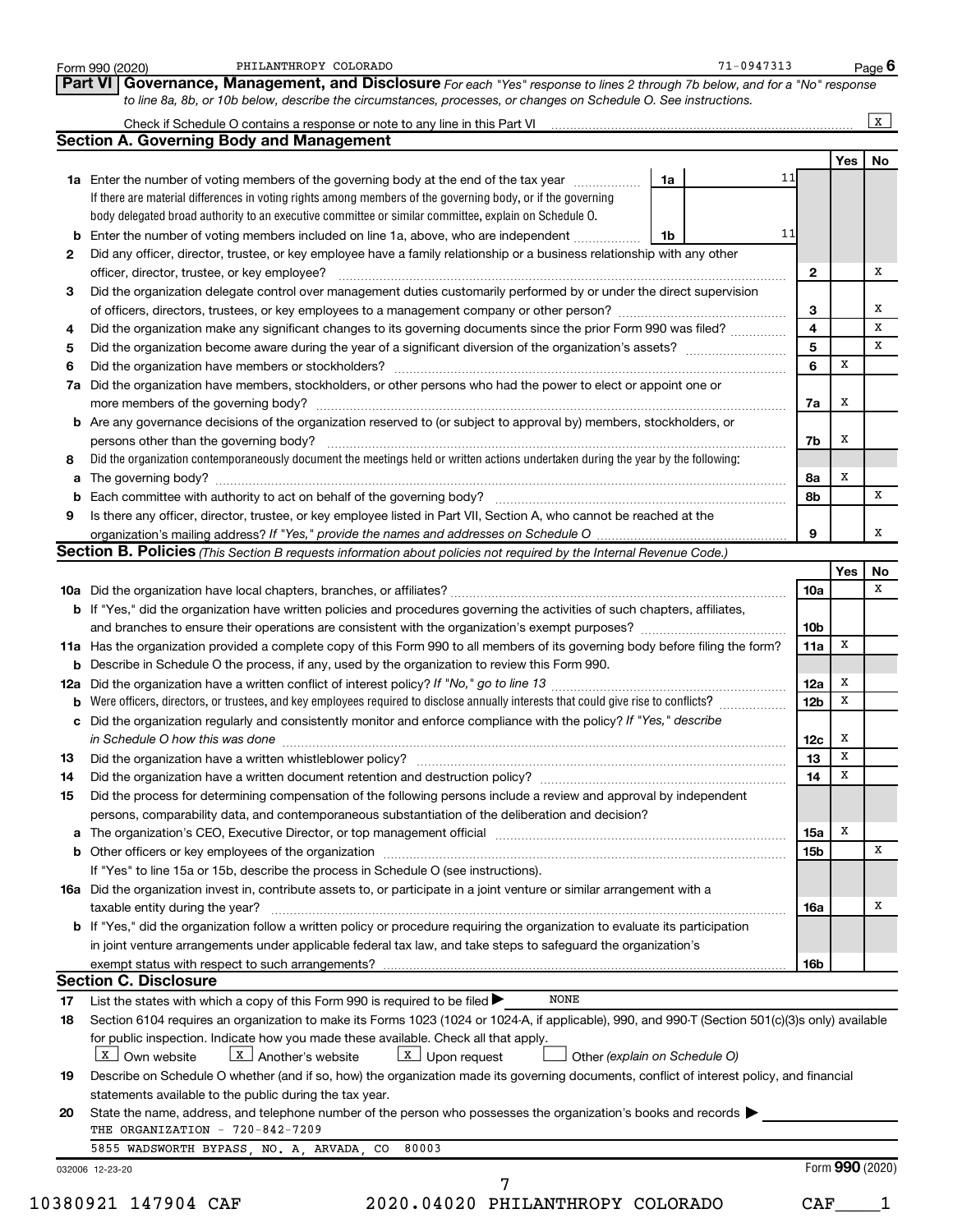| Form 990 (2020) | PHILANTHROPY COLORADO                                                                      | $71 - 0947313$ | Page |
|-----------------|--------------------------------------------------------------------------------------------|----------------|------|
|                 | Part VII Compensation of Officers, Directors, Trustees, Key Employees, Highest Compensated |                |      |
|                 | <b>Employees, and Independent Contractors</b>                                              |                |      |
|                 | Check if Schedule O contains a response or note to any line in this Part VII               |                |      |
|                 | Section A. Officers, Directors, Trustees, Key Employees, and Highest Compensated Employees |                |      |

**1a**  Complete this table for all persons required to be listed. Report compensation for the calendar year ending with or within the organization's tax year.  $\bullet$  List all of the organization's current officers, directors, trustees (whether individuals or organizations), regardless of amount of compensation.

Enter -0- in columns (D), (E), and (F) if no compensation was paid.

**•** List all of the organization's current key employees, if any. See instructions for definition of "key employee."

• List the organization's five *current* highest compensated employees (other than an officer, director, trustee, or key employee) who received reportable compensation (Box 5 of Form W-2 and/or Box 7 of Form 1099-MISC) of more than \$100,000 from the organization and any related organizations.

 $\bullet$  List all of the organization's former officers, key employees, and highest compensated employees who received more than \$100,000 of reportable compensation from the organization and any related organizations.

**•** List all of the organization's former directors or trustees that received, in the capacity as a former director or trustee of the organization, more than \$10,000 of reportable compensation from the organization and any related organizations.

See instructions for the order in which to list the persons above.

Check this box if neither the organization nor any related organization compensated any current officer, director, or trustee. †

| (A)                         | (B)                    | (C)                            |                                                                  |             |              |                                 |        | (D)                 | (E)                              | (F)                                               |
|-----------------------------|------------------------|--------------------------------|------------------------------------------------------------------|-------------|--------------|---------------------------------|--------|---------------------|----------------------------------|---------------------------------------------------|
| Name and title              | Average                |                                | (do not check more than one                                      |             | Position     |                                 |        | Reportable          | Reportable                       | Estimated                                         |
|                             | hours per              |                                | box, unless person is both an<br>officer and a director/trustee) |             |              |                                 |        | compensation        | compensation                     | amount of                                         |
|                             | week                   |                                |                                                                  |             |              |                                 |        | from                | from related                     | other                                             |
|                             | (list any<br>hours for |                                |                                                                  |             |              |                                 |        | the<br>organization | organizations<br>(W-2/1099-MISC) | compensation<br>from the                          |
|                             | related                |                                |                                                                  |             |              |                                 |        | (W-2/1099-MISC)     |                                  | organization                                      |
|                             | organizations          |                                |                                                                  |             |              |                                 |        |                     |                                  | and related                                       |
|                             | below                  | Individual trustee or director | Institutional trustee                                            |             | Key employee | Highest compensated<br>employee |        |                     |                                  | organizations                                     |
|                             | line)                  |                                |                                                                  | Officer     |              |                                 | Former |                     |                                  |                                                   |
| <b>JOANNE KELLEY</b><br>(1) | 40.00                  |                                |                                                                  |             |              |                                 |        |                     |                                  |                                                   |
| CHIEF EXECUTIVE OFFICER     |                        |                                |                                                                  | X           |              |                                 |        | 116,390             | 0                                | 8,147.                                            |
| (2)<br>NED CALONGE          | 1.00                   |                                |                                                                  |             |              |                                 |        |                     |                                  |                                                   |
| <b>DIRECTOR</b>             |                        | $\mathbf x$                    |                                                                  |             |              |                                 |        | 0                   | $\mathbf 0$                      | $\mathsf{0}\,.$                                   |
| HEATHER CARROLL<br>(3)      | 1,00                   |                                |                                                                  |             |              |                                 |        |                     |                                  |                                                   |
| <b>DIRECTOR</b>             |                        | X                              |                                                                  |             |              |                                 |        | 0                   | $\mathbf 0$                      | $\mathbf{0}$ .                                    |
| KATIE KRAMER<br>(4)         | 1.00                   |                                |                                                                  |             |              |                                 |        |                     |                                  |                                                   |
| <b>DIRECTOR</b>             |                        | $\mathbf x$                    |                                                                  |             |              |                                 |        | 0                   | 0                                | $\mathsf{0}\,.$                                   |
| (5)<br>AMY LATHAM           | 2,00                   |                                |                                                                  |             |              |                                 |        |                     |                                  |                                                   |
| CHAIR                       |                        | $\mathbf x$                    |                                                                  | X           |              |                                 |        | 0                   | 0                                | $\mathbf 0$ .                                     |
| (6)<br><b>GARY STEUER</b>   | 1.00                   |                                |                                                                  |             |              |                                 |        |                     |                                  |                                                   |
| VICE CHAIR                  |                        | $\mathbf x$                    |                                                                  | $\mathbf x$ |              |                                 |        | 0                   | $\mathbf 0$                      | $\mathsf{0}\,.$                                   |
| ABEL WURMNEST<br>(7)        | 1,00                   |                                |                                                                  |             |              |                                 |        |                     |                                  |                                                   |
| <b>TREASURER</b>            |                        | $\mathbf x$                    |                                                                  | X           |              |                                 |        | 0                   | $\pmb{0}$                        | $\mathbf{0}$ .                                    |
| VIRGINIA ROMANO<br>(8)      | 1.00                   |                                |                                                                  |             |              |                                 |        |                     |                                  |                                                   |
| <b>DIRECTOR</b>             |                        | $\mathbf x$                    |                                                                  |             |              |                                 |        | $\mathbf{0}$ .      | 0                                | $\mathbf 0$ .                                     |
| (9)<br>TARIANA NAVAS-NIEVES | 1.00                   |                                |                                                                  |             |              |                                 |        |                     |                                  |                                                   |
| <b>SECRETARY</b>            |                        | X                              |                                                                  | X           |              |                                 |        | 0                   | $\pmb{0}$                        | $\mathsf{0}\,.$                                   |
| (10) MEGAN LEDIN            | 1.00                   |                                |                                                                  |             |              |                                 |        |                     |                                  |                                                   |
| <b>DIRECTOR</b>             |                        | $\mathbf x$                    |                                                                  |             |              |                                 |        | 0                   | $\mathbf 0$                      | $\mathbf 0$ .                                     |
| (11) KRISTI PETRIE          | 1.00                   |                                |                                                                  |             |              |                                 |        |                     |                                  |                                                   |
| <b>DIRECTOR</b>             |                        | X                              |                                                                  |             |              |                                 |        | 0                   | $\pmb{0}$                        | $\mathsf{0}\,.$                                   |
| (12) LADAWN SULLIVAN        | 1.00                   |                                |                                                                  |             |              |                                 |        |                     |                                  |                                                   |
| <b>DIRECTOR</b>             |                        | X                              |                                                                  |             |              |                                 |        | 0                   | $\mathbf 0$                      | $\mathbf 0$ .                                     |
|                             |                        |                                |                                                                  |             |              |                                 |        |                     |                                  |                                                   |
|                             |                        |                                |                                                                  |             |              |                                 |        |                     |                                  |                                                   |
|                             |                        |                                |                                                                  |             |              |                                 |        |                     |                                  |                                                   |
|                             |                        |                                |                                                                  |             |              |                                 |        |                     |                                  |                                                   |
|                             |                        |                                |                                                                  |             |              |                                 |        |                     |                                  |                                                   |
|                             |                        |                                |                                                                  |             |              |                                 |        |                     |                                  |                                                   |
|                             |                        |                                |                                                                  |             |              |                                 |        |                     |                                  |                                                   |
|                             |                        |                                |                                                                  |             |              |                                 |        |                     |                                  |                                                   |
|                             |                        |                                |                                                                  |             |              |                                 |        |                     |                                  |                                                   |
|                             |                        |                                |                                                                  |             |              |                                 |        |                     |                                  |                                                   |
|                             |                        |                                |                                                                  |             |              |                                 |        |                     |                                  | $000 \times 000$<br>$\mathbf{r}$ and $\mathbf{r}$ |

032007 12-23-20

8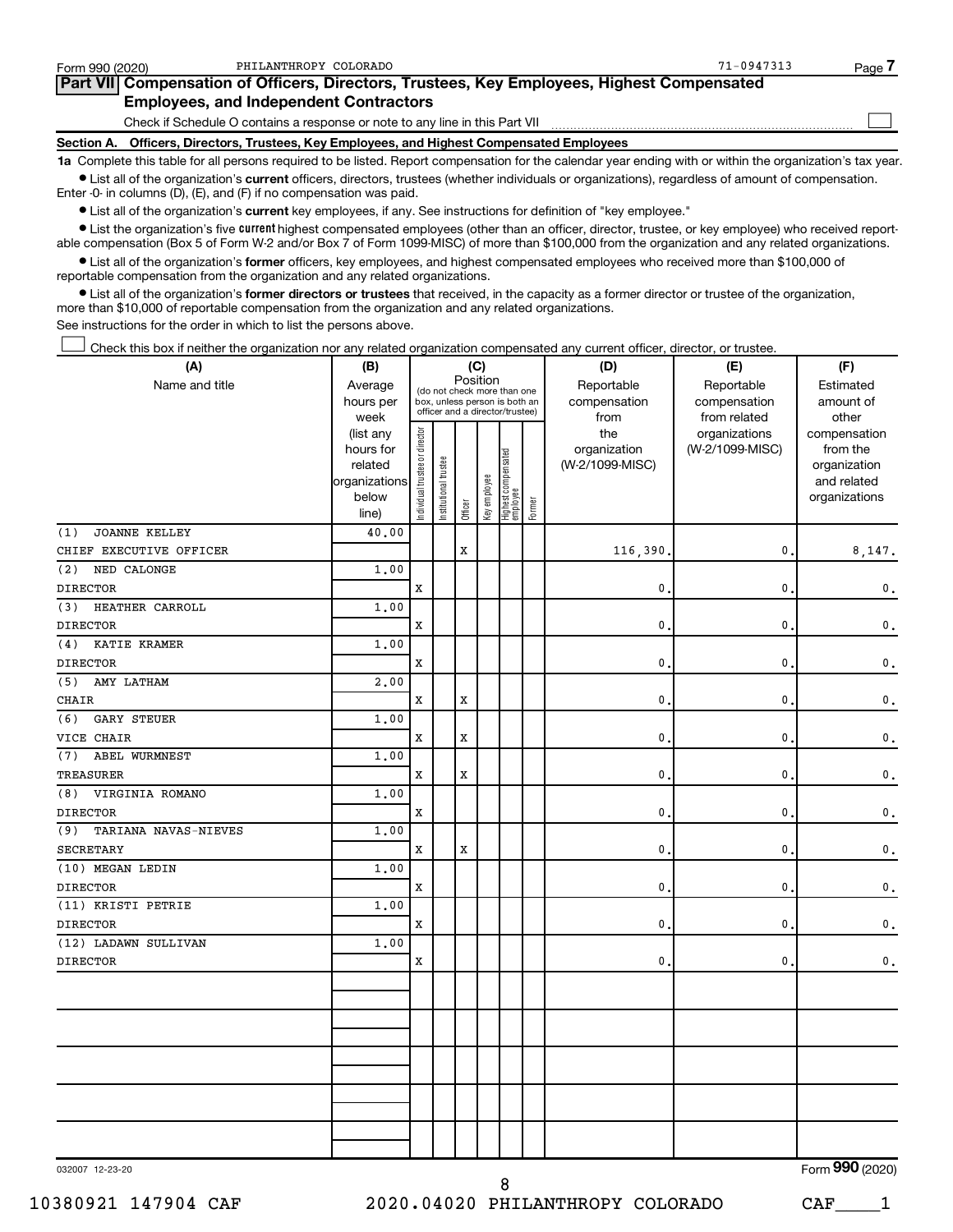|              | Form 990 (2020)                                                                                   |                                                                                                                                                                                                                                                                                                                                                         | PHILANTHROPY COLORADO |     |  |  |        |                                                                                     |                                                                                       |  |                                                                                                                    | 71-0947313 |                            |              | Page 8          |
|--------------|---------------------------------------------------------------------------------------------------|---------------------------------------------------------------------------------------------------------------------------------------------------------------------------------------------------------------------------------------------------------------------------------------------------------------------------------------------------------|-----------------------|-----|--|--|--------|-------------------------------------------------------------------------------------|---------------------------------------------------------------------------------------|--|--------------------------------------------------------------------------------------------------------------------|------------|----------------------------|--------------|-----------------|
|              |                                                                                                   | Part VII Section A. Officers, Directors, Trustees, Key Employees, and Highest Compensated Employees (continued)<br>(A)                                                                                                                                                                                                                                  |                       | (B) |  |  |        |                                                                                     |                                                                                       |  |                                                                                                                    |            |                            |              |                 |
|              |                                                                                                   | (C)<br>Position<br>Average<br>(do not check more than one<br>hours per<br>box, unless person is both an<br>officer and a director/trustee)<br>week<br>Individual trustee or director<br>(list any<br>hours for<br>  Highest compensated<br>  employee<br>Institutional trustee<br>related<br>organizations<br>Key employee<br>below<br>Officer<br>line) |                       |     |  |  | Former | (D)<br>Reportable<br>compensation<br>from<br>the<br>organization<br>(W-2/1099-MISC) | (E)<br>Reportable<br>compensation<br>from related<br>organizations<br>(W-2/1099-MISC) |  | (F)<br>Estimated<br>amount of<br>other<br>compensation<br>from the<br>organization<br>and related<br>organizations |            |                            |              |                 |
|              |                                                                                                   |                                                                                                                                                                                                                                                                                                                                                         |                       |     |  |  |        |                                                                                     |                                                                                       |  |                                                                                                                    |            |                            |              |                 |
|              |                                                                                                   |                                                                                                                                                                                                                                                                                                                                                         |                       |     |  |  |        |                                                                                     |                                                                                       |  |                                                                                                                    |            |                            |              |                 |
|              |                                                                                                   |                                                                                                                                                                                                                                                                                                                                                         |                       |     |  |  |        |                                                                                     |                                                                                       |  |                                                                                                                    |            |                            |              |                 |
|              |                                                                                                   |                                                                                                                                                                                                                                                                                                                                                         |                       |     |  |  |        |                                                                                     |                                                                                       |  |                                                                                                                    |            |                            |              |                 |
|              |                                                                                                   |                                                                                                                                                                                                                                                                                                                                                         |                       |     |  |  |        |                                                                                     |                                                                                       |  |                                                                                                                    |            |                            |              |                 |
|              |                                                                                                   |                                                                                                                                                                                                                                                                                                                                                         |                       |     |  |  |        |                                                                                     |                                                                                       |  |                                                                                                                    |            |                            |              |                 |
|              |                                                                                                   |                                                                                                                                                                                                                                                                                                                                                         |                       |     |  |  |        |                                                                                     |                                                                                       |  |                                                                                                                    |            |                            |              |                 |
|              |                                                                                                   |                                                                                                                                                                                                                                                                                                                                                         |                       |     |  |  |        |                                                                                     |                                                                                       |  |                                                                                                                    |            |                            |              |                 |
|              |                                                                                                   | c Total from continuation sheets to Part VII, Section A manufactured by                                                                                                                                                                                                                                                                                 |                       |     |  |  |        |                                                                                     |                                                                                       |  | 116,390.<br>$\mathbf{0}$ .                                                                                         |            | $\mathbf 0$<br>$\mathbf 0$ | 8,147.<br>0. |                 |
|              |                                                                                                   |                                                                                                                                                                                                                                                                                                                                                         |                       |     |  |  |        |                                                                                     |                                                                                       |  | 116,390.                                                                                                           |            | $\mathbf 0$ .              |              | 8,147.          |
| $\mathbf{2}$ |                                                                                                   | Total number of individuals (including but not limited to those listed above) who received more than \$100,000 of reportable<br>compensation from the organization $\blacktriangleright$                                                                                                                                                                |                       |     |  |  |        |                                                                                     |                                                                                       |  |                                                                                                                    |            |                            |              |                 |
|              |                                                                                                   |                                                                                                                                                                                                                                                                                                                                                         |                       |     |  |  |        |                                                                                     |                                                                                       |  |                                                                                                                    |            |                            | Yes          | No              |
| 3            |                                                                                                   | Did the organization list any former officer, director, trustee, key employee, or highest compensated employee on<br>line 1a? If "Yes," complete Schedule J for such individual                                                                                                                                                                         |                       |     |  |  |        |                                                                                     |                                                                                       |  |                                                                                                                    |            |                            | 3            | x               |
| 4            |                                                                                                   | For any individual listed on line 1a, is the sum of reportable compensation and other compensation from the organization                                                                                                                                                                                                                                |                       |     |  |  |        |                                                                                     |                                                                                       |  |                                                                                                                    |            |                            | 4            | X               |
| 5            |                                                                                                   | Did any person listed on line 1a receive or accrue compensation from any unrelated organization or individual for services                                                                                                                                                                                                                              |                       |     |  |  |        |                                                                                     |                                                                                       |  |                                                                                                                    |            |                            | 5            | x               |
|              |                                                                                                   | <b>Section B. Independent Contractors</b>                                                                                                                                                                                                                                                                                                               |                       |     |  |  |        |                                                                                     |                                                                                       |  |                                                                                                                    |            |                            |              |                 |
| 1            |                                                                                                   | Complete this table for your five highest compensated independent contractors that received more than \$100,000 of compensation from<br>the organization. Report compensation for the calendar year ending with or within the organization's tax year.                                                                                                  |                       |     |  |  |        |                                                                                     |                                                                                       |  |                                                                                                                    |            |                            |              |                 |
|              | (C)<br>(A)<br>(B)<br>Name and business address<br>Description of services<br>Compensation<br>NONE |                                                                                                                                                                                                                                                                                                                                                         |                       |     |  |  |        |                                                                                     |                                                                                       |  |                                                                                                                    |            |                            |              |                 |
|              |                                                                                                   |                                                                                                                                                                                                                                                                                                                                                         |                       |     |  |  |        |                                                                                     |                                                                                       |  |                                                                                                                    |            |                            |              |                 |
|              |                                                                                                   |                                                                                                                                                                                                                                                                                                                                                         |                       |     |  |  |        |                                                                                     |                                                                                       |  |                                                                                                                    |            |                            |              |                 |
|              |                                                                                                   |                                                                                                                                                                                                                                                                                                                                                         |                       |     |  |  |        |                                                                                     |                                                                                       |  |                                                                                                                    |            |                            |              |                 |
|              |                                                                                                   |                                                                                                                                                                                                                                                                                                                                                         |                       |     |  |  |        |                                                                                     |                                                                                       |  |                                                                                                                    |            |                            |              |                 |
| 2            |                                                                                                   | Total number of independent contractors (including but not limited to those listed above) who received more than<br>\$100,000 of compensation from the organization                                                                                                                                                                                     |                       |     |  |  |        |                                                                                     |                                                                                       |  |                                                                                                                    |            |                            |              |                 |
|              |                                                                                                   |                                                                                                                                                                                                                                                                                                                                                         |                       |     |  |  |        |                                                                                     |                                                                                       |  |                                                                                                                    |            |                            |              | Form 990 (2020) |

032008 12-23-20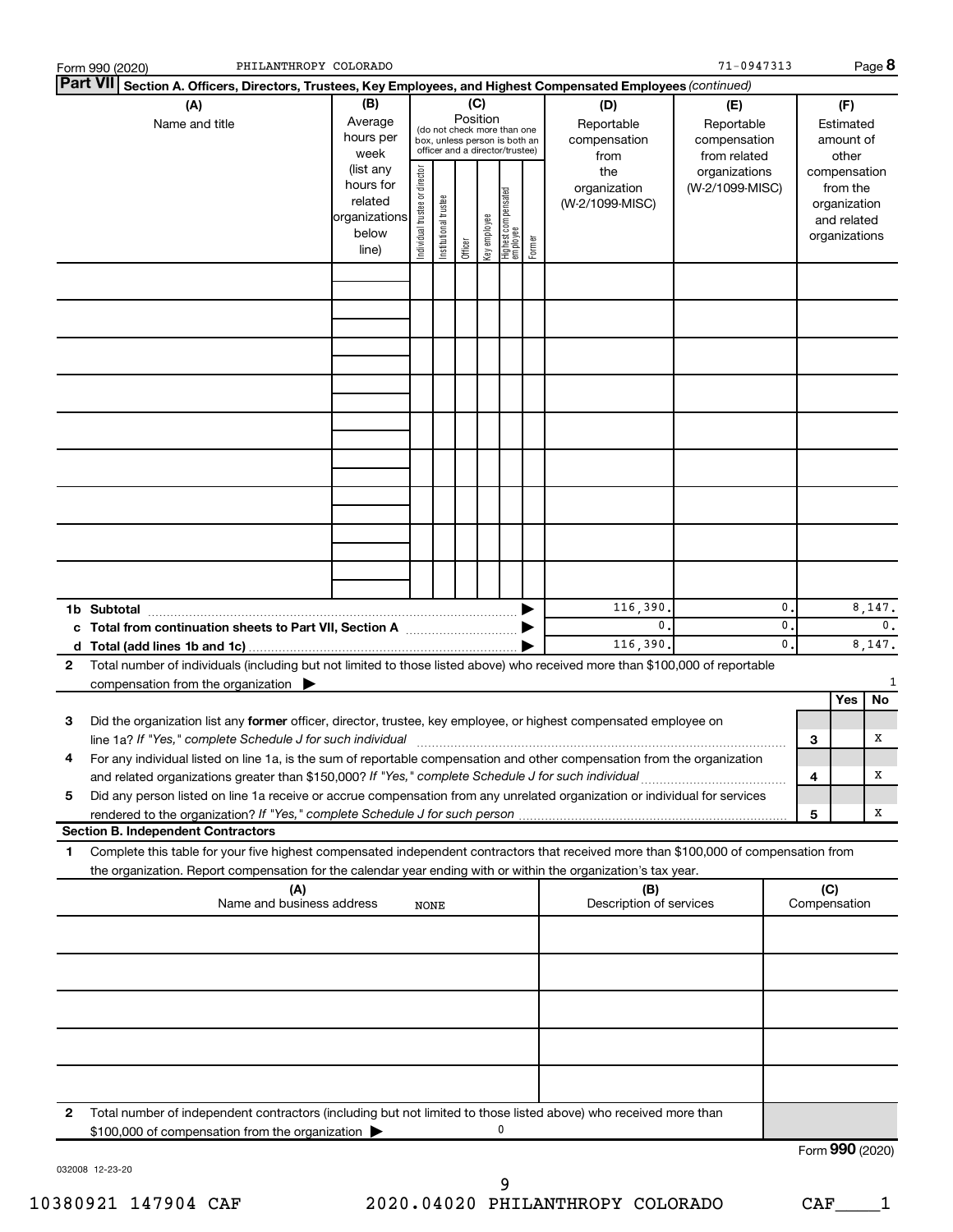| <b>Part VIII</b><br>(B)<br>$\overline{C}$<br>(A)<br>(D)<br>Revenue excluded<br>Related or exempt<br>Unrelated<br>Total revenue<br>from tax under<br>function revenue<br>business revenue<br>Contributions, Gifts, Grants<br>and Other Similar Amounts<br>1a<br>1 a Federated campaigns<br>1 <sub>b</sub><br><b>b</b> Membership dues<br>1c<br>c Fundraising events<br>1 <sub>d</sub><br>d Related organizations<br>54,100.<br>e Government grants (contributions)<br>1e<br>f All other contributions, gifts, grants, and<br>253,895.<br>similar amounts not included above<br>1f<br> 1g <br>Noncash contributions included in lines 1a-1f<br>g<br>307,995.<br>▶<br>h.<br><b>Business Code</b><br>212,708.<br>212,708.<br>611710<br>MEMBERSHIP DUES<br>Program Service<br>Revenue<br>2 a<br>19,505.<br>19,505.<br>PROGRAM FEES<br>611710<br>b<br>с<br>d<br><u> 1989 - Johann Barbara, martin amerikan basal dan berasal dalam basal dalam basal dalam basal dalam basal dala</u><br>е<br>All other program service revenue<br>f<br>232, 213.<br>▶<br>a<br>3<br>Investment income (including dividends, interest, and<br>2,169.<br>Income from investment of tax-exempt bond proceeds<br>4<br>5<br>(i) Real<br>(ii) Personal<br><b>6 a</b> Gross rents<br> 6a<br>.<br>6 <sub>b</sub><br>Less: rental expenses<br>b<br>6с<br>Rental income or (loss)<br>с<br>d Net rental income or (loss)<br>(i) Securities<br>(ii) Other<br>7 a Gross amount from sales of<br>assets other than inventory<br>7a<br><b>b</b> Less: cost or other basis<br>evenue<br>and sales expenses<br>7b<br>7c<br>c Gain or (loss)<br>Other F<br>8 a Gross income from fundraising events (not<br>including \$<br>$\overline{\phantom{a}}$ of<br>contributions reported on line 1c). See<br>8b<br>Less: direct expenses<br>b<br>Net income or (loss) from fundraising events<br>с<br>9 a Gross income from gaming activities. See<br>9b<br>c Net income or (loss) from gaming activities<br>▶<br>10 a Gross sales of inventory, less returns<br><b>HObl</b><br><b>b</b> Less: cost of goods sold<br>c Net income or (loss) from sales of inventory<br><b>Business Code</b><br>Miscellaneous<br>Revenue<br>11 a<br><u> 1989 - Johann John Stein, markin fan it ferstjer fan it ferstjer fan it ferstjer fan it ferstjer fan it fers</u><br>b<br>the control of the control of the control of the control of the control of<br>c<br><u> 1980 - Johann Barbara, martin a</u><br>542, 377.<br>232, 213.<br>$\mathbf{0}$ .<br>2,169.<br>12 <sup>2</sup><br>032009 12-23-20 |  |  | PHILANTHROPY COLORADO<br>Form 990 (2020) |  | $71 - 0947313$ | Page 9             |
|-----------------------------------------------------------------------------------------------------------------------------------------------------------------------------------------------------------------------------------------------------------------------------------------------------------------------------------------------------------------------------------------------------------------------------------------------------------------------------------------------------------------------------------------------------------------------------------------------------------------------------------------------------------------------------------------------------------------------------------------------------------------------------------------------------------------------------------------------------------------------------------------------------------------------------------------------------------------------------------------------------------------------------------------------------------------------------------------------------------------------------------------------------------------------------------------------------------------------------------------------------------------------------------------------------------------------------------------------------------------------------------------------------------------------------------------------------------------------------------------------------------------------------------------------------------------------------------------------------------------------------------------------------------------------------------------------------------------------------------------------------------------------------------------------------------------------------------------------------------------------------------------------------------------------------------------------------------------------------------------------------------------------------------------------------------------------------------------------------------------------------------------------------------------------------------------------------------------------------------------------------------------------------------------------------------------------------------------------------------------------------------------------------------------------------------------------------------------------------------------------------------------------------------------|--|--|------------------------------------------|--|----------------|--------------------|
|                                                                                                                                                                                                                                                                                                                                                                                                                                                                                                                                                                                                                                                                                                                                                                                                                                                                                                                                                                                                                                                                                                                                                                                                                                                                                                                                                                                                                                                                                                                                                                                                                                                                                                                                                                                                                                                                                                                                                                                                                                                                                                                                                                                                                                                                                                                                                                                                                                                                                                                                         |  |  | <b>Statement of Revenue</b>              |  |                |                    |
|                                                                                                                                                                                                                                                                                                                                                                                                                                                                                                                                                                                                                                                                                                                                                                                                                                                                                                                                                                                                                                                                                                                                                                                                                                                                                                                                                                                                                                                                                                                                                                                                                                                                                                                                                                                                                                                                                                                                                                                                                                                                                                                                                                                                                                                                                                                                                                                                                                                                                                                                         |  |  |                                          |  |                |                    |
|                                                                                                                                                                                                                                                                                                                                                                                                                                                                                                                                                                                                                                                                                                                                                                                                                                                                                                                                                                                                                                                                                                                                                                                                                                                                                                                                                                                                                                                                                                                                                                                                                                                                                                                                                                                                                                                                                                                                                                                                                                                                                                                                                                                                                                                                                                                                                                                                                                                                                                                                         |  |  |                                          |  |                | sections 512 - 514 |
|                                                                                                                                                                                                                                                                                                                                                                                                                                                                                                                                                                                                                                                                                                                                                                                                                                                                                                                                                                                                                                                                                                                                                                                                                                                                                                                                                                                                                                                                                                                                                                                                                                                                                                                                                                                                                                                                                                                                                                                                                                                                                                                                                                                                                                                                                                                                                                                                                                                                                                                                         |  |  |                                          |  |                |                    |
|                                                                                                                                                                                                                                                                                                                                                                                                                                                                                                                                                                                                                                                                                                                                                                                                                                                                                                                                                                                                                                                                                                                                                                                                                                                                                                                                                                                                                                                                                                                                                                                                                                                                                                                                                                                                                                                                                                                                                                                                                                                                                                                                                                                                                                                                                                                                                                                                                                                                                                                                         |  |  |                                          |  |                |                    |
|                                                                                                                                                                                                                                                                                                                                                                                                                                                                                                                                                                                                                                                                                                                                                                                                                                                                                                                                                                                                                                                                                                                                                                                                                                                                                                                                                                                                                                                                                                                                                                                                                                                                                                                                                                                                                                                                                                                                                                                                                                                                                                                                                                                                                                                                                                                                                                                                                                                                                                                                         |  |  |                                          |  |                |                    |
|                                                                                                                                                                                                                                                                                                                                                                                                                                                                                                                                                                                                                                                                                                                                                                                                                                                                                                                                                                                                                                                                                                                                                                                                                                                                                                                                                                                                                                                                                                                                                                                                                                                                                                                                                                                                                                                                                                                                                                                                                                                                                                                                                                                                                                                                                                                                                                                                                                                                                                                                         |  |  |                                          |  |                |                    |
|                                                                                                                                                                                                                                                                                                                                                                                                                                                                                                                                                                                                                                                                                                                                                                                                                                                                                                                                                                                                                                                                                                                                                                                                                                                                                                                                                                                                                                                                                                                                                                                                                                                                                                                                                                                                                                                                                                                                                                                                                                                                                                                                                                                                                                                                                                                                                                                                                                                                                                                                         |  |  |                                          |  |                |                    |
|                                                                                                                                                                                                                                                                                                                                                                                                                                                                                                                                                                                                                                                                                                                                                                                                                                                                                                                                                                                                                                                                                                                                                                                                                                                                                                                                                                                                                                                                                                                                                                                                                                                                                                                                                                                                                                                                                                                                                                                                                                                                                                                                                                                                                                                                                                                                                                                                                                                                                                                                         |  |  |                                          |  |                |                    |
|                                                                                                                                                                                                                                                                                                                                                                                                                                                                                                                                                                                                                                                                                                                                                                                                                                                                                                                                                                                                                                                                                                                                                                                                                                                                                                                                                                                                                                                                                                                                                                                                                                                                                                                                                                                                                                                                                                                                                                                                                                                                                                                                                                                                                                                                                                                                                                                                                                                                                                                                         |  |  |                                          |  |                |                    |
|                                                                                                                                                                                                                                                                                                                                                                                                                                                                                                                                                                                                                                                                                                                                                                                                                                                                                                                                                                                                                                                                                                                                                                                                                                                                                                                                                                                                                                                                                                                                                                                                                                                                                                                                                                                                                                                                                                                                                                                                                                                                                                                                                                                                                                                                                                                                                                                                                                                                                                                                         |  |  |                                          |  |                |                    |
|                                                                                                                                                                                                                                                                                                                                                                                                                                                                                                                                                                                                                                                                                                                                                                                                                                                                                                                                                                                                                                                                                                                                                                                                                                                                                                                                                                                                                                                                                                                                                                                                                                                                                                                                                                                                                                                                                                                                                                                                                                                                                                                                                                                                                                                                                                                                                                                                                                                                                                                                         |  |  |                                          |  |                |                    |
|                                                                                                                                                                                                                                                                                                                                                                                                                                                                                                                                                                                                                                                                                                                                                                                                                                                                                                                                                                                                                                                                                                                                                                                                                                                                                                                                                                                                                                                                                                                                                                                                                                                                                                                                                                                                                                                                                                                                                                                                                                                                                                                                                                                                                                                                                                                                                                                                                                                                                                                                         |  |  |                                          |  |                |                    |
|                                                                                                                                                                                                                                                                                                                                                                                                                                                                                                                                                                                                                                                                                                                                                                                                                                                                                                                                                                                                                                                                                                                                                                                                                                                                                                                                                                                                                                                                                                                                                                                                                                                                                                                                                                                                                                                                                                                                                                                                                                                                                                                                                                                                                                                                                                                                                                                                                                                                                                                                         |  |  |                                          |  |                |                    |
|                                                                                                                                                                                                                                                                                                                                                                                                                                                                                                                                                                                                                                                                                                                                                                                                                                                                                                                                                                                                                                                                                                                                                                                                                                                                                                                                                                                                                                                                                                                                                                                                                                                                                                                                                                                                                                                                                                                                                                                                                                                                                                                                                                                                                                                                                                                                                                                                                                                                                                                                         |  |  |                                          |  |                |                    |
|                                                                                                                                                                                                                                                                                                                                                                                                                                                                                                                                                                                                                                                                                                                                                                                                                                                                                                                                                                                                                                                                                                                                                                                                                                                                                                                                                                                                                                                                                                                                                                                                                                                                                                                                                                                                                                                                                                                                                                                                                                                                                                                                                                                                                                                                                                                                                                                                                                                                                                                                         |  |  |                                          |  |                |                    |
|                                                                                                                                                                                                                                                                                                                                                                                                                                                                                                                                                                                                                                                                                                                                                                                                                                                                                                                                                                                                                                                                                                                                                                                                                                                                                                                                                                                                                                                                                                                                                                                                                                                                                                                                                                                                                                                                                                                                                                                                                                                                                                                                                                                                                                                                                                                                                                                                                                                                                                                                         |  |  |                                          |  |                |                    |
|                                                                                                                                                                                                                                                                                                                                                                                                                                                                                                                                                                                                                                                                                                                                                                                                                                                                                                                                                                                                                                                                                                                                                                                                                                                                                                                                                                                                                                                                                                                                                                                                                                                                                                                                                                                                                                                                                                                                                                                                                                                                                                                                                                                                                                                                                                                                                                                                                                                                                                                                         |  |  |                                          |  |                |                    |
|                                                                                                                                                                                                                                                                                                                                                                                                                                                                                                                                                                                                                                                                                                                                                                                                                                                                                                                                                                                                                                                                                                                                                                                                                                                                                                                                                                                                                                                                                                                                                                                                                                                                                                                                                                                                                                                                                                                                                                                                                                                                                                                                                                                                                                                                                                                                                                                                                                                                                                                                         |  |  |                                          |  |                |                    |
|                                                                                                                                                                                                                                                                                                                                                                                                                                                                                                                                                                                                                                                                                                                                                                                                                                                                                                                                                                                                                                                                                                                                                                                                                                                                                                                                                                                                                                                                                                                                                                                                                                                                                                                                                                                                                                                                                                                                                                                                                                                                                                                                                                                                                                                                                                                                                                                                                                                                                                                                         |  |  |                                          |  |                |                    |
|                                                                                                                                                                                                                                                                                                                                                                                                                                                                                                                                                                                                                                                                                                                                                                                                                                                                                                                                                                                                                                                                                                                                                                                                                                                                                                                                                                                                                                                                                                                                                                                                                                                                                                                                                                                                                                                                                                                                                                                                                                                                                                                                                                                                                                                                                                                                                                                                                                                                                                                                         |  |  |                                          |  |                | 2,169.             |
|                                                                                                                                                                                                                                                                                                                                                                                                                                                                                                                                                                                                                                                                                                                                                                                                                                                                                                                                                                                                                                                                                                                                                                                                                                                                                                                                                                                                                                                                                                                                                                                                                                                                                                                                                                                                                                                                                                                                                                                                                                                                                                                                                                                                                                                                                                                                                                                                                                                                                                                                         |  |  |                                          |  |                |                    |
|                                                                                                                                                                                                                                                                                                                                                                                                                                                                                                                                                                                                                                                                                                                                                                                                                                                                                                                                                                                                                                                                                                                                                                                                                                                                                                                                                                                                                                                                                                                                                                                                                                                                                                                                                                                                                                                                                                                                                                                                                                                                                                                                                                                                                                                                                                                                                                                                                                                                                                                                         |  |  |                                          |  |                |                    |
|                                                                                                                                                                                                                                                                                                                                                                                                                                                                                                                                                                                                                                                                                                                                                                                                                                                                                                                                                                                                                                                                                                                                                                                                                                                                                                                                                                                                                                                                                                                                                                                                                                                                                                                                                                                                                                                                                                                                                                                                                                                                                                                                                                                                                                                                                                                                                                                                                                                                                                                                         |  |  |                                          |  |                |                    |
|                                                                                                                                                                                                                                                                                                                                                                                                                                                                                                                                                                                                                                                                                                                                                                                                                                                                                                                                                                                                                                                                                                                                                                                                                                                                                                                                                                                                                                                                                                                                                                                                                                                                                                                                                                                                                                                                                                                                                                                                                                                                                                                                                                                                                                                                                                                                                                                                                                                                                                                                         |  |  |                                          |  |                |                    |
|                                                                                                                                                                                                                                                                                                                                                                                                                                                                                                                                                                                                                                                                                                                                                                                                                                                                                                                                                                                                                                                                                                                                                                                                                                                                                                                                                                                                                                                                                                                                                                                                                                                                                                                                                                                                                                                                                                                                                                                                                                                                                                                                                                                                                                                                                                                                                                                                                                                                                                                                         |  |  |                                          |  |                |                    |
|                                                                                                                                                                                                                                                                                                                                                                                                                                                                                                                                                                                                                                                                                                                                                                                                                                                                                                                                                                                                                                                                                                                                                                                                                                                                                                                                                                                                                                                                                                                                                                                                                                                                                                                                                                                                                                                                                                                                                                                                                                                                                                                                                                                                                                                                                                                                                                                                                                                                                                                                         |  |  |                                          |  |                |                    |
|                                                                                                                                                                                                                                                                                                                                                                                                                                                                                                                                                                                                                                                                                                                                                                                                                                                                                                                                                                                                                                                                                                                                                                                                                                                                                                                                                                                                                                                                                                                                                                                                                                                                                                                                                                                                                                                                                                                                                                                                                                                                                                                                                                                                                                                                                                                                                                                                                                                                                                                                         |  |  |                                          |  |                |                    |
|                                                                                                                                                                                                                                                                                                                                                                                                                                                                                                                                                                                                                                                                                                                                                                                                                                                                                                                                                                                                                                                                                                                                                                                                                                                                                                                                                                                                                                                                                                                                                                                                                                                                                                                                                                                                                                                                                                                                                                                                                                                                                                                                                                                                                                                                                                                                                                                                                                                                                                                                         |  |  |                                          |  |                |                    |
|                                                                                                                                                                                                                                                                                                                                                                                                                                                                                                                                                                                                                                                                                                                                                                                                                                                                                                                                                                                                                                                                                                                                                                                                                                                                                                                                                                                                                                                                                                                                                                                                                                                                                                                                                                                                                                                                                                                                                                                                                                                                                                                                                                                                                                                                                                                                                                                                                                                                                                                                         |  |  |                                          |  |                |                    |
|                                                                                                                                                                                                                                                                                                                                                                                                                                                                                                                                                                                                                                                                                                                                                                                                                                                                                                                                                                                                                                                                                                                                                                                                                                                                                                                                                                                                                                                                                                                                                                                                                                                                                                                                                                                                                                                                                                                                                                                                                                                                                                                                                                                                                                                                                                                                                                                                                                                                                                                                         |  |  |                                          |  |                |                    |
|                                                                                                                                                                                                                                                                                                                                                                                                                                                                                                                                                                                                                                                                                                                                                                                                                                                                                                                                                                                                                                                                                                                                                                                                                                                                                                                                                                                                                                                                                                                                                                                                                                                                                                                                                                                                                                                                                                                                                                                                                                                                                                                                                                                                                                                                                                                                                                                                                                                                                                                                         |  |  |                                          |  |                |                    |
|                                                                                                                                                                                                                                                                                                                                                                                                                                                                                                                                                                                                                                                                                                                                                                                                                                                                                                                                                                                                                                                                                                                                                                                                                                                                                                                                                                                                                                                                                                                                                                                                                                                                                                                                                                                                                                                                                                                                                                                                                                                                                                                                                                                                                                                                                                                                                                                                                                                                                                                                         |  |  |                                          |  |                |                    |
|                                                                                                                                                                                                                                                                                                                                                                                                                                                                                                                                                                                                                                                                                                                                                                                                                                                                                                                                                                                                                                                                                                                                                                                                                                                                                                                                                                                                                                                                                                                                                                                                                                                                                                                                                                                                                                                                                                                                                                                                                                                                                                                                                                                                                                                                                                                                                                                                                                                                                                                                         |  |  |                                          |  |                |                    |
|                                                                                                                                                                                                                                                                                                                                                                                                                                                                                                                                                                                                                                                                                                                                                                                                                                                                                                                                                                                                                                                                                                                                                                                                                                                                                                                                                                                                                                                                                                                                                                                                                                                                                                                                                                                                                                                                                                                                                                                                                                                                                                                                                                                                                                                                                                                                                                                                                                                                                                                                         |  |  |                                          |  |                |                    |
|                                                                                                                                                                                                                                                                                                                                                                                                                                                                                                                                                                                                                                                                                                                                                                                                                                                                                                                                                                                                                                                                                                                                                                                                                                                                                                                                                                                                                                                                                                                                                                                                                                                                                                                                                                                                                                                                                                                                                                                                                                                                                                                                                                                                                                                                                                                                                                                                                                                                                                                                         |  |  |                                          |  |                |                    |
|                                                                                                                                                                                                                                                                                                                                                                                                                                                                                                                                                                                                                                                                                                                                                                                                                                                                                                                                                                                                                                                                                                                                                                                                                                                                                                                                                                                                                                                                                                                                                                                                                                                                                                                                                                                                                                                                                                                                                                                                                                                                                                                                                                                                                                                                                                                                                                                                                                                                                                                                         |  |  |                                          |  |                |                    |
|                                                                                                                                                                                                                                                                                                                                                                                                                                                                                                                                                                                                                                                                                                                                                                                                                                                                                                                                                                                                                                                                                                                                                                                                                                                                                                                                                                                                                                                                                                                                                                                                                                                                                                                                                                                                                                                                                                                                                                                                                                                                                                                                                                                                                                                                                                                                                                                                                                                                                                                                         |  |  |                                          |  |                |                    |
|                                                                                                                                                                                                                                                                                                                                                                                                                                                                                                                                                                                                                                                                                                                                                                                                                                                                                                                                                                                                                                                                                                                                                                                                                                                                                                                                                                                                                                                                                                                                                                                                                                                                                                                                                                                                                                                                                                                                                                                                                                                                                                                                                                                                                                                                                                                                                                                                                                                                                                                                         |  |  |                                          |  |                |                    |
|                                                                                                                                                                                                                                                                                                                                                                                                                                                                                                                                                                                                                                                                                                                                                                                                                                                                                                                                                                                                                                                                                                                                                                                                                                                                                                                                                                                                                                                                                                                                                                                                                                                                                                                                                                                                                                                                                                                                                                                                                                                                                                                                                                                                                                                                                                                                                                                                                                                                                                                                         |  |  |                                          |  |                |                    |
|                                                                                                                                                                                                                                                                                                                                                                                                                                                                                                                                                                                                                                                                                                                                                                                                                                                                                                                                                                                                                                                                                                                                                                                                                                                                                                                                                                                                                                                                                                                                                                                                                                                                                                                                                                                                                                                                                                                                                                                                                                                                                                                                                                                                                                                                                                                                                                                                                                                                                                                                         |  |  |                                          |  |                |                    |
|                                                                                                                                                                                                                                                                                                                                                                                                                                                                                                                                                                                                                                                                                                                                                                                                                                                                                                                                                                                                                                                                                                                                                                                                                                                                                                                                                                                                                                                                                                                                                                                                                                                                                                                                                                                                                                                                                                                                                                                                                                                                                                                                                                                                                                                                                                                                                                                                                                                                                                                                         |  |  |                                          |  |                |                    |
|                                                                                                                                                                                                                                                                                                                                                                                                                                                                                                                                                                                                                                                                                                                                                                                                                                                                                                                                                                                                                                                                                                                                                                                                                                                                                                                                                                                                                                                                                                                                                                                                                                                                                                                                                                                                                                                                                                                                                                                                                                                                                                                                                                                                                                                                                                                                                                                                                                                                                                                                         |  |  |                                          |  |                |                    |
|                                                                                                                                                                                                                                                                                                                                                                                                                                                                                                                                                                                                                                                                                                                                                                                                                                                                                                                                                                                                                                                                                                                                                                                                                                                                                                                                                                                                                                                                                                                                                                                                                                                                                                                                                                                                                                                                                                                                                                                                                                                                                                                                                                                                                                                                                                                                                                                                                                                                                                                                         |  |  |                                          |  |                |                    |
|                                                                                                                                                                                                                                                                                                                                                                                                                                                                                                                                                                                                                                                                                                                                                                                                                                                                                                                                                                                                                                                                                                                                                                                                                                                                                                                                                                                                                                                                                                                                                                                                                                                                                                                                                                                                                                                                                                                                                                                                                                                                                                                                                                                                                                                                                                                                                                                                                                                                                                                                         |  |  |                                          |  |                |                    |
|                                                                                                                                                                                                                                                                                                                                                                                                                                                                                                                                                                                                                                                                                                                                                                                                                                                                                                                                                                                                                                                                                                                                                                                                                                                                                                                                                                                                                                                                                                                                                                                                                                                                                                                                                                                                                                                                                                                                                                                                                                                                                                                                                                                                                                                                                                                                                                                                                                                                                                                                         |  |  |                                          |  |                |                    |
|                                                                                                                                                                                                                                                                                                                                                                                                                                                                                                                                                                                                                                                                                                                                                                                                                                                                                                                                                                                                                                                                                                                                                                                                                                                                                                                                                                                                                                                                                                                                                                                                                                                                                                                                                                                                                                                                                                                                                                                                                                                                                                                                                                                                                                                                                                                                                                                                                                                                                                                                         |  |  |                                          |  |                |                    |
|                                                                                                                                                                                                                                                                                                                                                                                                                                                                                                                                                                                                                                                                                                                                                                                                                                                                                                                                                                                                                                                                                                                                                                                                                                                                                                                                                                                                                                                                                                                                                                                                                                                                                                                                                                                                                                                                                                                                                                                                                                                                                                                                                                                                                                                                                                                                                                                                                                                                                                                                         |  |  |                                          |  |                |                    |
|                                                                                                                                                                                                                                                                                                                                                                                                                                                                                                                                                                                                                                                                                                                                                                                                                                                                                                                                                                                                                                                                                                                                                                                                                                                                                                                                                                                                                                                                                                                                                                                                                                                                                                                                                                                                                                                                                                                                                                                                                                                                                                                                                                                                                                                                                                                                                                                                                                                                                                                                         |  |  |                                          |  |                |                    |
|                                                                                                                                                                                                                                                                                                                                                                                                                                                                                                                                                                                                                                                                                                                                                                                                                                                                                                                                                                                                                                                                                                                                                                                                                                                                                                                                                                                                                                                                                                                                                                                                                                                                                                                                                                                                                                                                                                                                                                                                                                                                                                                                                                                                                                                                                                                                                                                                                                                                                                                                         |  |  |                                          |  |                |                    |
|                                                                                                                                                                                                                                                                                                                                                                                                                                                                                                                                                                                                                                                                                                                                                                                                                                                                                                                                                                                                                                                                                                                                                                                                                                                                                                                                                                                                                                                                                                                                                                                                                                                                                                                                                                                                                                                                                                                                                                                                                                                                                                                                                                                                                                                                                                                                                                                                                                                                                                                                         |  |  |                                          |  |                |                    |
|                                                                                                                                                                                                                                                                                                                                                                                                                                                                                                                                                                                                                                                                                                                                                                                                                                                                                                                                                                                                                                                                                                                                                                                                                                                                                                                                                                                                                                                                                                                                                                                                                                                                                                                                                                                                                                                                                                                                                                                                                                                                                                                                                                                                                                                                                                                                                                                                                                                                                                                                         |  |  |                                          |  |                |                    |
|                                                                                                                                                                                                                                                                                                                                                                                                                                                                                                                                                                                                                                                                                                                                                                                                                                                                                                                                                                                                                                                                                                                                                                                                                                                                                                                                                                                                                                                                                                                                                                                                                                                                                                                                                                                                                                                                                                                                                                                                                                                                                                                                                                                                                                                                                                                                                                                                                                                                                                                                         |  |  |                                          |  |                |                    |
|                                                                                                                                                                                                                                                                                                                                                                                                                                                                                                                                                                                                                                                                                                                                                                                                                                                                                                                                                                                                                                                                                                                                                                                                                                                                                                                                                                                                                                                                                                                                                                                                                                                                                                                                                                                                                                                                                                                                                                                                                                                                                                                                                                                                                                                                                                                                                                                                                                                                                                                                         |  |  |                                          |  |                |                    |
|                                                                                                                                                                                                                                                                                                                                                                                                                                                                                                                                                                                                                                                                                                                                                                                                                                                                                                                                                                                                                                                                                                                                                                                                                                                                                                                                                                                                                                                                                                                                                                                                                                                                                                                                                                                                                                                                                                                                                                                                                                                                                                                                                                                                                                                                                                                                                                                                                                                                                                                                         |  |  |                                          |  |                |                    |
|                                                                                                                                                                                                                                                                                                                                                                                                                                                                                                                                                                                                                                                                                                                                                                                                                                                                                                                                                                                                                                                                                                                                                                                                                                                                                                                                                                                                                                                                                                                                                                                                                                                                                                                                                                                                                                                                                                                                                                                                                                                                                                                                                                                                                                                                                                                                                                                                                                                                                                                                         |  |  |                                          |  |                | Form 990 (2020)    |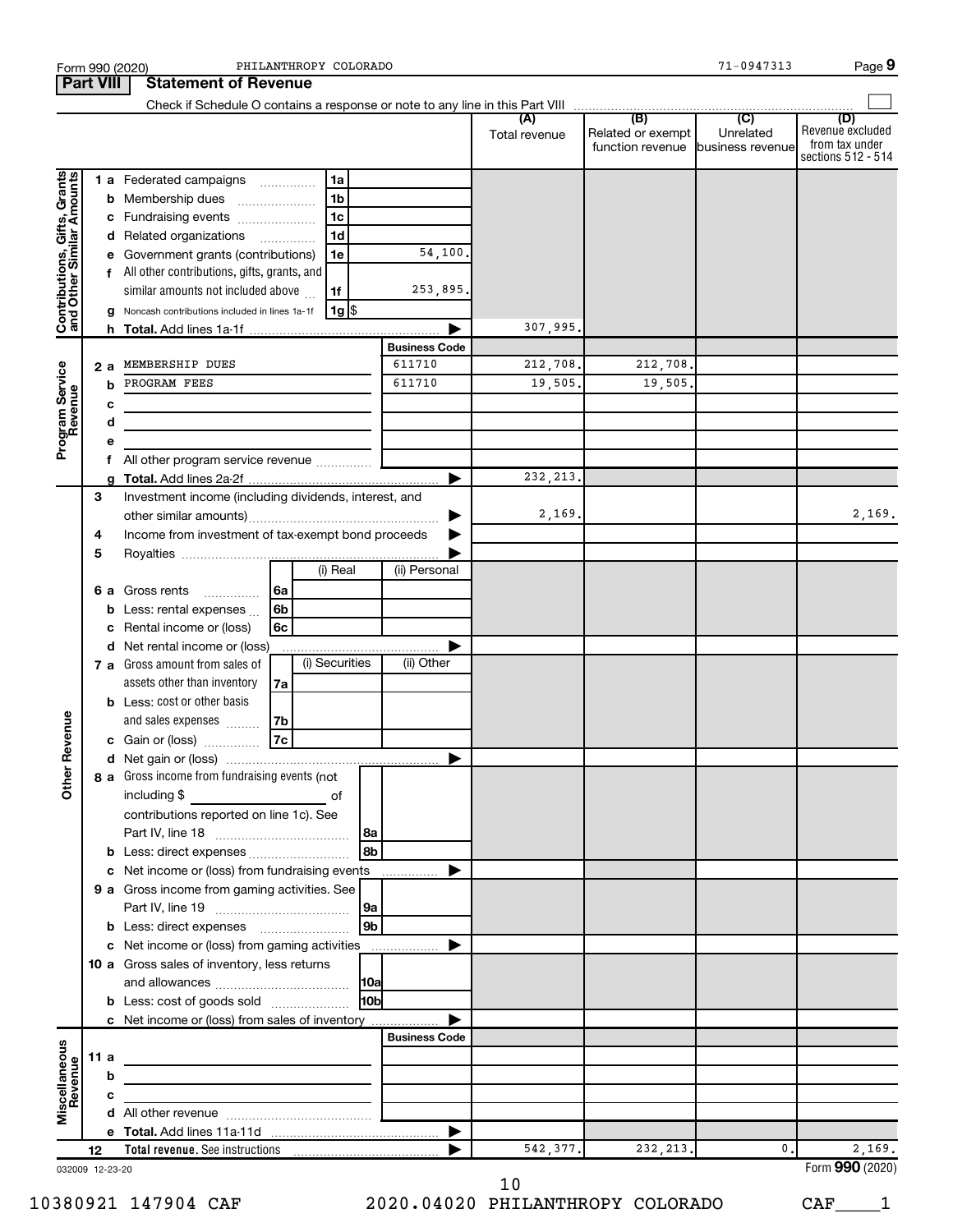Form 990 (2020) PHILANTHROPY COLORADO **1999 120 COLORADO 12 COLORADO 12 COLORADO** 11-0947313 Page

**Part IX Statement of Functional Expenses**

*Section 501(c)(3) and 501(c)(4) organizations must complete all columns. All other organizations must complete column (A).*

|              | Do not include amounts reported on lines 6b,<br>7b, 8b, 9b, and 10b of Part VIII.                                                                                                                          | (A)<br>Total expenses | (B)<br>Program service<br>expenses | (C)<br>Management and<br>general expenses | (D)<br>Fundraising<br>expenses    |  |  |  |  |  |  |
|--------------|------------------------------------------------------------------------------------------------------------------------------------------------------------------------------------------------------------|-----------------------|------------------------------------|-------------------------------------------|-----------------------------------|--|--|--|--|--|--|
| 1.           | Grants and other assistance to domestic organizations                                                                                                                                                      |                       |                                    |                                           |                                   |  |  |  |  |  |  |
|              | and domestic governments. See Part IV, line 21                                                                                                                                                             |                       |                                    |                                           |                                   |  |  |  |  |  |  |
| $\mathbf{2}$ | Grants and other assistance to domestic                                                                                                                                                                    |                       |                                    |                                           |                                   |  |  |  |  |  |  |
|              | individuals. See Part IV, line 22                                                                                                                                                                          |                       |                                    |                                           |                                   |  |  |  |  |  |  |
| 3            | Grants and other assistance to foreign                                                                                                                                                                     |                       |                                    |                                           |                                   |  |  |  |  |  |  |
|              | organizations, foreign governments, and foreign                                                                                                                                                            |                       |                                    |                                           |                                   |  |  |  |  |  |  |
|              | individuals. See Part IV, lines 15 and 16                                                                                                                                                                  |                       |                                    |                                           |                                   |  |  |  |  |  |  |
| 4            | Benefits paid to or for members                                                                                                                                                                            |                       |                                    |                                           |                                   |  |  |  |  |  |  |
| 5            | Compensation of current officers, directors,                                                                                                                                                               |                       |                                    |                                           |                                   |  |  |  |  |  |  |
|              | trustees, and key employees                                                                                                                                                                                | 116,390.              | 111,734.                           | 2,328.                                    | 2,328.                            |  |  |  |  |  |  |
| 6            | Compensation not included above to disqualified                                                                                                                                                            |                       |                                    |                                           |                                   |  |  |  |  |  |  |
|              | persons (as defined under section 4958(f)(1)) and                                                                                                                                                          |                       |                                    |                                           |                                   |  |  |  |  |  |  |
|              | persons described in section 4958(c)(3)(B)                                                                                                                                                                 |                       |                                    |                                           |                                   |  |  |  |  |  |  |
| 7            |                                                                                                                                                                                                            | 127,800.              | 123,590.                           | 3,774.                                    | 436.                              |  |  |  |  |  |  |
| 8            | Pension plan accruals and contributions (include                                                                                                                                                           |                       |                                    |                                           |                                   |  |  |  |  |  |  |
|              | section 401(k) and 403(b) employer contributions)                                                                                                                                                          | 17,094.               | 16,410.                            | 513                                       | 171.                              |  |  |  |  |  |  |
| 9            |                                                                                                                                                                                                            | 24,889.               | 23,893.                            | 747                                       | 249.                              |  |  |  |  |  |  |
| 10           |                                                                                                                                                                                                            | 18,571.               | 17,532.                            | 842                                       | 197.                              |  |  |  |  |  |  |
| 11           | Fees for services (nonemployees):                                                                                                                                                                          |                       |                                    |                                           |                                   |  |  |  |  |  |  |
| a            |                                                                                                                                                                                                            |                       |                                    |                                           |                                   |  |  |  |  |  |  |
| b            |                                                                                                                                                                                                            |                       |                                    |                                           |                                   |  |  |  |  |  |  |
| c            |                                                                                                                                                                                                            | 9,330                 |                                    | 9,330                                     |                                   |  |  |  |  |  |  |
| d            |                                                                                                                                                                                                            |                       |                                    |                                           |                                   |  |  |  |  |  |  |
| e            | Professional fundraising services. See Part IV, line 17                                                                                                                                                    |                       |                                    |                                           |                                   |  |  |  |  |  |  |
| f            | Investment management fees                                                                                                                                                                                 |                       |                                    |                                           |                                   |  |  |  |  |  |  |
| a            | Other. (If line 11g amount exceeds 10% of line 25,                                                                                                                                                         |                       |                                    |                                           |                                   |  |  |  |  |  |  |
|              | column (A) amount, list line 11g expenses on Sch O.)                                                                                                                                                       | 25,660.               |                                    | 25,660.                                   |                                   |  |  |  |  |  |  |
| 12           |                                                                                                                                                                                                            | 2,080.                | 407.                               | 1,673.                                    |                                   |  |  |  |  |  |  |
| 13           |                                                                                                                                                                                                            | 6, 256.               | 2,613.                             | 3,636.                                    | 7.                                |  |  |  |  |  |  |
| 14           |                                                                                                                                                                                                            | 13,845.               | 12,399                             | 1,254.                                    | 192.                              |  |  |  |  |  |  |
| 15           |                                                                                                                                                                                                            |                       |                                    |                                           |                                   |  |  |  |  |  |  |
| 16           |                                                                                                                                                                                                            |                       |                                    |                                           |                                   |  |  |  |  |  |  |
| 17           | Travel                                                                                                                                                                                                     | 1,731                 | 1,092                              | 639                                       |                                   |  |  |  |  |  |  |
| 18           | Payments of travel or entertainment expenses                                                                                                                                                               |                       |                                    |                                           |                                   |  |  |  |  |  |  |
|              | for any federal, state, or local public officials                                                                                                                                                          |                       |                                    |                                           |                                   |  |  |  |  |  |  |
| 19           | Conferences, conventions, and meetings                                                                                                                                                                     |                       |                                    |                                           |                                   |  |  |  |  |  |  |
| 20           | Interest                                                                                                                                                                                                   |                       |                                    |                                           |                                   |  |  |  |  |  |  |
| 21           |                                                                                                                                                                                                            |                       |                                    |                                           |                                   |  |  |  |  |  |  |
| 22           | Depreciation, depletion, and amortization                                                                                                                                                                  | 11,944.               | 11,467.                            | 358                                       | 119.                              |  |  |  |  |  |  |
| 23           | Insurance                                                                                                                                                                                                  | 2,909                 | 2,055                              | 833                                       | 21.                               |  |  |  |  |  |  |
| 24           | Other expenses. Itemize expenses not covered<br>above (List miscellaneous expenses on line 24e. If<br>line 24e amount exceeds 10% of line 25, column (A)<br>amount, list line 24e expenses on Schedule O.) |                       |                                    |                                           |                                   |  |  |  |  |  |  |
| a            | MEMBER MEETINGS                                                                                                                                                                                            | 21,339                | 21,339                             |                                           |                                   |  |  |  |  |  |  |
| b            | DUES & SUBSCRIPTIONS                                                                                                                                                                                       | 7,728.                | 7,419                              | 232                                       | 77.                               |  |  |  |  |  |  |
| C            | PROFESSIONAL DEVELOPMEN                                                                                                                                                                                    | 3,892.                | 234                                | 3,658                                     |                                   |  |  |  |  |  |  |
| d            |                                                                                                                                                                                                            |                       |                                    |                                           |                                   |  |  |  |  |  |  |
| е            | All other expenses                                                                                                                                                                                         |                       |                                    |                                           |                                   |  |  |  |  |  |  |
| 25           | Total functional expenses. Add lines 1 through 24e                                                                                                                                                         | 411,458.              | 352,184.                           | 55,477                                    | 3,797.                            |  |  |  |  |  |  |
| 26           | <b>Joint costs.</b> Complete this line only if the organization                                                                                                                                            |                       |                                    |                                           |                                   |  |  |  |  |  |  |
|              | reported in column (B) joint costs from a combined                                                                                                                                                         |                       |                                    |                                           |                                   |  |  |  |  |  |  |
|              | educational campaign and fundraising solicitation.                                                                                                                                                         |                       |                                    |                                           |                                   |  |  |  |  |  |  |
|              | Check here<br>if following SOP 98-2 (ASC 958-720)                                                                                                                                                          |                       |                                    |                                           |                                   |  |  |  |  |  |  |
|              |                                                                                                                                                                                                            |                       |                                    |                                           | $F_{\rm form}$ QQ $\Omega$ (2020) |  |  |  |  |  |  |

032010 12-23-20

10380921 147904 CAF 2020.04020 PHILANTHROPY COLORADO CAF\_\_\_\_1 11

Form (2020) **990**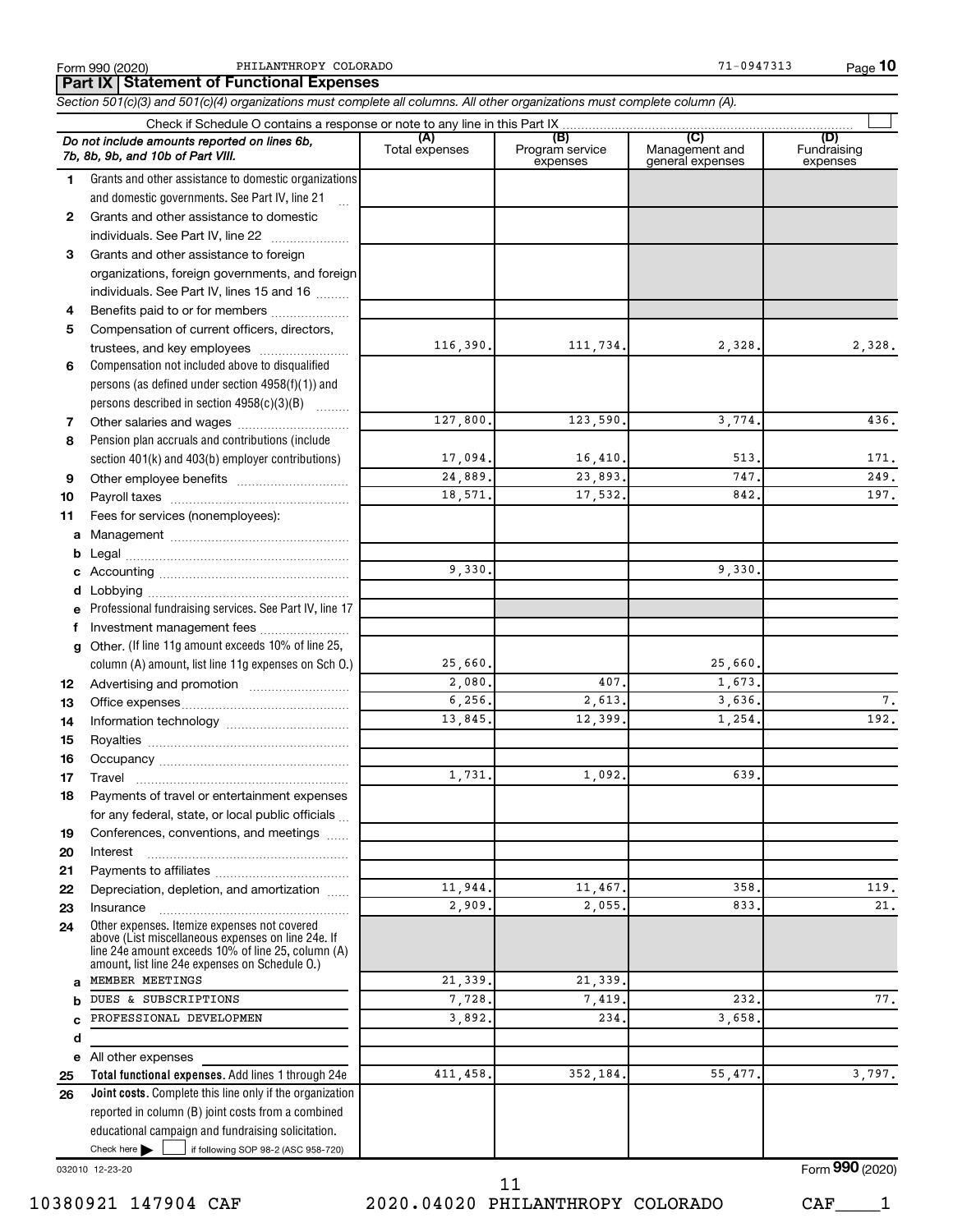|                             | Part X | <b>Balance Sheet</b>                                                                                                                                                                                                           |                                                                                 |         |                          |                |                    |
|-----------------------------|--------|--------------------------------------------------------------------------------------------------------------------------------------------------------------------------------------------------------------------------------|---------------------------------------------------------------------------------|---------|--------------------------|----------------|--------------------|
|                             |        |                                                                                                                                                                                                                                |                                                                                 |         |                          |                |                    |
|                             |        |                                                                                                                                                                                                                                |                                                                                 |         | (A)<br>Beginning of year |                | (B)<br>End of year |
|                             | 1      |                                                                                                                                                                                                                                |                                                                                 | 58,885. | 1                        | 173,056.       |                    |
|                             | 2      |                                                                                                                                                                                                                                |                                                                                 |         | 366,178.                 | 2              | 420,907.           |
|                             | 3      |                                                                                                                                                                                                                                |                                                                                 |         | 10,000.                  | 3              | 17,500.            |
|                             | 4      |                                                                                                                                                                                                                                |                                                                                 |         | 3,882.                   | 4              |                    |
|                             | 5      | Loans and other receivables from any current or former officer, director,                                                                                                                                                      |                                                                                 |         |                          |                |                    |
|                             |        | trustee, key employee, creator or founder, substantial contributor, or 35%                                                                                                                                                     |                                                                                 |         |                          |                |                    |
|                             |        |                                                                                                                                                                                                                                |                                                                                 |         |                          | 5              |                    |
|                             | 6      | Loans and other receivables from other disqualified persons (as defined                                                                                                                                                        |                                                                                 |         |                          |                |                    |
|                             |        | under section 4958(f)(1)), and persons described in section 4958(c)(3)(B)                                                                                                                                                      |                                                                                 |         |                          | 6              |                    |
|                             | 7      |                                                                                                                                                                                                                                |                                                                                 |         |                          | $\overline{7}$ |                    |
| Assets                      | 8      |                                                                                                                                                                                                                                |                                                                                 |         |                          | 8              |                    |
|                             | 9      | Prepaid expenses and deferred charges [11] matter continuum matter and referred charges [11] matter continuum matter continuum matter and continuum matter continuum matter continuum matter continuum matter continuum matter |                                                                                 |         | 1,715.                   | 9              | 2,992.             |
|                             |        | <b>10a</b> Land, buildings, and equipment: cost or other                                                                                                                                                                       |                                                                                 |         |                          |                |                    |
|                             |        | basis. Complete Part VI of Schedule D    10a                                                                                                                                                                                   |                                                                                 | 41,148. |                          |                |                    |
|                             |        |                                                                                                                                                                                                                                |                                                                                 | 15.676. | 32,101.                  | 10c            | 25,472.            |
|                             | 11     |                                                                                                                                                                                                                                |                                                                                 |         |                          | 11             |                    |
|                             | 12     |                                                                                                                                                                                                                                |                                                                                 |         | 63,463.                  | 12             | 67,924.            |
|                             | 13     |                                                                                                                                                                                                                                |                                                                                 | 13      |                          |                |                    |
|                             | 14     |                                                                                                                                                                                                                                |                                                                                 |         | 14                       |                |                    |
|                             | 15     |                                                                                                                                                                                                                                |                                                                                 |         |                          | 15             |                    |
|                             | 16     |                                                                                                                                                                                                                                |                                                                                 |         | 536,224.                 | 16             | 707,851.           |
|                             | 17     |                                                                                                                                                                                                                                |                                                                                 |         | 10,458.                  | 17             | 10,315.            |
|                             | 18     |                                                                                                                                                                                                                                |                                                                                 | 18      |                          |                |                    |
|                             | 19     |                                                                                                                                                                                                                                | 80,485.                                                                         | 19      | 114,779.                 |                |                    |
|                             | 20     |                                                                                                                                                                                                                                |                                                                                 |         |                          | 20             |                    |
|                             | 21     | Escrow or custodial account liability. Complete Part IV of Schedule D                                                                                                                                                          |                                                                                 |         |                          | 21             |                    |
| Liabilities                 | 22     | Loans and other payables to any current or former officer, director,                                                                                                                                                           |                                                                                 |         |                          |                |                    |
|                             |        | trustee, key employee, creator or founder, substantial contributor, or 35%                                                                                                                                                     |                                                                                 |         |                          |                |                    |
|                             |        | controlled entity or family member of any of these persons                                                                                                                                                                     |                                                                                 |         |                          | 22             |                    |
|                             | 23     | Secured mortgages and notes payable to unrelated third parties                                                                                                                                                                 |                                                                                 |         |                          | 23             |                    |
|                             | 24     |                                                                                                                                                                                                                                |                                                                                 |         |                          | 24             |                    |
|                             | 25     | Other liabilities (including federal income tax, payables to related third                                                                                                                                                     |                                                                                 |         |                          |                |                    |
|                             |        | parties, and other liabilities not included on lines 17-24). Complete Part X<br>of Schedule D                                                                                                                                  |                                                                                 |         |                          |                |                    |
|                             | 26     | <b>Total liabilities.</b> Add lines 17 through 25                                                                                                                                                                              |                                                                                 |         | 90.943.                  | 25<br>26       | 125,094.           |
|                             |        | Organizations that follow FASB ASC 958, check here $\blacktriangleright \boxed{X}$                                                                                                                                             |                                                                                 |         |                          |                |                    |
|                             |        | and complete lines 27, 28, 32, and 33.                                                                                                                                                                                         |                                                                                 |         |                          |                |                    |
|                             | 27     |                                                                                                                                                                                                                                |                                                                                 |         | 300,469.                 | 27             | 433,077.           |
|                             | 28     |                                                                                                                                                                                                                                |                                                                                 |         | 144,812.                 | 28             | 149,680.           |
|                             |        |                                                                                                                                                                                                                                | Organizations that do not follow FASB ASC 958, check here $\blacktriangleright$ |         |                          |                |                    |
|                             |        | and complete lines 29 through 33.                                                                                                                                                                                              |                                                                                 |         |                          |                |                    |
| Net Assets or Fund Balances | 29     |                                                                                                                                                                                                                                |                                                                                 |         |                          | 29             |                    |
|                             | 30     | Paid-in or capital surplus, or land, building, or equipment fund                                                                                                                                                               |                                                                                 |         |                          | 30             |                    |
|                             | 31     | Retained earnings, endowment, accumulated income, or other funds                                                                                                                                                               |                                                                                 |         |                          | 31             |                    |
|                             | 32     |                                                                                                                                                                                                                                |                                                                                 |         | 445, 281.                | 32             | 582,757.           |
|                             | 33     |                                                                                                                                                                                                                                |                                                                                 |         | 536,224.                 | 33             | 707,851.           |
|                             |        |                                                                                                                                                                                                                                |                                                                                 |         |                          |                |                    |

Form (2020) **990**

032011 12-23-20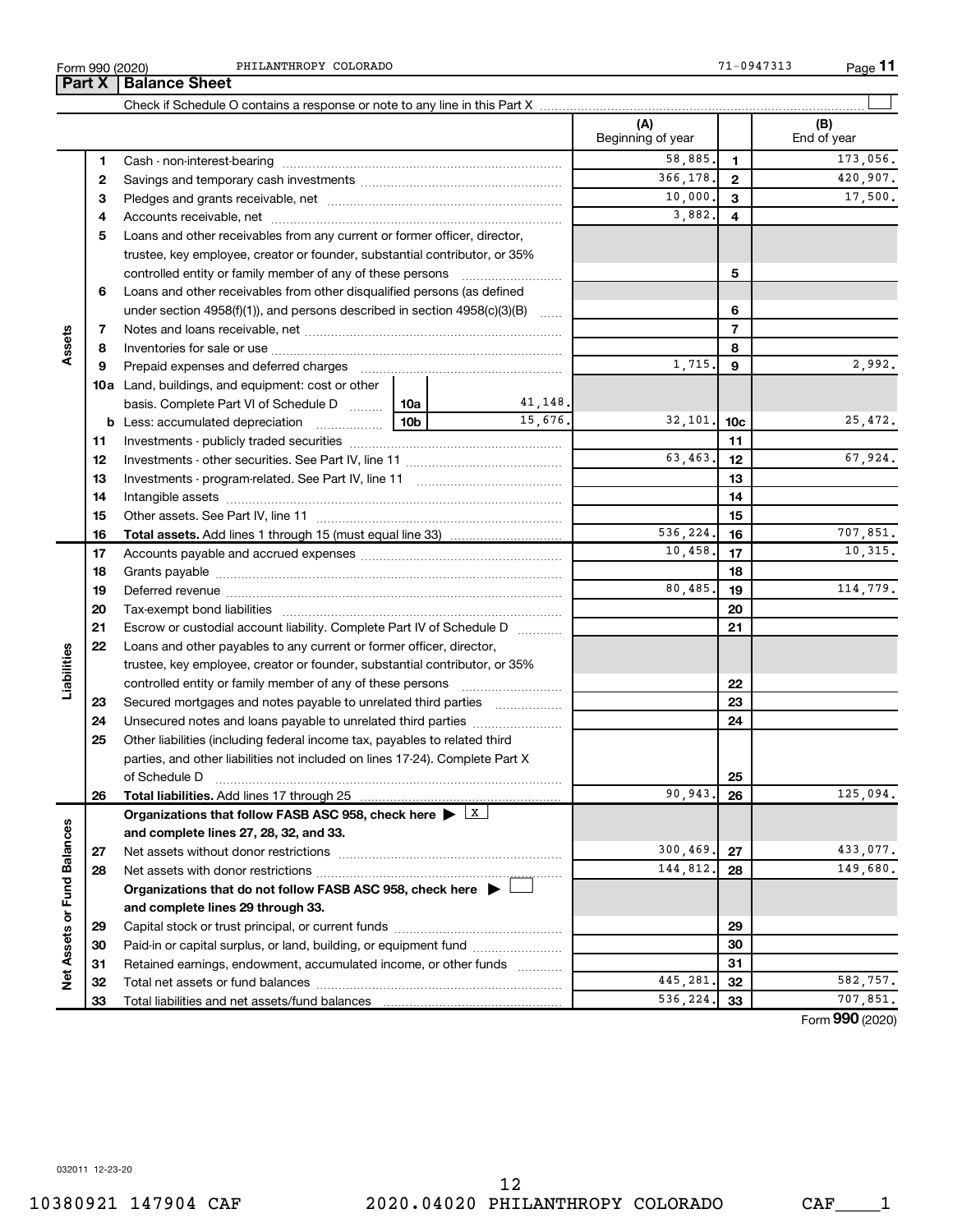|    | PHILANTHROPY COLORADO<br>Form 990 (2020)                                                                                                                                                                                       | 71-0947313     |                |                 | Page 12   |
|----|--------------------------------------------------------------------------------------------------------------------------------------------------------------------------------------------------------------------------------|----------------|----------------|-----------------|-----------|
|    | Part XI<br><b>Reconciliation of Net Assets</b>                                                                                                                                                                                 |                |                |                 |           |
|    |                                                                                                                                                                                                                                |                |                |                 |           |
|    |                                                                                                                                                                                                                                |                |                |                 |           |
| 1  |                                                                                                                                                                                                                                | $\mathbf{1}$   |                |                 | 542.377.  |
| 2  |                                                                                                                                                                                                                                | $\mathbf{2}$   |                |                 | 411.458.  |
| З  | Revenue less expenses. Subtract line 2 from line 1                                                                                                                                                                             | 3              |                |                 | 130,919.  |
| 4  |                                                                                                                                                                                                                                | 4              |                |                 | 445,281.  |
| 5  | Net unrealized gains (losses) on investments [11] matter in the contract of the contract of the contract of the contract of the contract of the contract of the contract of the contract of the contract of the contract of th | 5              |                |                 | 6,557.    |
| 6  |                                                                                                                                                                                                                                | 6              |                |                 |           |
| 7  | Investment expenses www.communication.com/www.communication.com/www.communication.com/www.communication.com                                                                                                                    | $\overline{7}$ |                |                 |           |
| 8  | Prior period adjustments www.communication.communication.communication.com/                                                                                                                                                    | 8              |                |                 |           |
| 9  | Other changes in net assets or fund balances (explain on Schedule O)                                                                                                                                                           | 9              |                |                 | 0.        |
| 10 | Net assets or fund balances at end of year. Combine lines 3 through 9 (must equal Part X, line 32,                                                                                                                             |                |                |                 |           |
|    |                                                                                                                                                                                                                                | 10             |                |                 | 582,757.  |
|    | Part XII Financial Statements and Reporting                                                                                                                                                                                    |                |                |                 |           |
|    |                                                                                                                                                                                                                                |                |                |                 | x         |
|    |                                                                                                                                                                                                                                |                |                | Yes             | <b>No</b> |
| 1  | $X$ Accrual<br>Accounting method used to prepare the Form 990: [130] Cash<br>Other                                                                                                                                             |                |                |                 |           |
|    | If the organization changed its method of accounting from a prior year or checked "Other," explain in Schedule O.                                                                                                              |                |                |                 |           |
|    | 2a Were the organization's financial statements compiled or reviewed by an independent accountant?                                                                                                                             |                | 2a             | х               |           |
|    | If "Yes," check a box below to indicate whether the financial statements for the year were compiled or reviewed on a                                                                                                           |                |                |                 |           |
|    | separate basis, consolidated basis, or both:                                                                                                                                                                                   |                |                |                 |           |
|    | X   Separate basis<br>Consolidated basis<br>Both consolidated and separate basis                                                                                                                                               |                |                |                 |           |
|    |                                                                                                                                                                                                                                |                | 2 <sub>b</sub> |                 | х         |
|    | If "Yes," check a box below to indicate whether the financial statements for the year were audited on a separate basis,                                                                                                        |                |                |                 |           |
|    | consolidated basis, or both:                                                                                                                                                                                                   |                |                |                 |           |
|    | Consolidated basis<br>Separate basis<br>Both consolidated and separate basis                                                                                                                                                   |                |                |                 |           |
|    | c If "Yes" to line 2a or 2b, does the organization have a committee that assumes responsibility for oversight of the audit,                                                                                                    |                |                |                 |           |
|    | review, or compilation of its financial statements and selection of an independent accountant?                                                                                                                                 |                | 2c             | X               |           |
|    | If the organization changed either its oversight process or selection process during the tax year, explain on Schedule O.                                                                                                      |                |                |                 |           |
|    | 3a As a result of a federal award, was the organization required to undergo an audit or audits as set forth in the Single Audit                                                                                                |                |                |                 | x         |
|    |                                                                                                                                                                                                                                |                | За             |                 |           |
|    | <b>b</b> If "Yes," did the organization undergo the required audit or audits? If the organization did not undergo the required audit                                                                                           |                |                |                 |           |
|    |                                                                                                                                                                                                                                |                | 3b             | $000 \text{ m}$ |           |

Form (2020) **990**

032012 12-23-20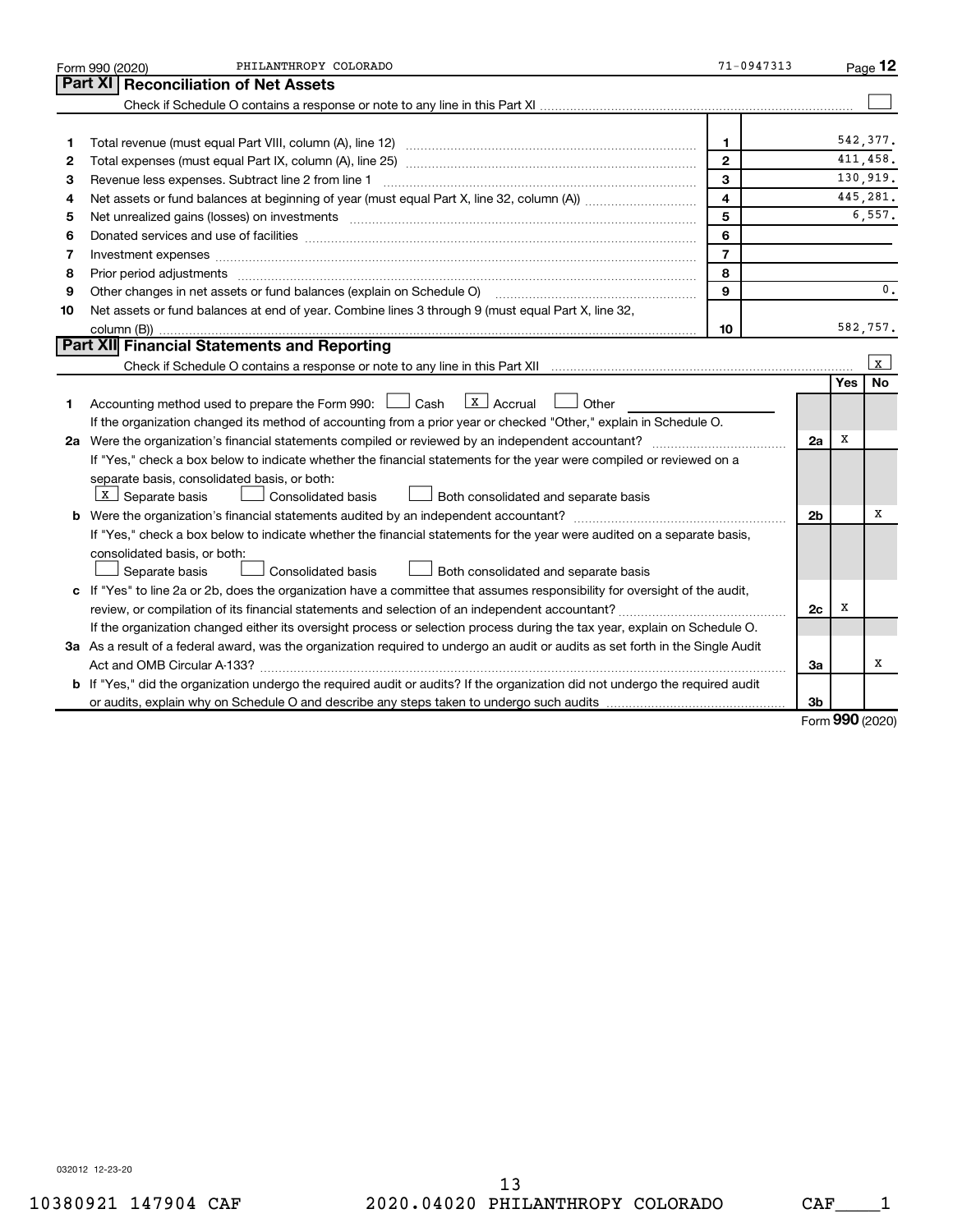**SCHEDULE A**

Department of the Treasury Internal Revenue Service

# Form 990 or 990-EZ) **Public Charity Status and Public Support**<br>
Complete if the organization is a section 501(c)(3) organization or a section<br> **2020**

**4947(a)(1) nonexempt charitable trust.**

**| Attach to Form 990 or Form 990-EZ.** 

**| Go to www.irs.gov/Form990 for instructions and the latest information.**

| OMB No 1545-0047                    |
|-------------------------------------|
| 17<br>U                             |
| <b>Open to Public</b><br>Inspection |
|                                     |

 $\Box$ 

|        | Name of the organization<br><b>Employer identification number</b> |                                                                                                                                              |                       |                                                       |     |                                   |                            |  |                            |  |
|--------|-------------------------------------------------------------------|----------------------------------------------------------------------------------------------------------------------------------------------|-----------------------|-------------------------------------------------------|-----|-----------------------------------|----------------------------|--|----------------------------|--|
|        |                                                                   |                                                                                                                                              | PHILANTHROPY COLORADO |                                                       |     |                                   |                            |  | 71-0947313                 |  |
| Part I |                                                                   | Reason for Public Charity Status. (All organizations must complete this part.) See instructions.                                             |                       |                                                       |     |                                   |                            |  |                            |  |
|        |                                                                   | The organization is not a private foundation because it is: (For lines 1 through 12, check only one box.)                                    |                       |                                                       |     |                                   |                            |  |                            |  |
| 1      |                                                                   | A church, convention of churches, or association of churches described in <b>section 170(b)(1)(A)(i).</b>                                    |                       |                                                       |     |                                   |                            |  |                            |  |
| 2      |                                                                   | A school described in section 170(b)(1)(A)(ii). (Attach Schedule E (Form 990 or 990-EZ).)                                                    |                       |                                                       |     |                                   |                            |  |                            |  |
| 3      |                                                                   | A hospital or a cooperative hospital service organization described in section 170(b)(1)(A)(iii).                                            |                       |                                                       |     |                                   |                            |  |                            |  |
| 4      |                                                                   | A medical research organization operated in conjunction with a hospital described in section 170(b)(1)(A)(iii). Enter the hospital's name,   |                       |                                                       |     |                                   |                            |  |                            |  |
|        |                                                                   | city, and state:                                                                                                                             |                       |                                                       |     |                                   |                            |  |                            |  |
| 5      |                                                                   | An organization operated for the benefit of a college or university owned or operated by a governmental unit described in                    |                       |                                                       |     |                                   |                            |  |                            |  |
|        |                                                                   | section 170(b)(1)(A)(iv). (Complete Part II.)                                                                                                |                       |                                                       |     |                                   |                            |  |                            |  |
| 6      |                                                                   | A federal, state, or local government or governmental unit described in section 170(b)(1)(A)(v).                                             |                       |                                                       |     |                                   |                            |  |                            |  |
| 7      | $\mathbf{X}$                                                      | An organization that normally receives a substantial part of its support from a governmental unit or from the general public described in    |                       |                                                       |     |                                   |                            |  |                            |  |
|        |                                                                   | section 170(b)(1)(A)(vi). (Complete Part II.)                                                                                                |                       |                                                       |     |                                   |                            |  |                            |  |
| 8      |                                                                   | A community trust described in section 170(b)(1)(A)(vi). (Complete Part II.)                                                                 |                       |                                                       |     |                                   |                            |  |                            |  |
| 9      |                                                                   | An agricultural research organization described in section 170(b)(1)(A)(ix) operated in conjunction with a land-grant college                |                       |                                                       |     |                                   |                            |  |                            |  |
|        |                                                                   | or university or a non-land-grant college of agriculture (see instructions). Enter the name, city, and state of the college or               |                       |                                                       |     |                                   |                            |  |                            |  |
|        |                                                                   | university:                                                                                                                                  |                       |                                                       |     |                                   |                            |  |                            |  |
| 10     |                                                                   | An organization that normally receives (1) more than 33 1/3% of its support from contributions, membership fees, and gross receipts from     |                       |                                                       |     |                                   |                            |  |                            |  |
|        |                                                                   | activities related to its exempt functions, subject to certain exceptions; and (2) no more than 33 1/3% of its support from gross investment |                       |                                                       |     |                                   |                            |  |                            |  |
|        |                                                                   | income and unrelated business taxable income (less section 511 tax) from businesses acquired by the organization after June 30, 1975.        |                       |                                                       |     |                                   |                            |  |                            |  |
|        |                                                                   | See section 509(a)(2). (Complete Part III.)                                                                                                  |                       |                                                       |     |                                   |                            |  |                            |  |
| 11     |                                                                   | An organization organized and operated exclusively to test for public safety. See section 509(a)(4).                                         |                       |                                                       |     |                                   |                            |  |                            |  |
| 12     |                                                                   | An organization organized and operated exclusively for the benefit of, to perform the functions of, or to carry out the purposes of one or   |                       |                                                       |     |                                   |                            |  |                            |  |
|        |                                                                   | more publicly supported organizations described in section 509(a)(1) or section 509(a)(2). See section 509(a)(3). Check the box in           |                       |                                                       |     |                                   |                            |  |                            |  |
|        |                                                                   | lines 12a through 12d that describes the type of supporting organization and complete lines 12e, 12f, and 12g.                               |                       |                                                       |     |                                   |                            |  |                            |  |
| а      |                                                                   | Type I. A supporting organization operated, supervised, or controlled by its supported organization(s), typically by giving                  |                       |                                                       |     |                                   |                            |  |                            |  |
|        |                                                                   | the supported organization(s) the power to regularly appoint or elect a majority of the directors or trustees of the supporting              |                       |                                                       |     |                                   |                            |  |                            |  |
|        |                                                                   | organization. You must complete Part IV, Sections A and B.                                                                                   |                       |                                                       |     |                                   |                            |  |                            |  |
| b      |                                                                   | Type II. A supporting organization supervised or controlled in connection with its supported organization(s), by having                      |                       |                                                       |     |                                   |                            |  |                            |  |
|        |                                                                   | control or management of the supporting organization vested in the same persons that control or manage the supported                         |                       |                                                       |     |                                   |                            |  |                            |  |
|        |                                                                   | organization(s). You must complete Part IV, Sections A and C.                                                                                |                       |                                                       |     |                                   |                            |  |                            |  |
| с      |                                                                   | Type III functionally integrated. A supporting organization operated in connection with, and functionally integrated with,                   |                       |                                                       |     |                                   |                            |  |                            |  |
|        |                                                                   | its supported organization(s) (see instructions). You must complete Part IV, Sections A, D, and E.                                           |                       |                                                       |     |                                   |                            |  |                            |  |
| d      |                                                                   | Type III non-functionally integrated. A supporting organization operated in connection with its supported organization(s)                    |                       |                                                       |     |                                   |                            |  |                            |  |
|        |                                                                   | that is not functionally integrated. The organization generally must satisfy a distribution requirement and an attentiveness                 |                       |                                                       |     |                                   |                            |  |                            |  |
|        |                                                                   | requirement (see instructions). You must complete Part IV, Sections A and D, and Part V.                                                     |                       |                                                       |     |                                   |                            |  |                            |  |
| е      |                                                                   | Check this box if the organization received a written determination from the IRS that it is a Type I, Type II, Type III                      |                       |                                                       |     |                                   |                            |  |                            |  |
| f      |                                                                   | functionally integrated, or Type III non-functionally integrated supporting organization.                                                    |                       |                                                       |     |                                   |                            |  |                            |  |
| g      |                                                                   | Provide the following information about the supported organization(s).                                                                       |                       |                                                       |     |                                   |                            |  |                            |  |
|        |                                                                   | (i) Name of supported                                                                                                                        | (ii) EIN              | (iii) Type of organization                            |     | (iv) Is the organization listed   | (v) Amount of monetary     |  | (vi) Amount of other       |  |
|        |                                                                   | organization                                                                                                                                 |                       | (described on lines 1-10<br>above (see instructions)) | Yes | in your governing document?<br>No | support (see instructions) |  | support (see instructions) |  |
|        |                                                                   |                                                                                                                                              |                       |                                                       |     |                                   |                            |  |                            |  |
|        |                                                                   |                                                                                                                                              |                       |                                                       |     |                                   |                            |  |                            |  |
|        |                                                                   |                                                                                                                                              |                       |                                                       |     |                                   |                            |  |                            |  |
|        |                                                                   |                                                                                                                                              |                       |                                                       |     |                                   |                            |  |                            |  |
|        |                                                                   |                                                                                                                                              |                       |                                                       |     |                                   |                            |  |                            |  |
|        |                                                                   |                                                                                                                                              |                       |                                                       |     |                                   |                            |  |                            |  |
|        |                                                                   |                                                                                                                                              |                       |                                                       |     |                                   |                            |  |                            |  |
|        |                                                                   |                                                                                                                                              |                       |                                                       |     |                                   |                            |  |                            |  |
|        |                                                                   |                                                                                                                                              |                       |                                                       |     |                                   |                            |  |                            |  |
|        |                                                                   |                                                                                                                                              |                       |                                                       |     |                                   |                            |  |                            |  |
| Total  |                                                                   |                                                                                                                                              |                       |                                                       |     |                                   |                            |  |                            |  |

LHA For Paperwork Reduction Act Notice, see the Instructions for Form 990 or 990-EZ. 032021 01-25-21 Schedule A (Form 990 or 990-EZ) 2020 14

10380921 147904 CAF 2020.04020 PHILANTHROPY COLORADO CAF\_\_\_\_1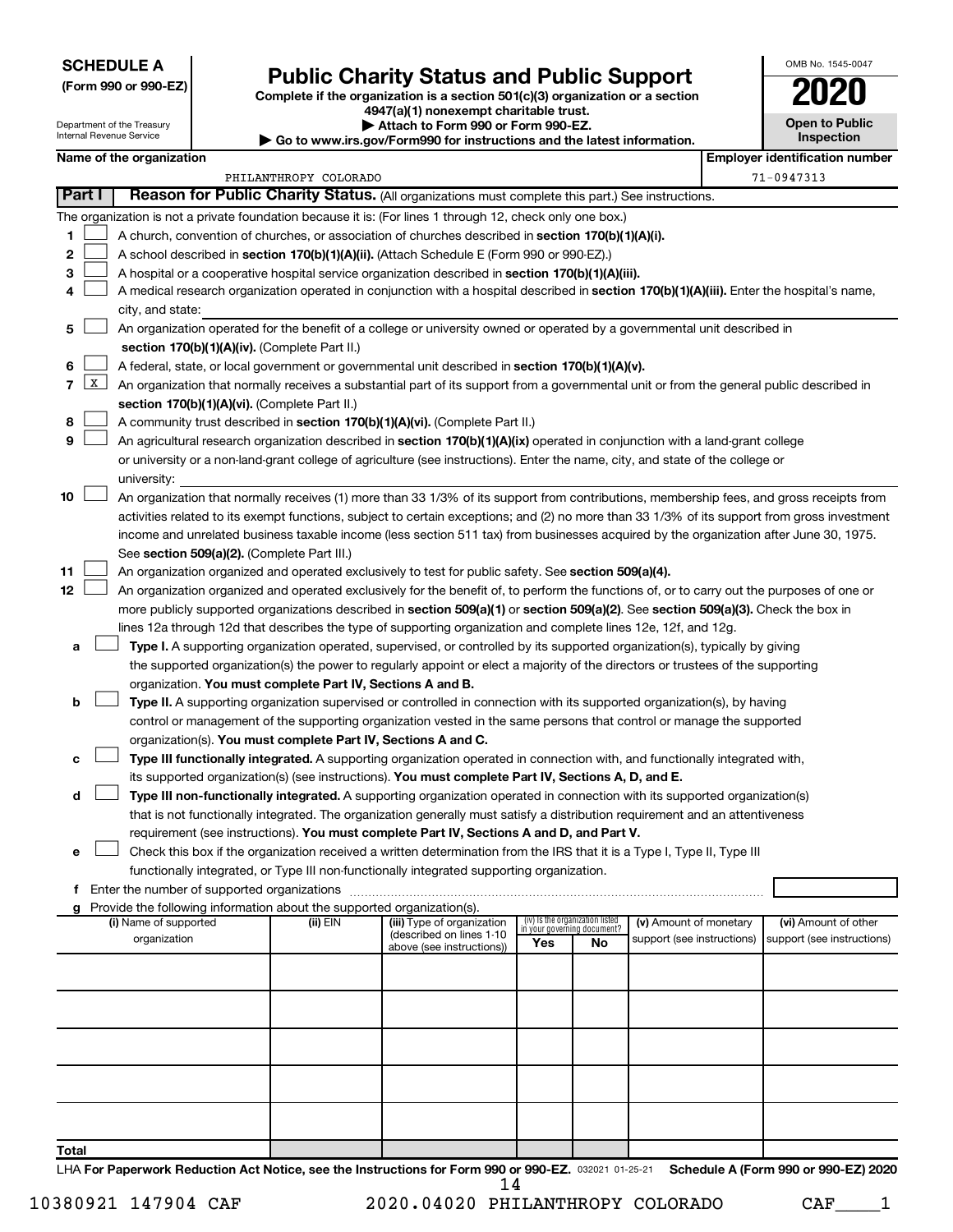#### Schedule A (Form 990 or 990-EZ) 2020 PHILANTHROPY COLORADO 71 0947313 Page

**2**

(Complete only if you checked the box on line 5, 7, or 8 of Part I or if the organization failed to qualify under Part III. If the organization fails to qualify under the tests listed below, please complete Part III.) **Part II Support Schedule for Organizations Described in Sections 170(b)(1)(A)(iv) and 170(b)(1)(A)(vi)**

|     | <b>Section A. Public Support</b>                                                                                                                                                                                                                                                                                                                                          |          |          |            |            |                                      |              |
|-----|---------------------------------------------------------------------------------------------------------------------------------------------------------------------------------------------------------------------------------------------------------------------------------------------------------------------------------------------------------------------------|----------|----------|------------|------------|--------------------------------------|--------------|
|     | Calendar year (or fiscal year beginning in)                                                                                                                                                                                                                                                                                                                               | (a) 2016 | (b) 2017 | $(c)$ 2018 | $(d)$ 2019 | (e) 2020                             | (f) Total    |
|     | 1 Gifts, grants, contributions, and                                                                                                                                                                                                                                                                                                                                       |          |          |            |            |                                      |              |
|     | membership fees received. (Do not                                                                                                                                                                                                                                                                                                                                         |          |          |            |            |                                      |              |
|     | include any "unusual grants.")                                                                                                                                                                                                                                                                                                                                            | 253,170. | 335,840. | 457,885.   | 355,288.   | 520,703.                             | 1,922,886.   |
|     | 2 Tax revenues levied for the organ-                                                                                                                                                                                                                                                                                                                                      |          |          |            |            |                                      |              |
|     | ization's benefit and either paid to                                                                                                                                                                                                                                                                                                                                      |          |          |            |            |                                      |              |
|     | or expended on its behalf                                                                                                                                                                                                                                                                                                                                                 |          |          |            |            |                                      |              |
|     | 3 The value of services or facilities                                                                                                                                                                                                                                                                                                                                     |          |          |            |            |                                      |              |
|     | furnished by a governmental unit to                                                                                                                                                                                                                                                                                                                                       |          |          |            |            |                                      |              |
|     | the organization without charge                                                                                                                                                                                                                                                                                                                                           |          |          |            |            |                                      |              |
|     | <b>Total.</b> Add lines 1 through 3                                                                                                                                                                                                                                                                                                                                       | 253,170. | 335,840. | 457,885.   | 355,288.   | 520,703.                             | 1,922,886.   |
| 5.  | The portion of total contributions                                                                                                                                                                                                                                                                                                                                        |          |          |            |            |                                      |              |
|     | by each person (other than a                                                                                                                                                                                                                                                                                                                                              |          |          |            |            |                                      |              |
|     | governmental unit or publicly                                                                                                                                                                                                                                                                                                                                             |          |          |            |            |                                      |              |
|     | supported organization) included                                                                                                                                                                                                                                                                                                                                          |          |          |            |            |                                      |              |
|     | on line 1 that exceeds 2% of the                                                                                                                                                                                                                                                                                                                                          |          |          |            |            |                                      |              |
|     | amount shown on line 11,                                                                                                                                                                                                                                                                                                                                                  |          |          |            |            |                                      |              |
|     | column (f)                                                                                                                                                                                                                                                                                                                                                                |          |          |            |            |                                      | 154,916.     |
|     | 6 Public support. Subtract line 5 from line 4.                                                                                                                                                                                                                                                                                                                            |          |          |            |            |                                      | 1,767,970.   |
|     | <b>Section B. Total Support</b>                                                                                                                                                                                                                                                                                                                                           |          |          |            |            |                                      |              |
|     | Calendar year (or fiscal year beginning in)                                                                                                                                                                                                                                                                                                                               | (a) 2016 | (b) 2017 | $(c)$ 2018 | $(d)$ 2019 | (e) 2020                             | (f) Total    |
|     | 7 Amounts from line 4                                                                                                                                                                                                                                                                                                                                                     | 253,170. | 335,840. | 457,885.   | 355,288.   | 520,703                              | 1,922,886.   |
| 8   | Gross income from interest,                                                                                                                                                                                                                                                                                                                                               |          |          |            |            |                                      |              |
|     | dividends, payments received on                                                                                                                                                                                                                                                                                                                                           |          |          |            |            |                                      |              |
|     | securities loans, rents, royalties,                                                                                                                                                                                                                                                                                                                                       |          |          |            |            |                                      |              |
|     | and income from similar sources                                                                                                                                                                                                                                                                                                                                           | 212.     | 421,     | 7,567.     | 5,285.     | 2,169.                               | 15,654.      |
| 9   | Net income from unrelated business                                                                                                                                                                                                                                                                                                                                        |          |          |            |            |                                      |              |
|     | activities, whether or not the                                                                                                                                                                                                                                                                                                                                            |          |          |            |            |                                      |              |
|     | business is regularly carried on                                                                                                                                                                                                                                                                                                                                          |          |          |            |            |                                      |              |
|     | 10 Other income. Do not include gain                                                                                                                                                                                                                                                                                                                                      |          |          |            |            |                                      |              |
|     |                                                                                                                                                                                                                                                                                                                                                                           |          |          |            |            |                                      |              |
|     | or loss from the sale of capital                                                                                                                                                                                                                                                                                                                                          |          |          |            |            |                                      |              |
|     | assets (Explain in Part VI.)                                                                                                                                                                                                                                                                                                                                              |          |          |            |            |                                      | 1,938,540.   |
| 11. | Total support. Add lines 7 through 10                                                                                                                                                                                                                                                                                                                                     |          |          |            |            |                                      | 213,933.     |
| 12  | Gross receipts from related activities, etc. (see instructions)                                                                                                                                                                                                                                                                                                           |          |          |            |            | 12                                   |              |
|     | 13 First 5 years. If the Form 990 is for the organization's first, second, third, fourth, or fifth tax year as a section 501(c)(3)<br>organization, check this box and stop here                                                                                                                                                                                          |          |          |            |            |                                      |              |
|     | <b>Section C. Computation of Public Support Percentage</b>                                                                                                                                                                                                                                                                                                                |          |          |            |            |                                      |              |
|     |                                                                                                                                                                                                                                                                                                                                                                           |          |          |            |            | 14                                   | 91.20<br>%   |
|     |                                                                                                                                                                                                                                                                                                                                                                           |          |          |            |            | 15                                   | 87.14<br>%   |
|     | 16a 33 1/3% support test - 2020. If the organization did not check the box on line 13, and line 14 is 33 1/3% or more, check this box and                                                                                                                                                                                                                                 |          |          |            |            |                                      |              |
|     |                                                                                                                                                                                                                                                                                                                                                                           |          |          |            |            |                                      | $\mathbf{x}$ |
|     | stop here. The organization qualifies as a publicly supported organization manufaction manufacture content of the organization manufacture content of the organization of the state of the state of the state of the state of<br>b 33 1/3% support test - 2019. If the organization did not check a box on line 13 or 16a, and line 15 is 33 1/3% or more, check this box |          |          |            |            |                                      |              |
|     |                                                                                                                                                                                                                                                                                                                                                                           |          |          |            |            |                                      |              |
|     | and stop here. The organization qualifies as a publicly supported organization manufaction manufacture content                                                                                                                                                                                                                                                            |          |          |            |            |                                      |              |
|     | 17a 10% -facts-and-circumstances test - 2020. If the organization did not check a box on line 13, 16a, or 16b, and line 14 is 10% or more,                                                                                                                                                                                                                                |          |          |            |            |                                      |              |
|     | and if the organization meets the facts-and-circumstances test, check this box and stop here. Explain in Part VI how the organization                                                                                                                                                                                                                                     |          |          |            |            |                                      |              |
|     | meets the facts-and-circumstances test. The organization qualifies as a publicly supported organization                                                                                                                                                                                                                                                                   |          |          |            |            |                                      |              |
|     | b 10% -facts-and-circumstances test - 2019. If the organization did not check a box on line 13, 16a, 16b, or 17a, and line 15 is 10% or                                                                                                                                                                                                                                   |          |          |            |            |                                      |              |
|     | more, and if the organization meets the facts-and-circumstances test, check this box and stop here. Explain in Part VI how the                                                                                                                                                                                                                                            |          |          |            |            |                                      |              |
|     | organization meets the facts-and-circumstances test. The organization qualifies as a publicly supported organization                                                                                                                                                                                                                                                      |          |          |            |            |                                      |              |
| 18. | Private foundation. If the organization did not check a box on line 13, 16a, 16b, 17a, or 17b, check this box and see instructions                                                                                                                                                                                                                                        |          |          |            |            | Schodule A (Form 000 or 000 F7) 2020 |              |

**Schedule A (Form 990 or 990-EZ) 2020**

032022 01-25-21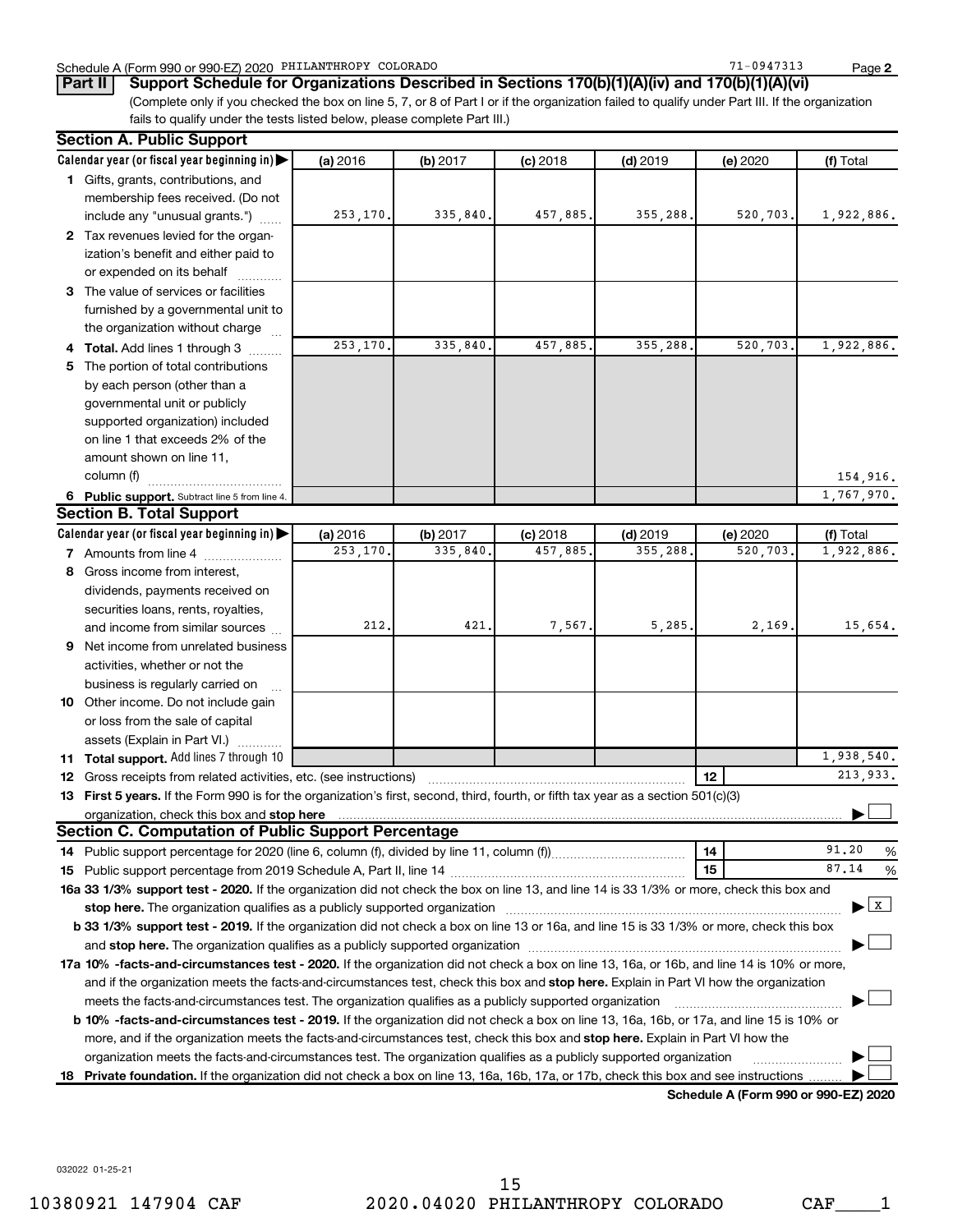**Part III Support Schedule for Organizations Described in Section 509(a)(2)** 

(Complete only if you checked the box on line 10 of Part I or if the organization failed to qualify under Part II. If the organization fails to qualify under the tests listed below, please complete Part II.)

|    | Calendar year (or fiscal year beginning in)                                                                                                                                                                                    | (a) 2016 | (b) 2017 | $(c)$ 2018                       | $(d)$ 2019 |    | (e) 2020 | (f) Total                            |   |
|----|--------------------------------------------------------------------------------------------------------------------------------------------------------------------------------------------------------------------------------|----------|----------|----------------------------------|------------|----|----------|--------------------------------------|---|
|    | 1 Gifts, grants, contributions, and                                                                                                                                                                                            |          |          |                                  |            |    |          |                                      |   |
|    | membership fees received. (Do not                                                                                                                                                                                              |          |          |                                  |            |    |          |                                      |   |
|    | include any "unusual grants.")                                                                                                                                                                                                 |          |          |                                  |            |    |          |                                      |   |
|    | 2 Gross receipts from admissions,<br>merchandise sold or services per-<br>formed, or facilities furnished in<br>any activity that is related to the<br>organization's tax-exempt purpose                                       |          |          |                                  |            |    |          |                                      |   |
| 3. | Gross receipts from activities that                                                                                                                                                                                            |          |          |                                  |            |    |          |                                      |   |
|    | are not an unrelated trade or bus-                                                                                                                                                                                             |          |          |                                  |            |    |          |                                      |   |
|    | iness under section 513                                                                                                                                                                                                        |          |          |                                  |            |    |          |                                      |   |
| 4  | Tax revenues levied for the organ-                                                                                                                                                                                             |          |          |                                  |            |    |          |                                      |   |
|    | ization's benefit and either paid to<br>or expended on its behalf<br>.                                                                                                                                                         |          |          |                                  |            |    |          |                                      |   |
| 5. | The value of services or facilities                                                                                                                                                                                            |          |          |                                  |            |    |          |                                      |   |
|    | furnished by a governmental unit to<br>the organization without charge                                                                                                                                                         |          |          |                                  |            |    |          |                                      |   |
|    |                                                                                                                                                                                                                                |          |          |                                  |            |    |          |                                      |   |
| 6  | Total. Add lines 1 through 5                                                                                                                                                                                                   |          |          |                                  |            |    |          |                                      |   |
|    | 7a Amounts included on lines 1, 2, and                                                                                                                                                                                         |          |          |                                  |            |    |          |                                      |   |
|    | 3 received from disqualified persons<br><b>b</b> Amounts included on lines 2 and 3 received                                                                                                                                    |          |          |                                  |            |    |          |                                      |   |
|    | from other than disqualified persons that<br>exceed the greater of \$5,000 or 1% of the<br>amount on line 13 for the year                                                                                                      |          |          |                                  |            |    |          |                                      |   |
|    | c Add lines 7a and 7b                                                                                                                                                                                                          |          |          |                                  |            |    |          |                                      |   |
|    | 8 Public support. (Subtract line 7c from line 6.)                                                                                                                                                                              |          |          |                                  |            |    |          |                                      |   |
|    | <b>Section B. Total Support</b>                                                                                                                                                                                                |          |          |                                  |            |    |          |                                      |   |
|    | Calendar year (or fiscal year beginning in)                                                                                                                                                                                    | (a) 2016 | (b) 2017 | $(c)$ 2018                       | $(d)$ 2019 |    | (e) 2020 | (f) Total                            |   |
|    | 9 Amounts from line 6                                                                                                                                                                                                          |          |          |                                  |            |    |          |                                      |   |
|    | <b>10a</b> Gross income from interest,<br>dividends, payments received on<br>securities loans, rents, royalties,<br>and income from similar sources                                                                            |          |          |                                  |            |    |          |                                      |   |
|    | <b>b</b> Unrelated business taxable income                                                                                                                                                                                     |          |          |                                  |            |    |          |                                      |   |
|    | (less section 511 taxes) from businesses<br>acquired after June 30, 1975                                                                                                                                                       |          |          |                                  |            |    |          |                                      |   |
|    | c Add lines 10a and 10b                                                                                                                                                                                                        |          |          |                                  |            |    |          |                                      |   |
| 11 | Net income from unrelated business<br>activities not included in line 10b.<br>whether or not the business is<br>regularly carried on                                                                                           |          |          |                                  |            |    |          |                                      |   |
|    | <b>12</b> Other income. Do not include gain<br>or loss from the sale of capital<br>assets (Explain in Part VI.)                                                                                                                |          |          |                                  |            |    |          |                                      |   |
|    | <b>13</b> Total support. (Add lines 9, 10c, 11, and 12.)                                                                                                                                                                       |          |          |                                  |            |    |          |                                      |   |
|    | 14 First 5 years. If the Form 990 is for the organization's first, second, third, fourth, or fifth tax year as a section 501(c)(3) organization,                                                                               |          |          |                                  |            |    |          |                                      |   |
|    | check this box and stop here measurements and stop here and stop here are all the substitutions of the state of the state of the state of the state of the state of the state of the state of the state of the state of the st |          |          |                                  |            |    |          |                                      |   |
|    | <b>Section C. Computation of Public Support Percentage</b>                                                                                                                                                                     |          |          |                                  |            |    |          |                                      |   |
|    |                                                                                                                                                                                                                                |          |          |                                  |            | 15 |          |                                      | % |
|    |                                                                                                                                                                                                                                |          |          |                                  |            | 16 |          |                                      | % |
|    | Section D. Computation of Investment Income Percentage                                                                                                                                                                         |          |          |                                  |            |    |          |                                      |   |
|    |                                                                                                                                                                                                                                |          |          |                                  |            | 17 |          |                                      | % |
|    |                                                                                                                                                                                                                                |          |          |                                  |            | 18 |          |                                      | % |
|    | 19a 33 1/3% support tests - 2020. If the organization did not check the box on line 14, and line 15 is more than 33 1/3%, and line 17 is not                                                                                   |          |          |                                  |            |    |          |                                      |   |
|    | more than 33 1/3%, check this box and stop here. The organization qualifies as a publicly supported organization                                                                                                               |          |          |                                  |            |    |          |                                      |   |
|    | <b>b 33 1/3% support tests - 2019.</b> If the organization did not check a box on line 14 or line 19a, and line 16 is more than 33 1/3%, and                                                                                   |          |          |                                  |            |    |          |                                      |   |
|    | line 18 is not more than 33 1/3%, check this box and stop here. The organization qualifies as a publicly supported organization                                                                                                |          |          |                                  |            |    |          |                                      |   |
|    |                                                                                                                                                                                                                                |          |          |                                  |            |    |          |                                      |   |
|    | 032023 01-25-21                                                                                                                                                                                                                |          |          | 16                               |            |    |          | Schedule A (Form 990 or 990-EZ) 2020 |   |
|    | 10380921 147904 CAF                                                                                                                                                                                                            |          |          | 2020.04020 PHILANTHROPY COLORADO |            |    |          | CAF                                  |   |
|    |                                                                                                                                                                                                                                |          |          |                                  |            |    |          |                                      |   |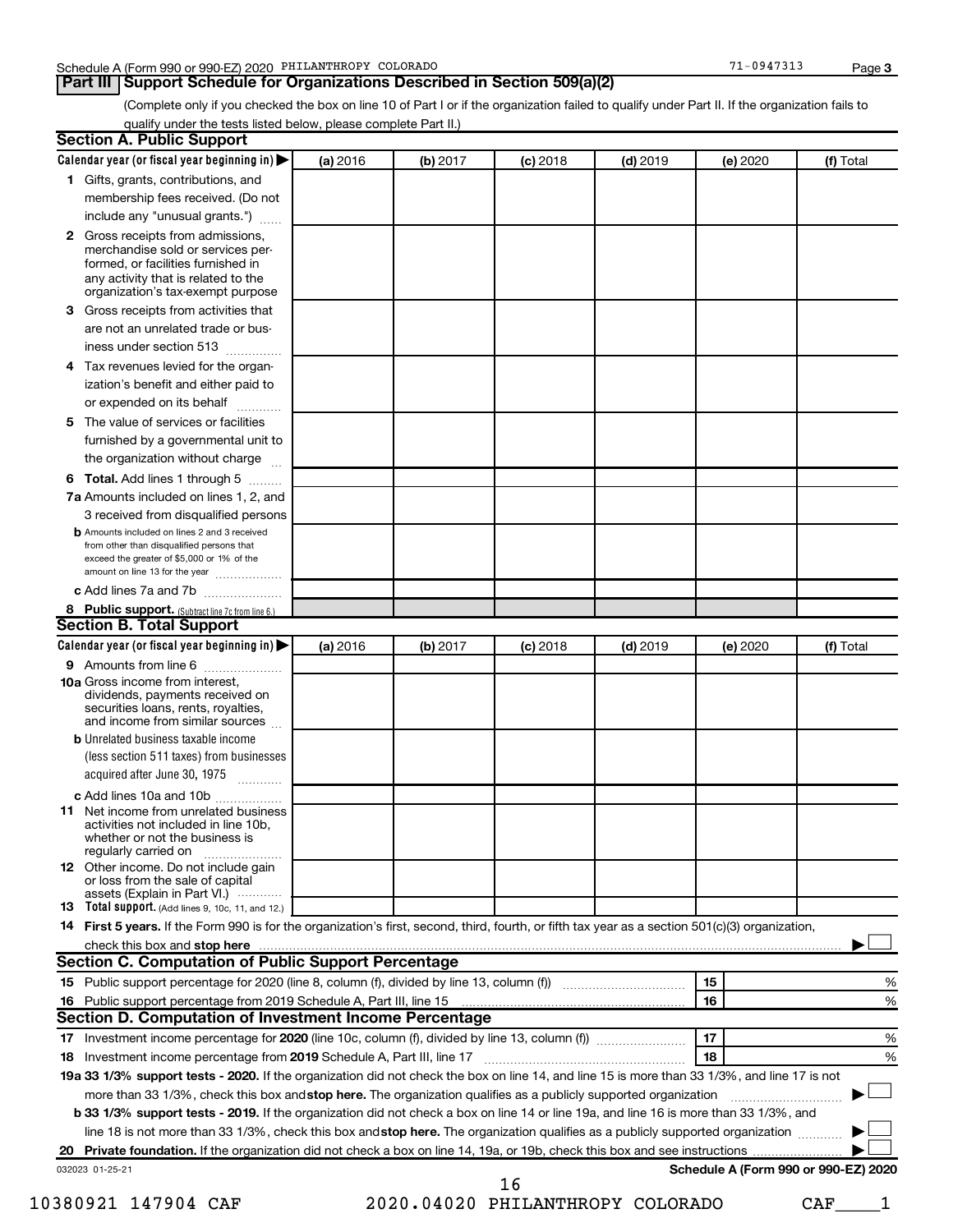# **Part IV Supporting Organizations**

(Complete only if you checked a box in line 12 on Part I. If you checked box 12a, Part I, complete Sections A and B. If you checked box 12b, Part I, complete Sections A and C. If you checked box 12c, Part I, complete Sections A, D, and E. If you checked box 12d, Part I, complete Sections A and D, and complete Part V.)

# **Section A. All Supporting Organizations**

- **1** Are all of the organization's supported organizations listed by name in the organization's governing documents? If "No," describe in Part VI how the supported organizations are designated. If designated by *class or purpose, describe the designation. If historic and continuing relationship, explain.*
- **2** Did the organization have any supported organization that does not have an IRS determination of status under section 509(a)(1) or (2)? If "Yes," explain in Part **VI** how the organization determined that the supported *organization was described in section 509(a)(1) or (2).*
- **3a** Did the organization have a supported organization described in section 501(c)(4), (5), or (6)? If "Yes," answer *lines 3b and 3c below.*
- **b** Did the organization confirm that each supported organization qualified under section 501(c)(4), (5), or (6) and satisfied the public support tests under section 509(a)(2)? If "Yes," describe in Part VI when and how the *organization made the determination.*
- **c** Did the organization ensure that all support to such organizations was used exclusively for section 170(c)(2)(B) purposes? If "Yes," explain in Part VI what controls the organization put in place to ensure such use.
- **4 a** *If* Was any supported organization not organized in the United States ("foreign supported organization")? *"Yes," and if you checked box 12a or 12b in Part I, answer lines 4b and 4c below.*
- **b** Did the organization have ultimate control and discretion in deciding whether to make grants to the foreign supported organization? If "Yes," describe in Part VI how the organization had such control and discretion *despite being controlled or supervised by or in connection with its supported organizations.*
- **c** Did the organization support any foreign supported organization that does not have an IRS determination under sections 501(c)(3) and 509(a)(1) or (2)? If "Yes," explain in Part VI what controls the organization used *to ensure that all support to the foreign supported organization was used exclusively for section 170(c)(2)(B) purposes.*
- **5a** Did the organization add, substitute, or remove any supported organizations during the tax year? If "Yes," answer lines 5b and 5c below (if applicable). Also, provide detail in **Part VI,** including (i) the names and EIN *numbers of the supported organizations added, substituted, or removed; (ii) the reasons for each such action; (iii) the authority under the organization's organizing document authorizing such action; and (iv) how the action was accomplished (such as by amendment to the organizing document).*
- **b** Type I or Type II only. Was any added or substituted supported organization part of a class already designated in the organization's organizing document?
- **c Substitutions only.**  Was the substitution the result of an event beyond the organization's control?
- **6** Did the organization provide support (whether in the form of grants or the provision of services or facilities) to **Part VI.** support or benefit one or more of the filing organization's supported organizations? If "Yes," provide detail in anyone other than (i) its supported organizations, (ii) individuals that are part of the charitable class benefited by one or more of its supported organizations, or (iii) other supporting organizations that also
- **7** Did the organization provide a grant, loan, compensation, or other similar payment to a substantial contributor regard to a substantial contributor? If "Yes," complete Part I of Schedule L (Form 990 or 990-EZ). (as defined in section 4958(c)(3)(C)), a family member of a substantial contributor, or a 35% controlled entity with
- **8** Did the organization make a loan to a disqualified person (as defined in section 4958) not described in line 7? *If "Yes," complete Part I of Schedule L (Form 990 or 990-EZ).*
- **9 a** Was the organization controlled directly or indirectly at any time during the tax year by one or more in section 509(a)(1) or (2))? If "Yes," provide detail in **Part VI.** disqualified persons, as defined in section 4946 (other than foundation managers and organizations described
- **b** Did one or more disqualified persons (as defined in line 9a) hold a controlling interest in any entity in which the supporting organization had an interest? If "Yes," provide detail in Part VI.
- **c** Did a disqualified person (as defined in line 9a) have an ownership interest in, or derive any personal benefit from, assets in which the supporting organization also had an interest? If "Yes," provide detail in Part VI.
- **10 a** Was the organization subject to the excess business holdings rules of section 4943 because of section supporting organizations)? If "Yes," answer line 10b below. 4943(f) (regarding certain Type II supporting organizations, and all Type III non-functionally integrated
	- **b** Did the organization have any excess business holdings in the tax year? (Use Schedule C, Form 4720, to *determine whether the organization had excess business holdings.)*

032024 01-25-21



**Schedule A (Form 990 or 990-EZ) 2020**

10380921 147904 CAF 2020.04020 PHILANTHROPY COLORADO CAF\_\_\_\_1

17

**1**

**2**

**3a**

**Yes No**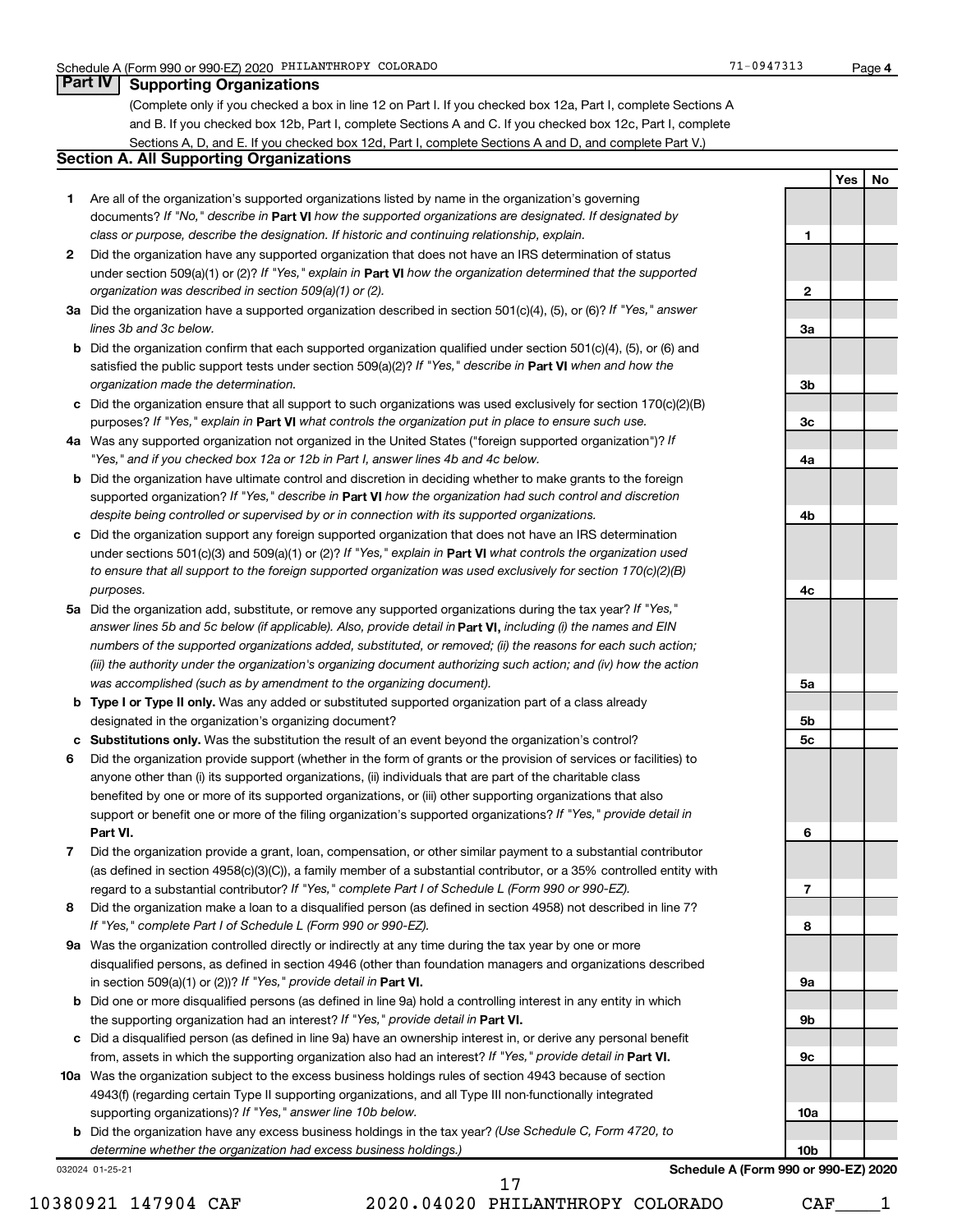|              | <b>Supporting Organizations (continued)</b><br><b>Part IV</b>                                                                                                                                                                                                                                                                                                                                                                                                                                                                                                                                                                                                                                                                                                            |                 |     |           |
|--------------|--------------------------------------------------------------------------------------------------------------------------------------------------------------------------------------------------------------------------------------------------------------------------------------------------------------------------------------------------------------------------------------------------------------------------------------------------------------------------------------------------------------------------------------------------------------------------------------------------------------------------------------------------------------------------------------------------------------------------------------------------------------------------|-----------------|-----|-----------|
|              |                                                                                                                                                                                                                                                                                                                                                                                                                                                                                                                                                                                                                                                                                                                                                                          |                 | Yes | No.       |
| 11           | Has the organization accepted a gift or contribution from any of the following persons?                                                                                                                                                                                                                                                                                                                                                                                                                                                                                                                                                                                                                                                                                  |                 |     |           |
|              | a A person who directly or indirectly controls, either alone or together with persons described in lines 11b and                                                                                                                                                                                                                                                                                                                                                                                                                                                                                                                                                                                                                                                         |                 |     |           |
|              | 11c below, the governing body of a supported organization?                                                                                                                                                                                                                                                                                                                                                                                                                                                                                                                                                                                                                                                                                                               | 11a             |     |           |
|              | <b>b</b> A family member of a person described in line 11a above?                                                                                                                                                                                                                                                                                                                                                                                                                                                                                                                                                                                                                                                                                                        | 11 <sub>b</sub> |     |           |
|              | c A 35% controlled entity of a person described in line 11a or 11b above? If "Yes" to line 11a, 11b, or 11c, provide                                                                                                                                                                                                                                                                                                                                                                                                                                                                                                                                                                                                                                                     |                 |     |           |
|              | detail in Part VI.                                                                                                                                                                                                                                                                                                                                                                                                                                                                                                                                                                                                                                                                                                                                                       | 11c             |     |           |
|              | <b>Section B. Type I Supporting Organizations</b>                                                                                                                                                                                                                                                                                                                                                                                                                                                                                                                                                                                                                                                                                                                        |                 |     |           |
|              |                                                                                                                                                                                                                                                                                                                                                                                                                                                                                                                                                                                                                                                                                                                                                                          |                 | Yes | <b>No</b> |
| 1.           | Did the governing body, members of the governing body, officers acting in their official capacity, or membership of one or<br>more supported organizations have the power to regularly appoint or elect at least a majority of the organization's officers,<br>directors, or trustees at all times during the tax year? If "No," describe in Part VI how the supported organization(s)<br>effectively operated, supervised, or controlled the organization's activities. If the organization had more than one supported<br>organization, describe how the powers to appoint and/or remove officers, directors, or trustees were allocated among the<br>supported organizations and what conditions or restrictions, if any, applied to such powers during the tax year. | 1               |     |           |
| 2            | Did the organization operate for the benefit of any supported organization other than the supported                                                                                                                                                                                                                                                                                                                                                                                                                                                                                                                                                                                                                                                                      |                 |     |           |
|              | organization(s) that operated, supervised, or controlled the supporting organization? If "Yes," explain in                                                                                                                                                                                                                                                                                                                                                                                                                                                                                                                                                                                                                                                               |                 |     |           |
|              | Part VI how providing such benefit carried out the purposes of the supported organization(s) that operated,                                                                                                                                                                                                                                                                                                                                                                                                                                                                                                                                                                                                                                                              |                 |     |           |
|              | supervised, or controlled the supporting organization.                                                                                                                                                                                                                                                                                                                                                                                                                                                                                                                                                                                                                                                                                                                   | $\mathbf{2}$    |     |           |
|              | Section C. Type II Supporting Organizations                                                                                                                                                                                                                                                                                                                                                                                                                                                                                                                                                                                                                                                                                                                              |                 |     |           |
|              |                                                                                                                                                                                                                                                                                                                                                                                                                                                                                                                                                                                                                                                                                                                                                                          |                 | Yes | No        |
| 1.           | Were a majority of the organization's directors or trustees during the tax year also a majority of the directors                                                                                                                                                                                                                                                                                                                                                                                                                                                                                                                                                                                                                                                         |                 |     |           |
|              | or trustees of each of the organization's supported organization(s)? If "No," describe in Part VI how control                                                                                                                                                                                                                                                                                                                                                                                                                                                                                                                                                                                                                                                            |                 |     |           |
|              | or management of the supporting organization was vested in the same persons that controlled or managed                                                                                                                                                                                                                                                                                                                                                                                                                                                                                                                                                                                                                                                                   |                 |     |           |
|              | the supported organization(s).                                                                                                                                                                                                                                                                                                                                                                                                                                                                                                                                                                                                                                                                                                                                           | 1               |     |           |
|              | Section D. All Type III Supporting Organizations                                                                                                                                                                                                                                                                                                                                                                                                                                                                                                                                                                                                                                                                                                                         |                 |     |           |
|              |                                                                                                                                                                                                                                                                                                                                                                                                                                                                                                                                                                                                                                                                                                                                                                          |                 | Yes | No        |
| 1.           | Did the organization provide to each of its supported organizations, by the last day of the fifth month of the                                                                                                                                                                                                                                                                                                                                                                                                                                                                                                                                                                                                                                                           |                 |     |           |
|              | organization's tax year, (i) a written notice describing the type and amount of support provided during the prior tax                                                                                                                                                                                                                                                                                                                                                                                                                                                                                                                                                                                                                                                    |                 |     |           |
|              | year, (ii) a copy of the Form 990 that was most recently filed as of the date of notification, and (iii) copies of the                                                                                                                                                                                                                                                                                                                                                                                                                                                                                                                                                                                                                                                   |                 |     |           |
|              | organization's governing documents in effect on the date of notification, to the extent not previously provided?                                                                                                                                                                                                                                                                                                                                                                                                                                                                                                                                                                                                                                                         | 1               |     |           |
| $\mathbf{2}$ | Were any of the organization's officers, directors, or trustees either (i) appointed or elected by the supported                                                                                                                                                                                                                                                                                                                                                                                                                                                                                                                                                                                                                                                         |                 |     |           |
|              | organization(s) or (ii) serving on the governing body of a supported organization? If "No," explain in <b>Part VI</b> how                                                                                                                                                                                                                                                                                                                                                                                                                                                                                                                                                                                                                                                |                 |     |           |
|              | the organization maintained a close and continuous working relationship with the supported organization(s).                                                                                                                                                                                                                                                                                                                                                                                                                                                                                                                                                                                                                                                              | $\mathbf{2}$    |     |           |
| 3            | By reason of the relationship described in line 2, above, did the organization's supported organizations have a                                                                                                                                                                                                                                                                                                                                                                                                                                                                                                                                                                                                                                                          |                 |     |           |
|              | significant voice in the organization's investment policies and in directing the use of the organization's                                                                                                                                                                                                                                                                                                                                                                                                                                                                                                                                                                                                                                                               |                 |     |           |
|              | income or assets at all times during the tax year? If "Yes," describe in Part VI the role the organization's                                                                                                                                                                                                                                                                                                                                                                                                                                                                                                                                                                                                                                                             |                 |     |           |
|              | supported organizations played in this regard.                                                                                                                                                                                                                                                                                                                                                                                                                                                                                                                                                                                                                                                                                                                           | 3               |     |           |
|              | Section E. Type III Functionally Integrated Supporting Organizations                                                                                                                                                                                                                                                                                                                                                                                                                                                                                                                                                                                                                                                                                                     |                 |     |           |
| 1            | Check the box next to the method that the organization used to satisfy the Integral Part Test during the yealsee instructions).                                                                                                                                                                                                                                                                                                                                                                                                                                                                                                                                                                                                                                          |                 |     |           |
| a            | The organization satisfied the Activities Test. Complete line 2 below.                                                                                                                                                                                                                                                                                                                                                                                                                                                                                                                                                                                                                                                                                                   |                 |     |           |
| b            | The organization is the parent of each of its supported organizations. Complete line 3 below.                                                                                                                                                                                                                                                                                                                                                                                                                                                                                                                                                                                                                                                                            |                 |     |           |
| c            | The organization supported a governmental entity. Describe in Part VI how you supported a governmental entity (see instructions).                                                                                                                                                                                                                                                                                                                                                                                                                                                                                                                                                                                                                                        |                 |     |           |
| 2            | Activities Test. Answer lines 2a and 2b below.                                                                                                                                                                                                                                                                                                                                                                                                                                                                                                                                                                                                                                                                                                                           |                 | Yes | No        |
| а            | Did substantially all of the organization's activities during the tax year directly further the exempt purposes of                                                                                                                                                                                                                                                                                                                                                                                                                                                                                                                                                                                                                                                       |                 |     |           |
|              | the supported organization(s) to which the organization was responsive? If "Yes," then in Part VI identify                                                                                                                                                                                                                                                                                                                                                                                                                                                                                                                                                                                                                                                               |                 |     |           |
|              | those supported organizations and explain how these activities directly furthered their exempt purposes,                                                                                                                                                                                                                                                                                                                                                                                                                                                                                                                                                                                                                                                                 |                 |     |           |
|              | how the organization was responsive to those supported organizations, and how the organization determined                                                                                                                                                                                                                                                                                                                                                                                                                                                                                                                                                                                                                                                                |                 |     |           |

- *that these activities constituted substantially all of its activities.*
- **b** Did the activities described in line 2a, above, constitute activities that, but for the organization's involvement, **Part VI**  *the reasons for the organization's position that its supported organization(s) would have engaged in* one or more of the organization's supported organization(s) would have been engaged in? If "Yes," explain in *these activities but for the organization's involvement.*
- 3 Parent of Supported Organizations. Answer lines 3a and 3b below.
- **a** Did the organization have the power to regularly appoint or elect a majority of the officers, directors, or trustees of each of the supported organizations? If "Yes" or "No" provide details in Part VI.
- **b** Did the organization exercise a substantial degree of direction over the policies, programs, and activities of each of its supported organizations? If "Yes," describe in Part VI the role played by the organization in this regard.

032025 01-25-21

**Schedule A (Form 990 or 990-EZ) 2020**

**2a**

**2b**

**3a**

**3b**

10380921 147904 CAF 2020.04020 PHILANTHROPY COLORADO CAF\_\_\_\_1

18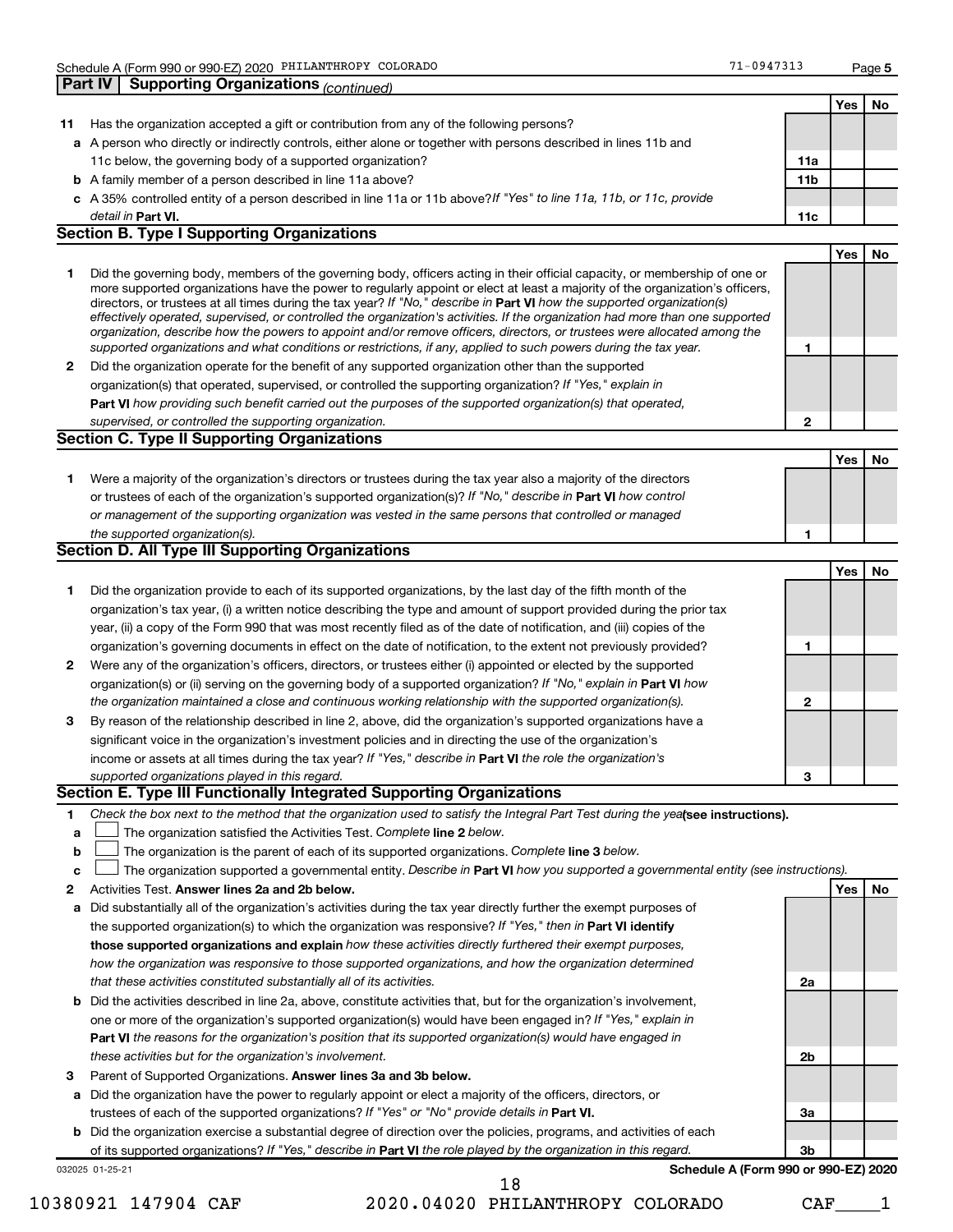Schedule A (Form 990 or 990-EZ) 2020 PHILANTHROPY COLORADO 71 0947313 Page

**Part V Type III Non-Functionally Integrated 509(a)(3) Supporting Organizations** 

**6**

1 **Letter See instructions.** Check here if the organization satisfied the Integral Part Test as a qualifying trust on Nov. 20, 1970 (*explain in* Part **VI**). See instructions. All other Type III non-functionally integrated supporting organizations must complete Sections A through E.

|   | Section A - Adjusted Net Income                                                                                                   | (A) Prior Year | (B) Current Year<br>(optional) |                                |
|---|-----------------------------------------------------------------------------------------------------------------------------------|----------------|--------------------------------|--------------------------------|
| 1 | Net short-term capital gain                                                                                                       | 1              |                                |                                |
| 2 | Recoveries of prior-year distributions                                                                                            | $\mathbf{2}$   |                                |                                |
| 3 | Other gross income (see instructions)                                                                                             | 3              |                                |                                |
| 4 | Add lines 1 through 3.                                                                                                            | 4              |                                |                                |
| 5 | Depreciation and depletion                                                                                                        | 5              |                                |                                |
| 6 | Portion of operating expenses paid or incurred for production or                                                                  |                |                                |                                |
|   | collection of gross income or for management, conservation, or                                                                    |                |                                |                                |
|   | maintenance of property held for production of income (see instructions)                                                          | 6              |                                |                                |
| 7 | Other expenses (see instructions)                                                                                                 | $\overline{7}$ |                                |                                |
| 8 | Adjusted Net Income (subtract lines 5, 6, and 7 from line 4)                                                                      | 8              |                                |                                |
|   | <b>Section B - Minimum Asset Amount</b>                                                                                           |                | (A) Prior Year                 | (B) Current Year<br>(optional) |
| 1 | Aggregate fair market value of all non-exempt-use assets (see                                                                     |                |                                |                                |
|   | instructions for short tax year or assets held for part of year):                                                                 |                |                                |                                |
|   | a Average monthly value of securities                                                                                             | 1a             |                                |                                |
|   | <b>b</b> Average monthly cash balances                                                                                            | 1 <sub>b</sub> |                                |                                |
|   | c Fair market value of other non-exempt-use assets                                                                                | 1 <sub>c</sub> |                                |                                |
|   | d Total (add lines 1a, 1b, and 1c)                                                                                                | 1d             |                                |                                |
|   | e Discount claimed for blockage or other factors                                                                                  |                |                                |                                |
|   | (explain in detail in Part VI):                                                                                                   |                |                                |                                |
| 2 | Acquisition indebtedness applicable to non-exempt-use assets                                                                      | $\mathbf{2}$   |                                |                                |
| 3 | Subtract line 2 from line 1d.                                                                                                     | 3              |                                |                                |
| 4 | Cash deemed held for exempt use. Enter 0.015 of line 3 (for greater amount,                                                       |                |                                |                                |
|   | see instructions).                                                                                                                | 4              |                                |                                |
| 5 | Net value of non-exempt-use assets (subtract line 4 from line 3)                                                                  | 5              |                                |                                |
| 6 | Multiply line 5 by 0.035.                                                                                                         | 6              |                                |                                |
| 7 | Recoveries of prior-year distributions                                                                                            | $\overline{7}$ |                                |                                |
| 8 | Minimum Asset Amount (add line 7 to line 6)                                                                                       | 8              |                                |                                |
|   | <b>Section C - Distributable Amount</b>                                                                                           |                |                                | <b>Current Year</b>            |
| 1 | Adjusted net income for prior year (from Section A, line 8, column A)                                                             | 1              |                                |                                |
| 2 | Enter 0.85 of line 1.                                                                                                             | $\mathbf{2}$   |                                |                                |
| з | Minimum asset amount for prior year (from Section B, line 8, column A)                                                            | 3              |                                |                                |
| 4 | Enter greater of line 2 or line 3.                                                                                                | 4              |                                |                                |
| 5 | Income tax imposed in prior year                                                                                                  | 5              |                                |                                |
| 6 | <b>Distributable Amount.</b> Subtract line 5 from line 4, unless subject to                                                       |                |                                |                                |
|   | emergency temporary reduction (see instructions).                                                                                 | 6              |                                |                                |
| 7 | Check here if the current year is the organization's first as a non-functionally integrated Type III supporting organization (see |                |                                |                                |

instructions).

**Schedule A (Form 990 or 990-EZ) 2020**

032026 01-25-21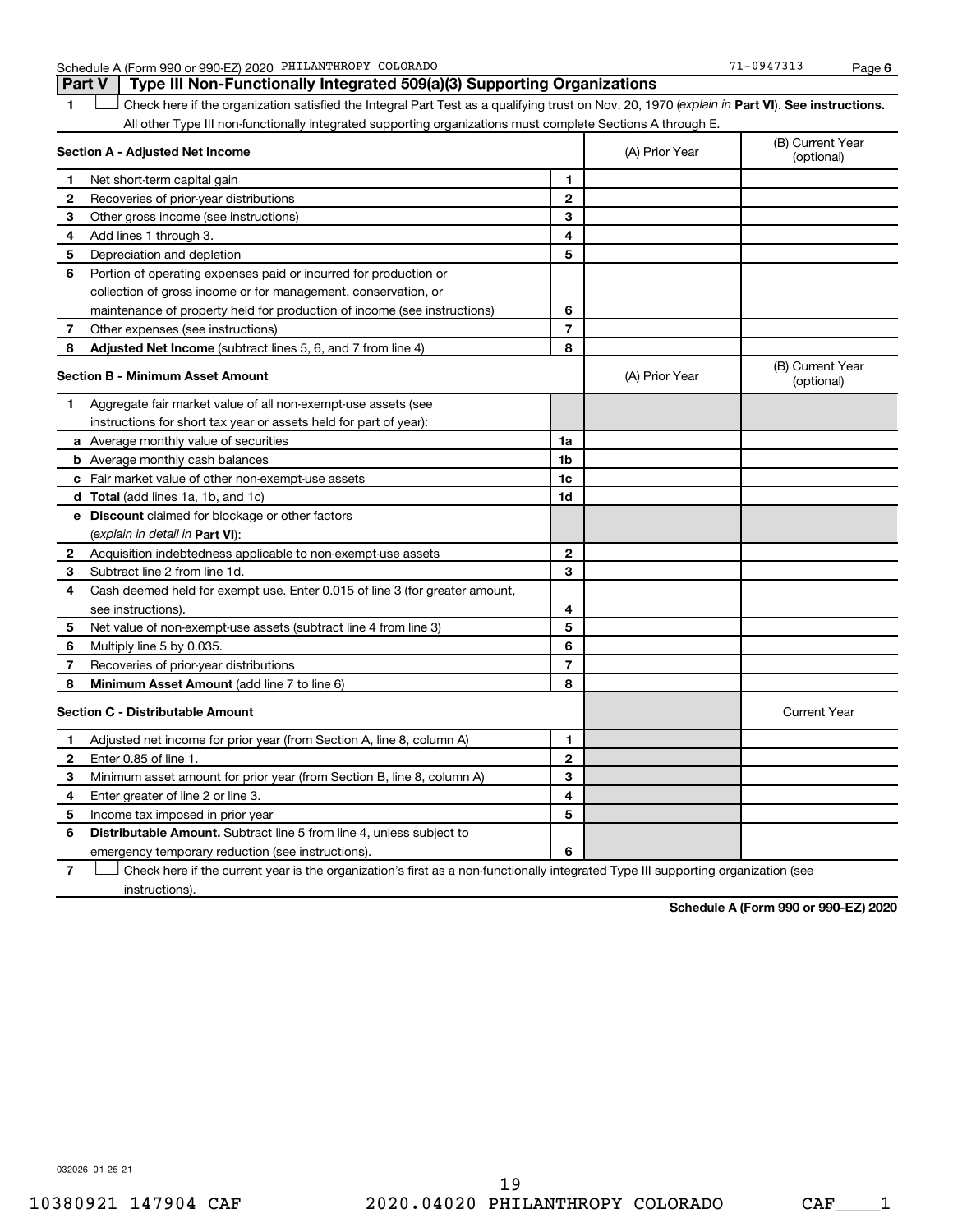| <b>Part V</b> | Type III Non-Functionally Integrated 509(a)(3) Supporting Organizations (continued)        |                             |                                       |    |                                         |
|---------------|--------------------------------------------------------------------------------------------|-----------------------------|---------------------------------------|----|-----------------------------------------|
|               | <b>Section D - Distributions</b>                                                           |                             |                                       |    | <b>Current Year</b>                     |
| 1             | Amounts paid to supported organizations to accomplish exempt purposes                      | 1                           |                                       |    |                                         |
| 2             | Amounts paid to perform activity that directly furthers exempt purposes of supported       |                             |                                       |    |                                         |
|               | organizations, in excess of income from activity                                           | $\mathbf{2}$                |                                       |    |                                         |
| 3             | Administrative expenses paid to accomplish exempt purposes of supported organizations      |                             |                                       | 3  |                                         |
| 4             | Amounts paid to acquire exempt-use assets                                                  |                             |                                       | 4  |                                         |
| 5             | Qualified set-aside amounts (prior IRS approval required - provide details in Part VI)     |                             |                                       | 5  |                                         |
| 6             | Other distributions ( <i>describe in Part VI</i> ). See instructions.                      |                             |                                       | 6  |                                         |
| 7             | Total annual distributions. Add lines 1 through 6.                                         |                             |                                       | 7  |                                         |
| 8             | Distributions to attentive supported organizations to which the organization is responsive |                             |                                       |    |                                         |
|               | ( <i>provide details in Part VI</i> ). See instructions.                                   |                             |                                       | 8  |                                         |
| 9             | Distributable amount for 2020 from Section C, line 6                                       |                             |                                       | 9  |                                         |
| 10            | Line 8 amount divided by line 9 amount                                                     |                             |                                       | 10 |                                         |
|               |                                                                                            | (i)                         | (iii)                                 |    | (iii)                                   |
|               | <b>Section E - Distribution Allocations (see instructions)</b>                             | <b>Excess Distributions</b> | <b>Underdistributions</b><br>Pre-2020 |    | <b>Distributable</b><br>Amount for 2020 |
| 1             | Distributable amount for 2020 from Section C, line 6                                       |                             |                                       |    |                                         |
| 2             | Underdistributions, if any, for years prior to 2020 (reason-                               |                             |                                       |    |                                         |
|               | able cause required - explain in Part VI). See instructions.                               |                             |                                       |    |                                         |
| 3             | Excess distributions carryover, if any, to 2020                                            |                             |                                       |    |                                         |
|               | a From 2015                                                                                |                             |                                       |    |                                         |
|               | <b>b</b> From 2016                                                                         |                             |                                       |    |                                         |
|               | c From 2017                                                                                |                             |                                       |    |                                         |
|               | d From 2018                                                                                |                             |                                       |    |                                         |
|               | e From 2019                                                                                |                             |                                       |    |                                         |
|               | f Total of lines 3a through 3e                                                             |                             |                                       |    |                                         |
|               | g Applied to underdistributions of prior years                                             |                             |                                       |    |                                         |
|               | h Applied to 2020 distributable amount                                                     |                             |                                       |    |                                         |
| Ť.            | Carryover from 2015 not applied (see instructions)                                         |                             |                                       |    |                                         |
|               | Remainder. Subtract lines 3g, 3h, and 3i from line 3f.                                     |                             |                                       |    |                                         |
| 4             | Distributions for 2020 from Section D,                                                     |                             |                                       |    |                                         |
|               | line $7:$                                                                                  |                             |                                       |    |                                         |
|               | a Applied to underdistributions of prior years                                             |                             |                                       |    |                                         |
|               | <b>b</b> Applied to 2020 distributable amount                                              |                             |                                       |    |                                         |
|               | c Remainder. Subtract lines 4a and 4b from line 4.                                         |                             |                                       |    |                                         |
| 5             | Remaining underdistributions for years prior to 2020, if                                   |                             |                                       |    |                                         |
|               | any. Subtract lines 3g and 4a from line 2. For result greater                              |                             |                                       |    |                                         |
|               | than zero, explain in Part VI. See instructions.                                           |                             |                                       |    |                                         |
| 6             | Remaining underdistributions for 2020. Subtract lines 3h                                   |                             |                                       |    |                                         |
|               | and 4b from line 1. For result greater than zero, explain in                               |                             |                                       |    |                                         |
|               | <b>Part VI.</b> See instructions.                                                          |                             |                                       |    |                                         |
| 7             | Excess distributions carryover to 2021. Add lines 3j                                       |                             |                                       |    |                                         |
|               | and 4c.                                                                                    |                             |                                       |    |                                         |
| 8             | Breakdown of line 7:                                                                       |                             |                                       |    |                                         |
|               | a Excess from 2016                                                                         |                             |                                       |    |                                         |
|               | <b>b</b> Excess from 2017                                                                  |                             |                                       |    |                                         |
|               | c Excess from 2018                                                                         |                             |                                       |    |                                         |
|               | d Excess from 2019                                                                         |                             |                                       |    |                                         |
|               | e Excess from 2020                                                                         |                             |                                       |    |                                         |

**Schedule A (Form 990 or 990-EZ) 2020**

032027 01-25-21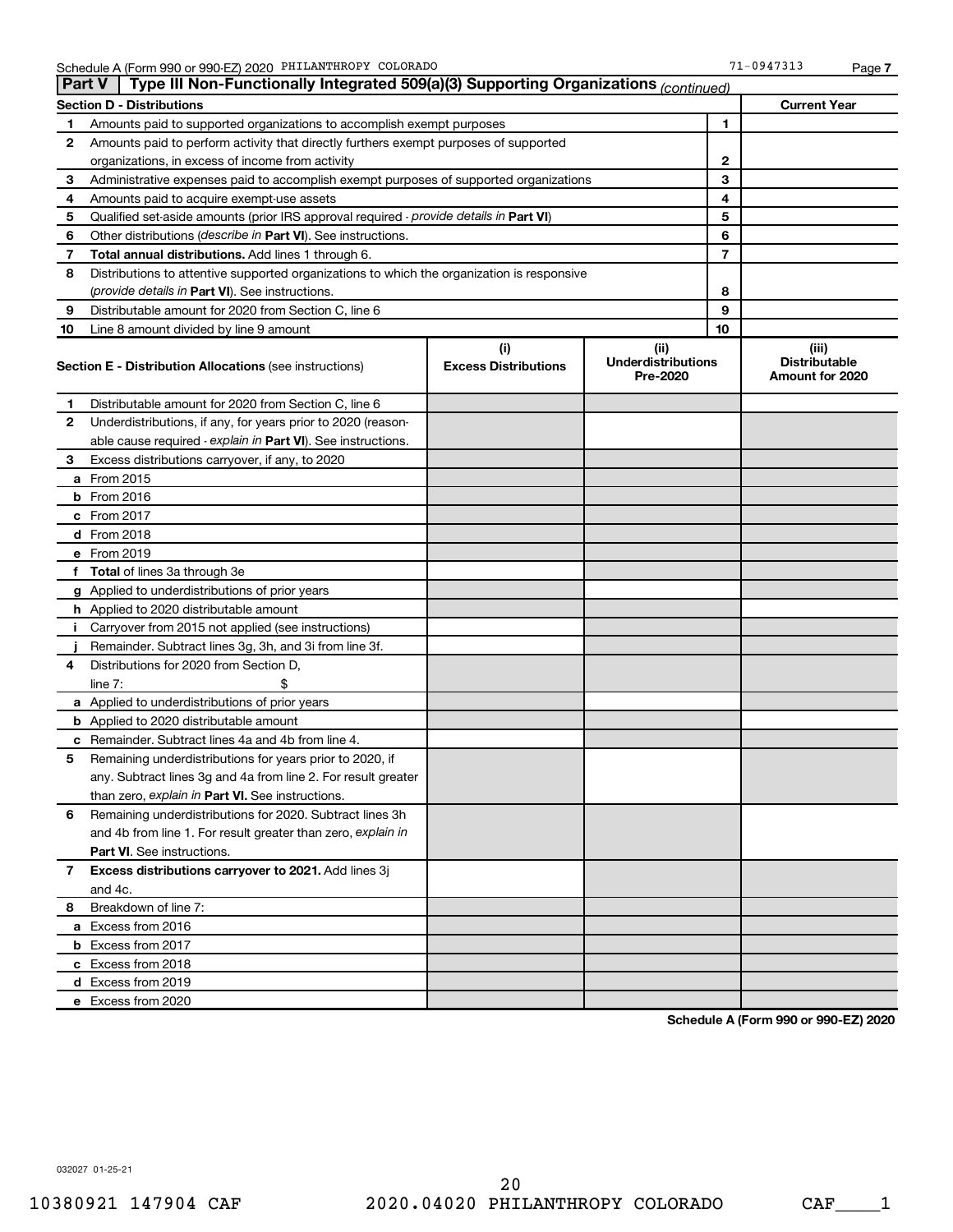| (See instructions.) | <b>Supplemental Information.</b> Provide the explanations required by Part II, line 10; Part II, line 17a or 17b; Part III, line 12;<br>Part IV, Section A, lines 1, 2, 3b, 3c, 4b, 4c, 5a, 6, 9a, 9b, 9c, 11a, 11b, and 11c; Part IV,<br>Section D, lines 5, 6, and 8; and Part V, Section E, lines 2, 5, and 6. Also complete this part for any additional information. |    |                                      |  |
|---------------------|---------------------------------------------------------------------------------------------------------------------------------------------------------------------------------------------------------------------------------------------------------------------------------------------------------------------------------------------------------------------------|----|--------------------------------------|--|
|                     |                                                                                                                                                                                                                                                                                                                                                                           |    |                                      |  |
|                     |                                                                                                                                                                                                                                                                                                                                                                           |    |                                      |  |
|                     |                                                                                                                                                                                                                                                                                                                                                                           |    |                                      |  |
|                     |                                                                                                                                                                                                                                                                                                                                                                           |    |                                      |  |
|                     |                                                                                                                                                                                                                                                                                                                                                                           |    |                                      |  |
|                     |                                                                                                                                                                                                                                                                                                                                                                           |    |                                      |  |
|                     |                                                                                                                                                                                                                                                                                                                                                                           |    |                                      |  |
|                     |                                                                                                                                                                                                                                                                                                                                                                           |    |                                      |  |
|                     |                                                                                                                                                                                                                                                                                                                                                                           |    |                                      |  |
|                     |                                                                                                                                                                                                                                                                                                                                                                           |    |                                      |  |
|                     |                                                                                                                                                                                                                                                                                                                                                                           |    |                                      |  |
|                     |                                                                                                                                                                                                                                                                                                                                                                           |    |                                      |  |
|                     |                                                                                                                                                                                                                                                                                                                                                                           |    |                                      |  |
|                     |                                                                                                                                                                                                                                                                                                                                                                           |    |                                      |  |
|                     |                                                                                                                                                                                                                                                                                                                                                                           |    |                                      |  |
|                     |                                                                                                                                                                                                                                                                                                                                                                           |    |                                      |  |
|                     |                                                                                                                                                                                                                                                                                                                                                                           |    |                                      |  |
|                     |                                                                                                                                                                                                                                                                                                                                                                           |    |                                      |  |
|                     |                                                                                                                                                                                                                                                                                                                                                                           |    |                                      |  |
|                     |                                                                                                                                                                                                                                                                                                                                                                           |    |                                      |  |
|                     |                                                                                                                                                                                                                                                                                                                                                                           |    |                                      |  |
|                     |                                                                                                                                                                                                                                                                                                                                                                           |    |                                      |  |
|                     |                                                                                                                                                                                                                                                                                                                                                                           |    |                                      |  |
|                     |                                                                                                                                                                                                                                                                                                                                                                           |    |                                      |  |
|                     |                                                                                                                                                                                                                                                                                                                                                                           |    |                                      |  |
|                     |                                                                                                                                                                                                                                                                                                                                                                           |    |                                      |  |
|                     |                                                                                                                                                                                                                                                                                                                                                                           |    |                                      |  |
|                     |                                                                                                                                                                                                                                                                                                                                                                           |    |                                      |  |
|                     |                                                                                                                                                                                                                                                                                                                                                                           |    |                                      |  |
|                     |                                                                                                                                                                                                                                                                                                                                                                           |    |                                      |  |
|                     |                                                                                                                                                                                                                                                                                                                                                                           |    |                                      |  |
|                     |                                                                                                                                                                                                                                                                                                                                                                           |    |                                      |  |
|                     |                                                                                                                                                                                                                                                                                                                                                                           |    |                                      |  |
|                     |                                                                                                                                                                                                                                                                                                                                                                           |    |                                      |  |
|                     |                                                                                                                                                                                                                                                                                                                                                                           |    |                                      |  |
|                     |                                                                                                                                                                                                                                                                                                                                                                           |    |                                      |  |
|                     |                                                                                                                                                                                                                                                                                                                                                                           |    |                                      |  |
|                     |                                                                                                                                                                                                                                                                                                                                                                           |    |                                      |  |
|                     |                                                                                                                                                                                                                                                                                                                                                                           |    |                                      |  |
|                     |                                                                                                                                                                                                                                                                                                                                                                           |    |                                      |  |
|                     |                                                                                                                                                                                                                                                                                                                                                                           |    | Schedule A (Form 990 or 990-EZ) 2020 |  |
| 032028 01-25-21     |                                                                                                                                                                                                                                                                                                                                                                           | 21 |                                      |  |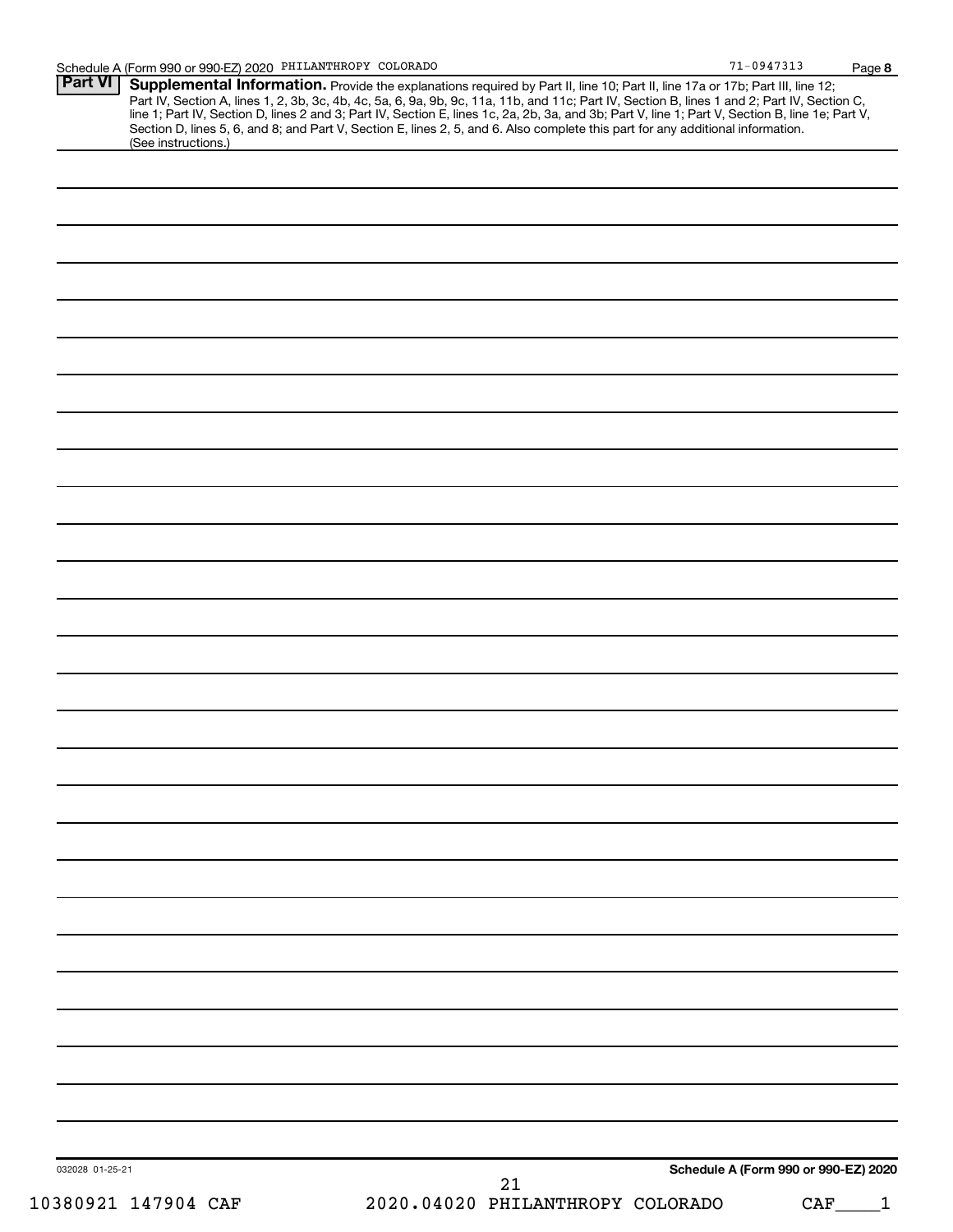\*\* PUBLIC DISCLOSURE COPY \*\*

# **Schedule B Schedule of Contributors**

**or 990-PF) | Attach to Form 990, Form 990-EZ, or Form 990-PF. | Go to www.irs.gov/Form990 for the latest information.** OMB No. 1545-0047

**2020**

**Employer identification number**

| (Form 990, 990-EZ,<br>or 990-PF)                       |
|--------------------------------------------------------|
| Department of the Treasury<br>Internal Revenue Service |

Name of the organization

| <b>Organization type (check one):</b> |                                                                           |  |  |  |
|---------------------------------------|---------------------------------------------------------------------------|--|--|--|
| Filers of:                            | Section:                                                                  |  |  |  |
| Form 990 or 990-EZ                    | $X$ 501(c)( 3) (enter number) organization                                |  |  |  |
|                                       | 4947(a)(1) nonexempt charitable trust not treated as a private foundation |  |  |  |
|                                       | 527 political organization                                                |  |  |  |
| Form 990-PF                           | 501(c)(3) exempt private foundation                                       |  |  |  |
|                                       | 4947(a)(1) nonexempt charitable trust treated as a private foundation     |  |  |  |
|                                       | 501(c)(3) taxable private foundation                                      |  |  |  |

Check if your organization is covered by the General Rule or a Special Rule.

**Note:**  Only a section 501(c)(7), (8), or (10) organization can check boxes for both the General Rule and a Special Rule. See instructions.

#### **General Rule**

 $\Box$ 

 $\Box$ 

For an organization filing Form 990, 990-EZ, or 990-PF that received, during the year, contributions totaling \$5,000 or more (in money or property) from any one contributor. Complete Parts I and II. See instructions for determining a contributor's total contributions.

#### **Special Rules**

any one contributor, during the year, total contributions of the greater of (1) \$5,000; or (2) 2% of the amount on (i) Form 990, Part VIII, line 1h; **K** For an organization described in section 501(c)(3) filing Form 990 or 990-EZ that met the 33 1/3% support test of the regulations under sections 509(a)(1) and 170(b)(1)(A)(vi), that checked Schedule A (Form 990 or 990-EZ), Part II, line 13, 16a, or 16b, and that received from or (ii) Form 990-EZ, line 1. Complete Parts I and II.

For an organization described in section 501(c)(7), (8), or (10) filing Form 990 or 990-EZ that received from any one contributor, during the year, total contributions of more than \$1,000 exclusively for religious, charitable, scientific, literary, or educational purposes, or for the prevention of cruelty to children or animals. Complete Parts I (entering "N/A" in column (b) instead of the contributor name and address), II, and III.  $\Box$ 

purpose. Don't complete any of the parts unless the General Rule applies to this organization because it received nonexclusively year, contributions exclusively for religious, charitable, etc., purposes, but no such contributions totaled more than \$1,000. If this box is checked, enter here the total contributions that were received during the year for an exclusively religious, charitable, etc., For an organization described in section 501(c)(7), (8), or (10) filing Form 990 or 990-EZ that received from any one contributor, during the religious, charitable, etc., contributions totaling \$5,000 or more during the year  $~\ldots\ldots\ldots\ldots\ldots\ldots\ldots\ldots\ldots\blacktriangleright~$ \$

**Caution:**  An organization that isn't covered by the General Rule and/or the Special Rules doesn't file Schedule B (Form 990, 990-EZ, or 990-PF),  **must** but it answer "No" on Part IV, line 2, of its Form 990; or check the box on line H of its Form 990-EZ or on its Form 990-PF, Part I, line 2, to certify that it doesn't meet the filing requirements of Schedule B (Form 990, 990-EZ, or 990-PF).

**For Paperwork Reduction Act Notice, see the instructions for Form 990, 990-EZ, or 990-PF. Schedule B (Form 990, 990-EZ, or 990-PF) (2020)** LHA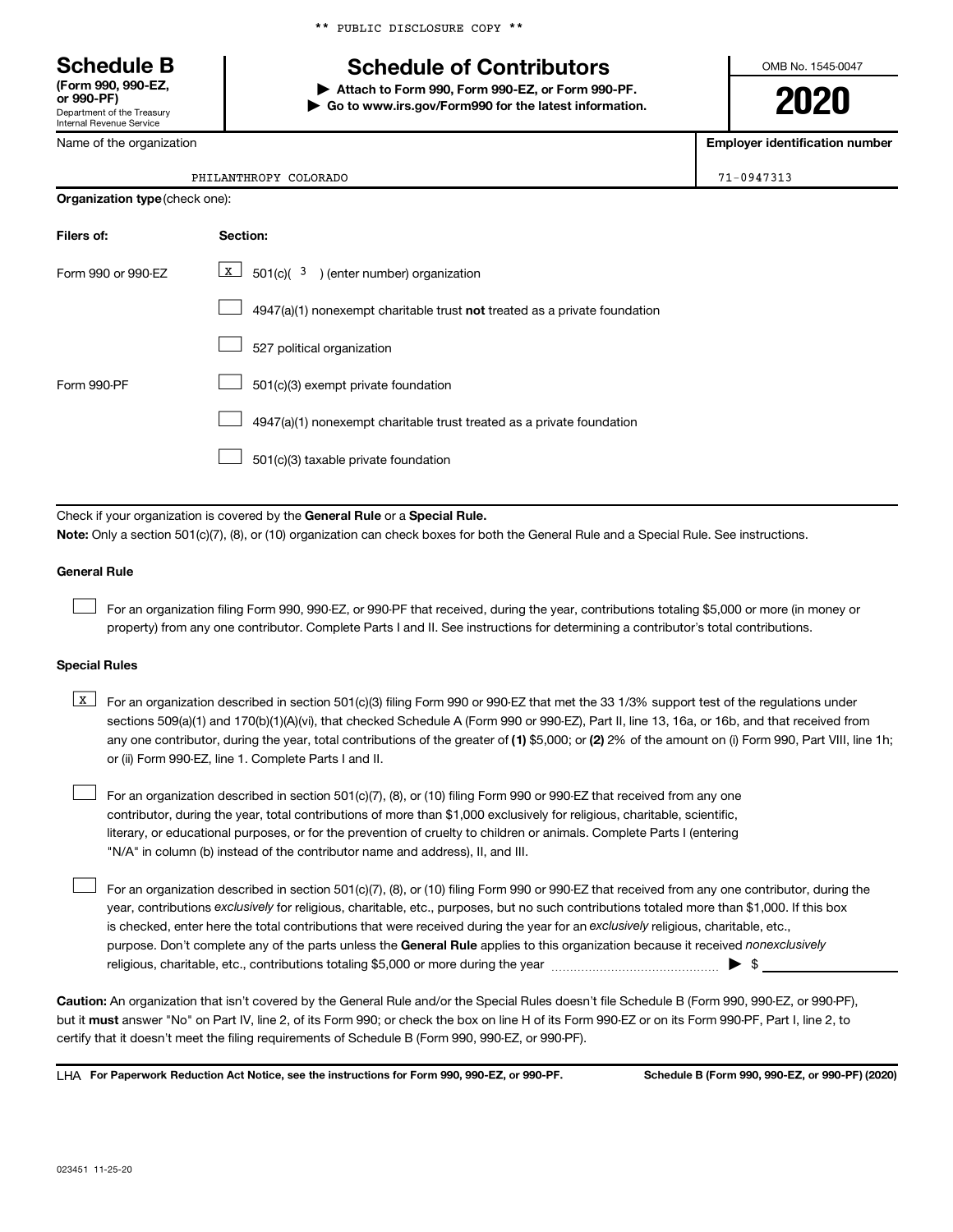Name of organization

**Employer identification number**

PHILANTHROPY COLORADO **71-0947313** 

| Part I               | <b>Contributors</b> (see instructions). Use duplicate copies of Part I if additional space is needed. |                                   |                                                                                                                                                    |
|----------------------|-------------------------------------------------------------------------------------------------------|-----------------------------------|----------------------------------------------------------------------------------------------------------------------------------------------------|
| (a)<br>No.           | (b)<br>Name, address, and ZIP + 4                                                                     | (c)<br><b>Total contributions</b> | (d)<br>Type of contribution                                                                                                                        |
| $\mathbf{1}$         |                                                                                                       | 10,000.<br>$$\circ$$              | $\,$ X $\,$<br>Person<br>Payroll<br>Noncash<br>(Complete Part II for<br>noncash contributions.)                                                    |
| (a)<br>No.           | (b)<br>Name, address, and ZIP + 4                                                                     | (c)<br><b>Total contributions</b> | (d)<br>Type of contribution                                                                                                                        |
| $\boldsymbol{2}$     |                                                                                                       | 35,000.<br>$\frac{1}{2}$          | $\mathbf{x}$<br>Person<br>Payroll<br>Noncash<br>(Complete Part II for<br>noncash contributions.)                                                   |
| (a)<br>No.           | (b)<br>Name, address, and ZIP + 4                                                                     | (c)<br><b>Total contributions</b> | (d)<br>Type of contribution                                                                                                                        |
| 3                    |                                                                                                       | 10,000.<br>\$                     | $\mathbf{x}$<br>Person<br>Payroll<br>Noncash<br>(Complete Part II for<br>noncash contributions.)                                                   |
| (a)<br>No.           | (b)<br>Name, address, and ZIP + 4                                                                     | (c)<br><b>Total contributions</b> | (d)<br>Type of contribution                                                                                                                        |
| 4                    |                                                                                                       | 10,000.<br>\$                     | $\,$ X $\,$<br>Person<br>Payroll<br>Noncash<br>(Complete Part II for<br>noncash contributions.)                                                    |
| (a)<br>No.           | (b)<br>Name, address, and ZIP + 4                                                                     | (c)<br><b>Total contributions</b> | (d)<br>Type of contribution                                                                                                                        |
| 5                    |                                                                                                       | 10,000.<br>\$                     | $\,$ X $\,$<br>Person<br>Payroll<br>Noncash<br>(Complete Part II for<br>noncash contributions.)                                                    |
| (a)<br>No.           | (b)<br>Name, address, and ZIP + 4                                                                     | (c)<br><b>Total contributions</b> | (d)<br>Type of contribution                                                                                                                        |
| 6<br>023452 11-25-20 |                                                                                                       | 10,000.<br>\$                     | $\,$ X $\,$<br>Person<br>Payroll<br>Noncash<br>(Complete Part II for<br>noncash contributions.)<br>Schedule B (Form 990, 990-EZ, or 990-PF) (2020) |
|                      |                                                                                                       | 23                                |                                                                                                                                                    |

10380921 147904 CAF 2020.04020 PHILANTHROPY COLORADO CAF\_\_\_\_1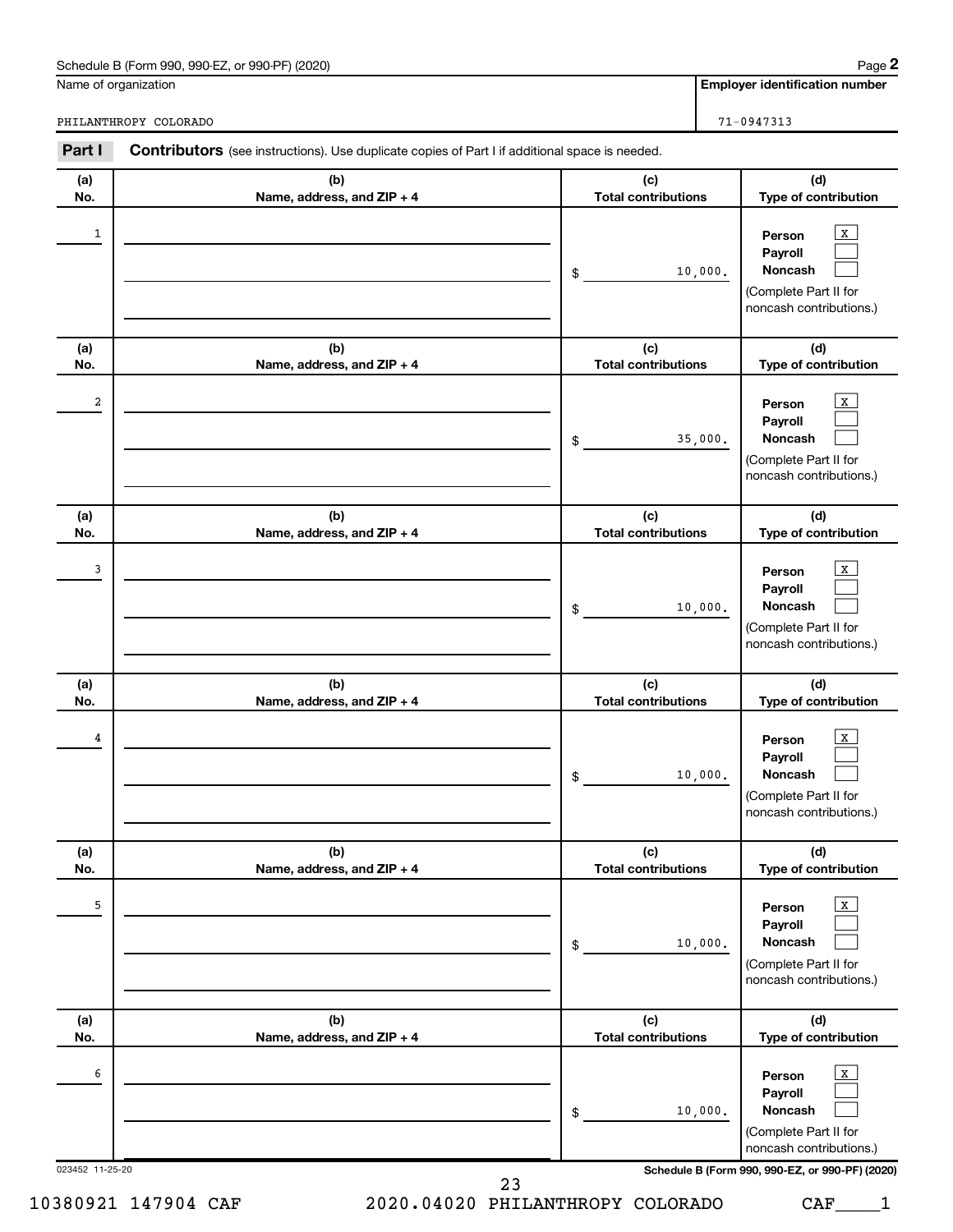Name of organization

**Employer identification number**

PHILANTHROPY COLORADO **71-0947313** 

| Part I                | <b>Contributors</b> (see instructions). Use duplicate copies of Part I if additional space is needed. |                                   |                                                                                                                                                    |
|-----------------------|-------------------------------------------------------------------------------------------------------|-----------------------------------|----------------------------------------------------------------------------------------------------------------------------------------------------|
| (a)<br>No.            | (b)<br>Name, address, and ZIP + 4                                                                     | (c)<br><b>Total contributions</b> | (d)<br>Type of contribution                                                                                                                        |
| $\overline{7}$        |                                                                                                       | 10,000.<br>\$                     | $\,$ X $\,$<br>Person<br>Payroll<br>Noncash<br>(Complete Part II for<br>noncash contributions.)                                                    |
| (a)<br>No.            | (b)<br>Name, address, and ZIP + 4                                                                     | (c)<br><b>Total contributions</b> | (d)<br>Type of contribution                                                                                                                        |
| 8                     |                                                                                                       | 15,000.<br>\$                     | $\,$ X $\,$<br>Person<br>Payroll<br>Noncash<br>(Complete Part II for<br>noncash contributions.)                                                    |
| (a)<br>No.            | (b)<br>Name, address, and ZIP + 4                                                                     | (c)<br><b>Total contributions</b> | (d)<br>Type of contribution                                                                                                                        |
| 9                     |                                                                                                       | 10,000.<br>\$                     | $\,$ X $\,$<br>Person<br>Payroll<br>Noncash<br>(Complete Part II for<br>noncash contributions.)                                                    |
| (a)<br>No.            | (b)<br>Name, address, and ZIP + 4                                                                     | (c)<br><b>Total contributions</b> | (d)<br>Type of contribution                                                                                                                        |
| 10                    |                                                                                                       | 15,320.<br>\$                     | $\,$ X $\,$<br>Person<br>Payroll<br>Noncash<br>(Complete Part II for<br>noncash contributions.)                                                    |
| (a)<br>No.            | (b)<br>Name, address, and ZIP + 4                                                                     | (c)<br><b>Total contributions</b> | (d)<br>Type of contribution                                                                                                                        |
| 11                    |                                                                                                       | 50,000.<br>\$                     | $\,$ X $\,$<br>Person<br>Payroll<br>Noncash<br>(Complete Part II for<br>noncash contributions.)                                                    |
| (a)<br>No.            | (b)<br>Name, address, and ZIP + 4                                                                     | (c)<br><b>Total contributions</b> | (d)<br>Type of contribution                                                                                                                        |
| 12<br>023452 11-25-20 |                                                                                                       | 10,000.<br>\$                     | $\,$ X $\,$<br>Person<br>Payroll<br>Noncash<br>(Complete Part II for<br>noncash contributions.)<br>Schedule B (Form 990, 990-EZ, or 990-PF) (2020) |
|                       |                                                                                                       | 24                                |                                                                                                                                                    |

10380921 147904 CAF 2020.04020 PHILANTHROPY COLORADO CAF\_\_\_\_1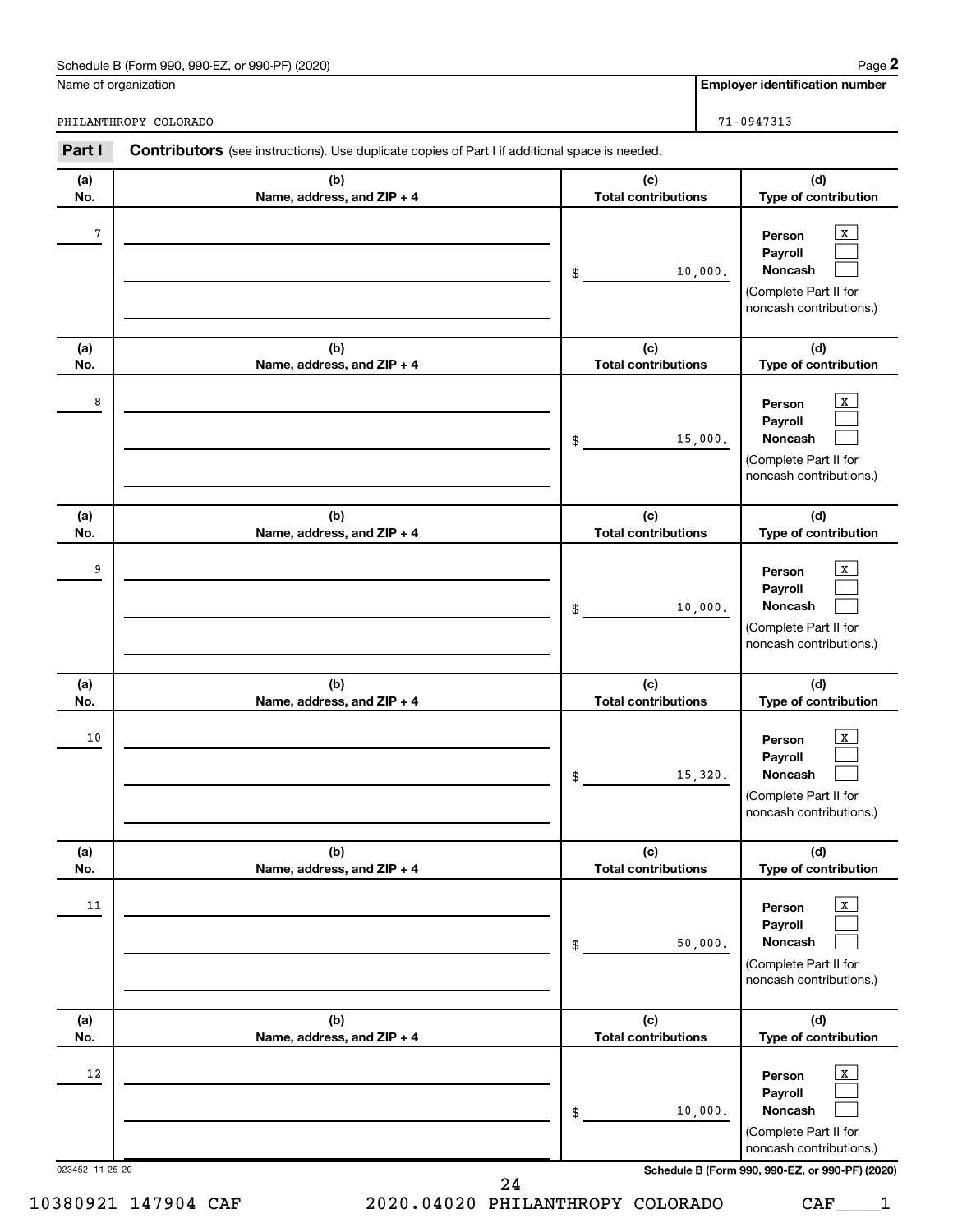Name of organization

PHILANTHROPY COLORADO **71-0947313** 

**Employer identification number**

| Part I     | <b>Contributors</b> (see instructions). Use duplicate copies of Part I if additional space is needed. |                                   |                                                                                                                 |
|------------|-------------------------------------------------------------------------------------------------------|-----------------------------------|-----------------------------------------------------------------------------------------------------------------|
| (a)<br>No. | (b)<br>Name, address, and ZIP + 4                                                                     | (c)<br><b>Total contributions</b> | (d)<br>Type of contribution                                                                                     |
| 13         |                                                                                                       | 8,000.<br>\$                      | $\mathbf{X}$<br>Person<br>Payroll<br>Noncash<br>(Complete Part II for<br>noncash contributions.)                |
| (a)<br>No. | (b)<br>Name, address, and ZIP + 4                                                                     | (c)<br><b>Total contributions</b> | (d)<br>Type of contribution                                                                                     |
| 14         |                                                                                                       | 14,405.<br>\$                     | $\mathbf X$<br>Person<br>Payroll<br>Noncash<br>(Complete Part II for<br>noncash contributions.)                 |
| (a)<br>No. | (b)<br>Name, address, and ZIP + 4                                                                     | (c)<br><b>Total contributions</b> | (d)<br>Type of contribution                                                                                     |
| 15         |                                                                                                       | 10,000.<br>\$                     | X<br>Person<br>Payroll<br>Noncash<br>$\mathbf{x}$<br>(Complete Part II for<br>noncash contributions.)           |
| (a)<br>No. | (b)<br>Name, address, and ZIP + 4                                                                     | (c)<br><b>Total contributions</b> | (d)<br>Type of contribution                                                                                     |
| 16         |                                                                                                       | 7,500.<br>\$                      | $\,$ X $\,$<br>Person<br>Payroll<br>Noncash<br>$\mathbf{x}$<br>(Complete Part II for<br>noncash contributions.) |
| (a)<br>No. | (b)<br>Name, address, and ZIP + 4                                                                     | (c)<br><b>Total contributions</b> | (d)<br>Type of contribution                                                                                     |
|            |                                                                                                       | \$                                | Person<br>Payroll<br>Noncash<br>(Complete Part II for<br>noncash contributions.)                                |
| (a)        | (b)                                                                                                   | (c)<br><b>Total contributions</b> | (d)<br>Type of contribution                                                                                     |
| No.        | Name, address, and ZIP + 4                                                                            |                                   |                                                                                                                 |
|            |                                                                                                       | \$                                | Person<br>Payroll<br>Noncash<br>(Complete Part II for<br>noncash contributions.)                                |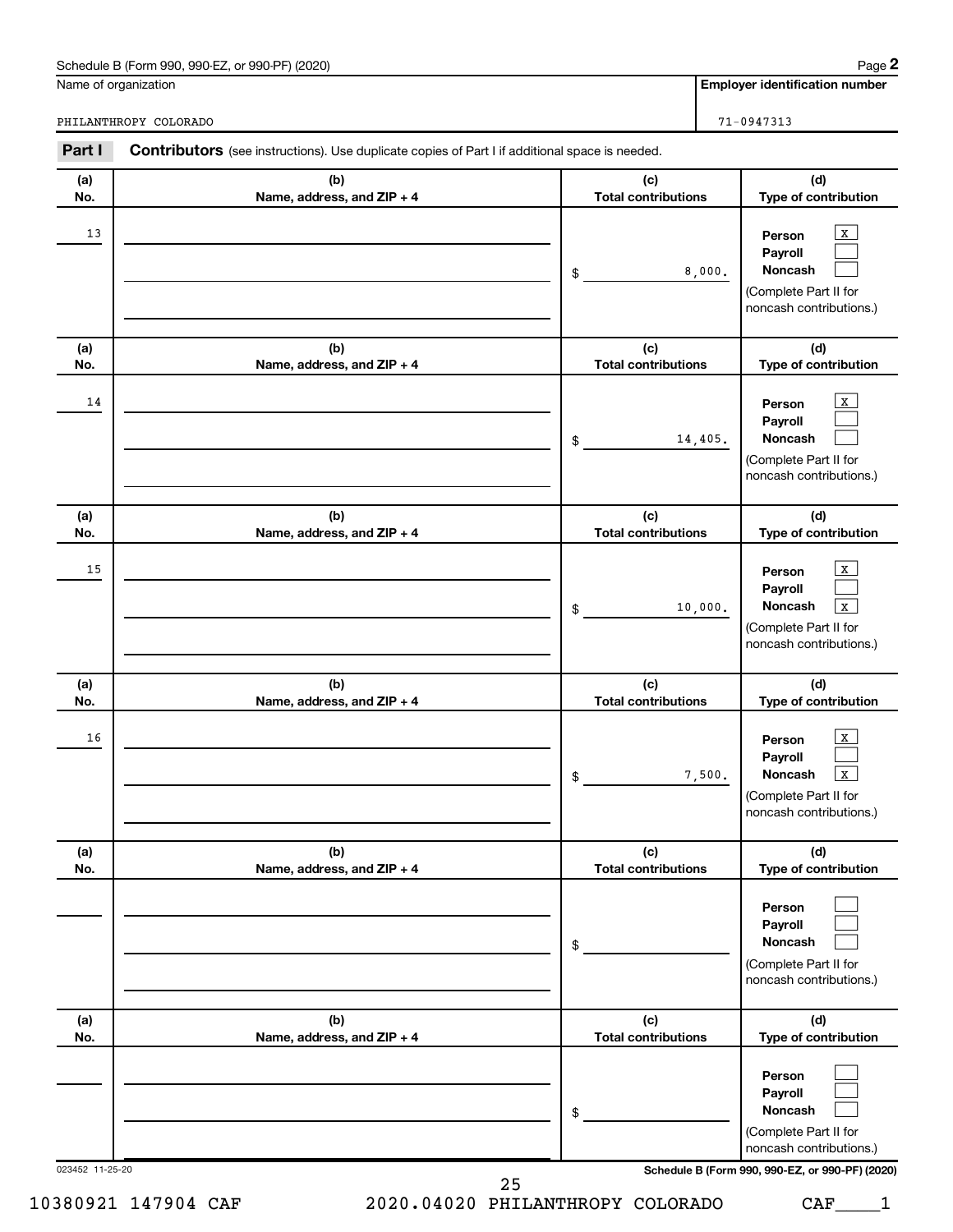Name of organization

**3**

**Employer identification number**

PHILANTHROPY COLORADO **71-0947313** 

| Part II                      | Noncash Property (see instructions). Use duplicate copies of Part II if additional space is needed. |                                                 |                                                 |  |  |
|------------------------------|-----------------------------------------------------------------------------------------------------|-------------------------------------------------|-------------------------------------------------|--|--|
| (a)<br>No.<br>from<br>Part I | (b)<br>Description of noncash property given                                                        | (c)<br>FMV (or estimate)<br>(See instructions.) | (d)<br>Date received                            |  |  |
| 15                           | RECEIVABLE AT YEAR END                                                                              |                                                 |                                                 |  |  |
|                              |                                                                                                     | 10,000.<br>\$                                   | 12/31/20                                        |  |  |
| (a)<br>No.<br>from<br>Part I | (b)<br>Description of noncash property given                                                        | (c)<br>FMV (or estimate)<br>(See instructions.) | (d)<br>Date received                            |  |  |
| 16                           | RECEIVABLE AT YEAR END                                                                              |                                                 |                                                 |  |  |
|                              |                                                                                                     | 7,500.<br>\$                                    | 12/31/20                                        |  |  |
| (a)<br>No.<br>from<br>Part I | (b)<br>Description of noncash property given                                                        | (c)<br>FMV (or estimate)<br>(See instructions.) | (d)<br>Date received                            |  |  |
|                              |                                                                                                     |                                                 |                                                 |  |  |
|                              |                                                                                                     | \$                                              |                                                 |  |  |
| (a)<br>No.<br>from<br>Part I | (b)<br>Description of noncash property given                                                        | (c)<br>FMV (or estimate)<br>(See instructions.) | (d)<br>Date received                            |  |  |
|                              |                                                                                                     |                                                 |                                                 |  |  |
|                              |                                                                                                     | \$                                              |                                                 |  |  |
| (a)<br>No.<br>from<br>Part I | (b)<br>Description of noncash property given                                                        | (c)<br>FMV (or estimate)<br>(See instructions.) | (d)<br>Date received                            |  |  |
|                              |                                                                                                     |                                                 |                                                 |  |  |
|                              |                                                                                                     | \$                                              |                                                 |  |  |
| (a)<br>No.<br>from<br>Part I | (b)<br>Description of noncash property given                                                        | (c)<br>FMV (or estimate)<br>(See instructions.) | (d)<br>Date received                            |  |  |
|                              |                                                                                                     |                                                 |                                                 |  |  |
|                              |                                                                                                     | \$                                              |                                                 |  |  |
| 023453 11-25-20              | 26                                                                                                  |                                                 | Schedule B (Form 990, 990-EZ, or 990-PF) (2020) |  |  |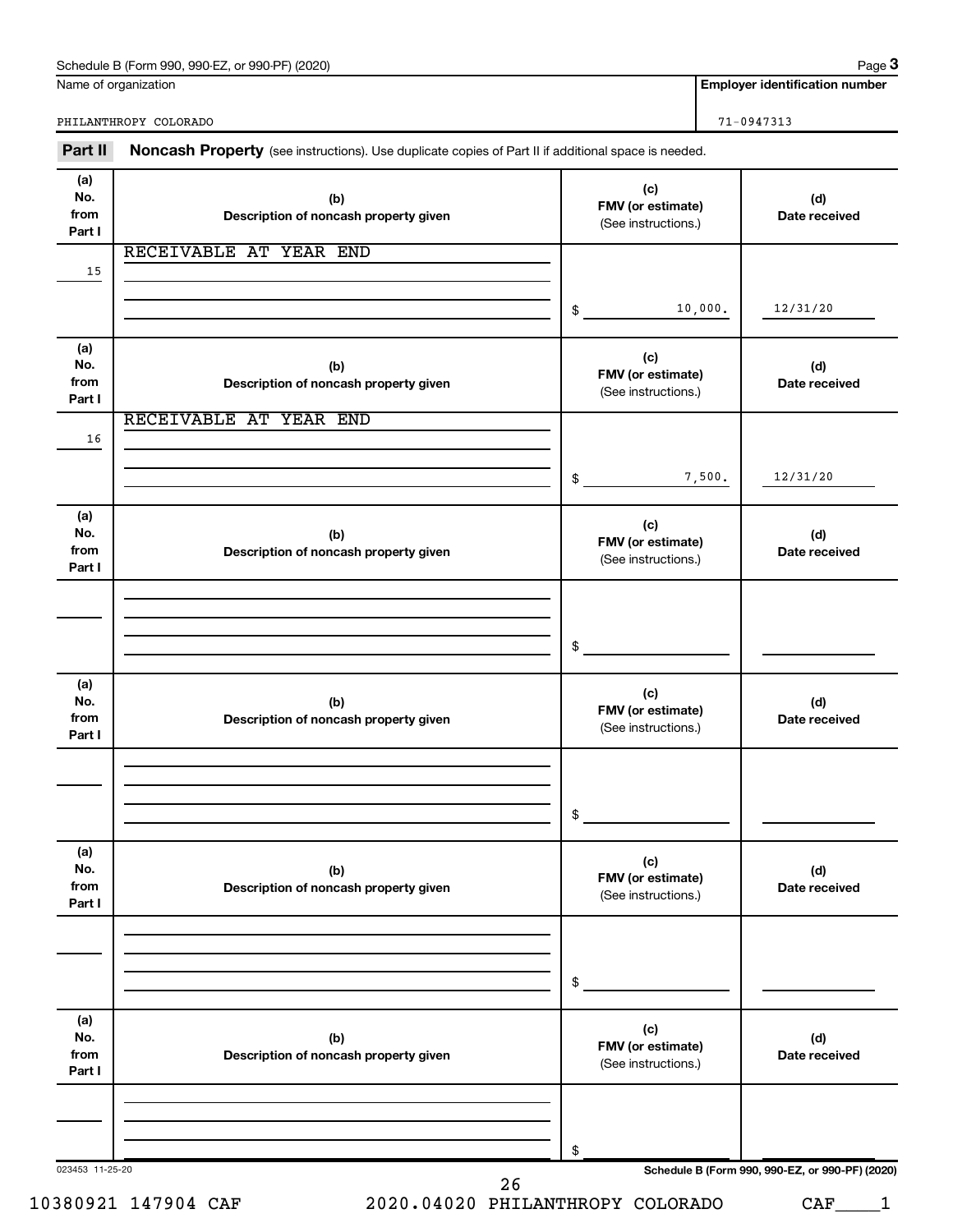| Schedule B (Form 990, 990-EZ, or 990-PF) (2020) | Page |
|-------------------------------------------------|------|
|-------------------------------------------------|------|

**4**

| (a) No.<br>from<br>Part I |                                         | Use duplicate copies of Part III if additional space is needed. | completing Part III, enter the total of exclusively religious, charitable, etc., contributions of \$1,000 or less for the year. (Enter this info. once.)<br><u> 1989 - Johann Barbara, martin a</u> |
|---------------------------|-----------------------------------------|-----------------------------------------------------------------|-----------------------------------------------------------------------------------------------------------------------------------------------------------------------------------------------------|
|                           | (b) Purpose of gift                     | (c) Use of gift                                                 | (d) Description of how gift is held                                                                                                                                                                 |
|                           |                                         | (e) Transfer of gift                                            |                                                                                                                                                                                                     |
|                           | Transferee's name, address, and ZIP + 4 |                                                                 | Relationship of transferor to transferee                                                                                                                                                            |
| (a) No.<br>from<br>Part I | (b) Purpose of gift                     | (c) Use of gift                                                 | (d) Description of how gift is held                                                                                                                                                                 |
|                           | Transferee's name, address, and ZIP + 4 | (e) Transfer of gift                                            | Relationship of transferor to transferee                                                                                                                                                            |
| (a) No.<br>from<br>Part I | (b) Purpose of gift                     | (c) Use of gift                                                 | (d) Description of how gift is held                                                                                                                                                                 |
|                           |                                         | (e) Transfer of gift                                            |                                                                                                                                                                                                     |
|                           | Transferee's name, address, and ZIP + 4 |                                                                 | Relationship of transferor to transferee                                                                                                                                                            |
| (a) No.<br>from<br>Part I | (b) Purpose of gift                     | (c) Use of gift                                                 | (d) Description of how gift is held                                                                                                                                                                 |
|                           |                                         | (e) Transfer of gift                                            |                                                                                                                                                                                                     |
|                           | Transferee's name, address, and ZIP + 4 |                                                                 | Relationship of transferor to transferee                                                                                                                                                            |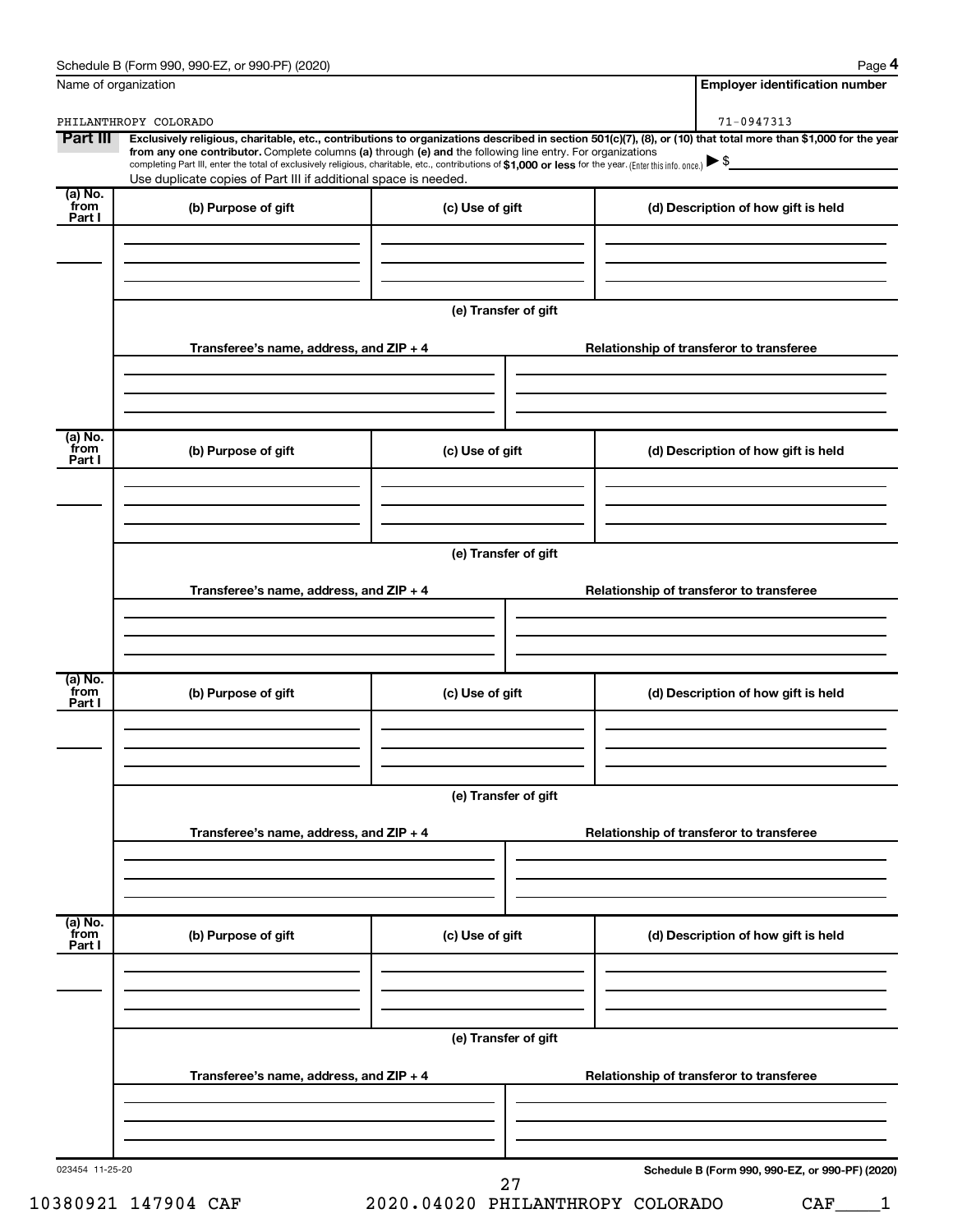| <b>SCHEDULE C</b><br>(Form 990 or 990-EZ)                     | <b>Political Campaign and Lobbying Activities</b><br>For Organizations Exempt From Income Tax Under section 501(c) and section 527                                                 | OMB No. 1545-0047<br>2020           |
|---------------------------------------------------------------|------------------------------------------------------------------------------------------------------------------------------------------------------------------------------------|-------------------------------------|
| Department of the Treasury<br><b>Internal Revenue Service</b> | ▶ Complete if the organization is described below. ▶ Attach to Form 990 or Form 990-EZ.<br>$\triangleright$ Go to www.irs.gov/Form990 for instructions and the latest information. | <b>Open to Public</b><br>Inspection |
|                                                               | If the organization answered "Yes," on Form 990, Part IV, line 3, or Form 990-EZ, Part V, line 46 (Political Campaign Activities), then                                            |                                     |
|                                                               | • Section 501(c)(3) organizations: Complete Parts I-A and B. Do not complete Part I-C.                                                                                             |                                     |
|                                                               | • Section 501(c) (other than section 501(c)(3)) organizations: Complete Parts I-A and C below. Do not complete Part I-B.                                                           |                                     |
|                                                               | • Section 527 organizations: Complete Part I-A only.                                                                                                                               |                                     |
|                                                               | If the organization answered "Yes," on Form 990, Part IV, line 4, or Form 990-EZ, Part VI, line 47 (Lobbying Activities), then                                                     |                                     |
|                                                               | • Section 501(c)(3) organizations that have filed Form 5768 (election under section 501(h)): Complete Part II-A. Do not complete Part II-B.                                        |                                     |
|                                                               | • Section 501(c)(3) organizations that have NOT filed Form 5768 (election under section 501(h)): Complete Part II-B. Do not complete Part II-A.                                    |                                     |
|                                                               | If the organization answered "Yes," on Form 990, Part IV, line 5 (Proxy Tax) (See separate instructions) or Form 990-EZ, Part V, line 35c (Proxy                                   |                                     |
| Tax) (See separate instructions), then                        |                                                                                                                                                                                    |                                     |
|                                                               |                                                                                                                                                                                    |                                     |

• Section 501(c)(4), (5), or (6) organizations: Complete Part III.

|    | , ,, ,, , ,,<br>Name of organization                                                                                                                                                                                                                                                                                                                                                        | <b>Employer identification number</b>                                                         |           |                                                                             |                                                                                                                                                             |
|----|---------------------------------------------------------------------------------------------------------------------------------------------------------------------------------------------------------------------------------------------------------------------------------------------------------------------------------------------------------------------------------------------|-----------------------------------------------------------------------------------------------|-----------|-----------------------------------------------------------------------------|-------------------------------------------------------------------------------------------------------------------------------------------------------------|
|    | PHILANTHROPY COLORADO                                                                                                                                                                                                                                                                                                                                                                       |                                                                                               |           |                                                                             | $71 - 0947313$                                                                                                                                              |
|    | <b>Part I-A</b>                                                                                                                                                                                                                                                                                                                                                                             | Complete if the organization is exempt under section 501(c) or is a section 527 organization. |           |                                                                             |                                                                                                                                                             |
|    | 1 Provide a description of the organization's direct and indirect political campaign activities in Part IV.<br>2 Political campaign activity expenditures<br>Volunteer hours for political campaign activities [11] [12] www.communically.communically control of the control of the control of the control of the control of the control of the control of the control of the control of t | $\bullet$                                                                                     |           |                                                                             |                                                                                                                                                             |
|    | Part I-B                                                                                                                                                                                                                                                                                                                                                                                    | Complete if the organization is exempt under section 501(c)(3).                               |           |                                                                             |                                                                                                                                                             |
|    |                                                                                                                                                                                                                                                                                                                                                                                             |                                                                                               |           |                                                                             |                                                                                                                                                             |
|    |                                                                                                                                                                                                                                                                                                                                                                                             |                                                                                               |           |                                                                             |                                                                                                                                                             |
|    |                                                                                                                                                                                                                                                                                                                                                                                             |                                                                                               |           |                                                                             | Yes<br><b>No</b>                                                                                                                                            |
|    |                                                                                                                                                                                                                                                                                                                                                                                             |                                                                                               |           |                                                                             | Yes<br><b>No</b>                                                                                                                                            |
|    | <b>b</b> If "Yes," describe in Part IV.                                                                                                                                                                                                                                                                                                                                                     |                                                                                               |           |                                                                             |                                                                                                                                                             |
|    | <b>Part I-C</b>                                                                                                                                                                                                                                                                                                                                                                             | Complete if the organization is exempt under section 501(c), except section 501(c)(3).        |           |                                                                             |                                                                                                                                                             |
|    | 1 Enter the amount directly expended by the filing organization for section 527 exempt function activities                                                                                                                                                                                                                                                                                  |                                                                                               |           |                                                                             | $\blacktriangleright$ \$                                                                                                                                    |
| 2  | Enter the amount of the filing organization's funds contributed to other organizations for section 527                                                                                                                                                                                                                                                                                      |                                                                                               |           |                                                                             |                                                                                                                                                             |
|    |                                                                                                                                                                                                                                                                                                                                                                                             |                                                                                               |           |                                                                             | $\blacktriangleright$ \$                                                                                                                                    |
|    | 3 Total exempt function expenditures. Add lines 1 and 2. Enter here and on Form 1120-POL.                                                                                                                                                                                                                                                                                                   |                                                                                               |           |                                                                             |                                                                                                                                                             |
|    |                                                                                                                                                                                                                                                                                                                                                                                             |                                                                                               |           |                                                                             | Yes<br>No                                                                                                                                                   |
| 5. | Enter the names, addresses and employer identification number (EIN) of all section 527 political organizations to which the filing organization                                                                                                                                                                                                                                             |                                                                                               |           |                                                                             |                                                                                                                                                             |
|    | made payments. For each organization listed, enter the amount paid from the filing organization's funds. Also enter the amount of political                                                                                                                                                                                                                                                 |                                                                                               |           |                                                                             |                                                                                                                                                             |
|    | contributions received that were promptly and directly delivered to a separate political organization, such as a separate segregated fund or a                                                                                                                                                                                                                                              |                                                                                               |           |                                                                             |                                                                                                                                                             |
|    | political action committee (PAC). If additional space is needed, provide information in Part IV.                                                                                                                                                                                                                                                                                            |                                                                                               |           |                                                                             |                                                                                                                                                             |
|    | (a) Name                                                                                                                                                                                                                                                                                                                                                                                    | (b) Address                                                                                   | $(c)$ EIN | (d) Amount paid from<br>filing organization's<br>funds. If none, enter -0-. | (e) Amount of political<br>contributions received and<br>promptly and directly<br>delivered to a separate<br>political organization.<br>If none, enter -0-. |
|    |                                                                                                                                                                                                                                                                                                                                                                                             |                                                                                               |           |                                                                             |                                                                                                                                                             |
|    |                                                                                                                                                                                                                                                                                                                                                                                             |                                                                                               |           |                                                                             |                                                                                                                                                             |
|    |                                                                                                                                                                                                                                                                                                                                                                                             |                                                                                               |           |                                                                             |                                                                                                                                                             |

**For Paperwork Reduction Act Notice, see the Instructions for Form 990 or 990-EZ. Schedule C (Form 990 or 990-EZ) 2020** LHA

032041 12-02-20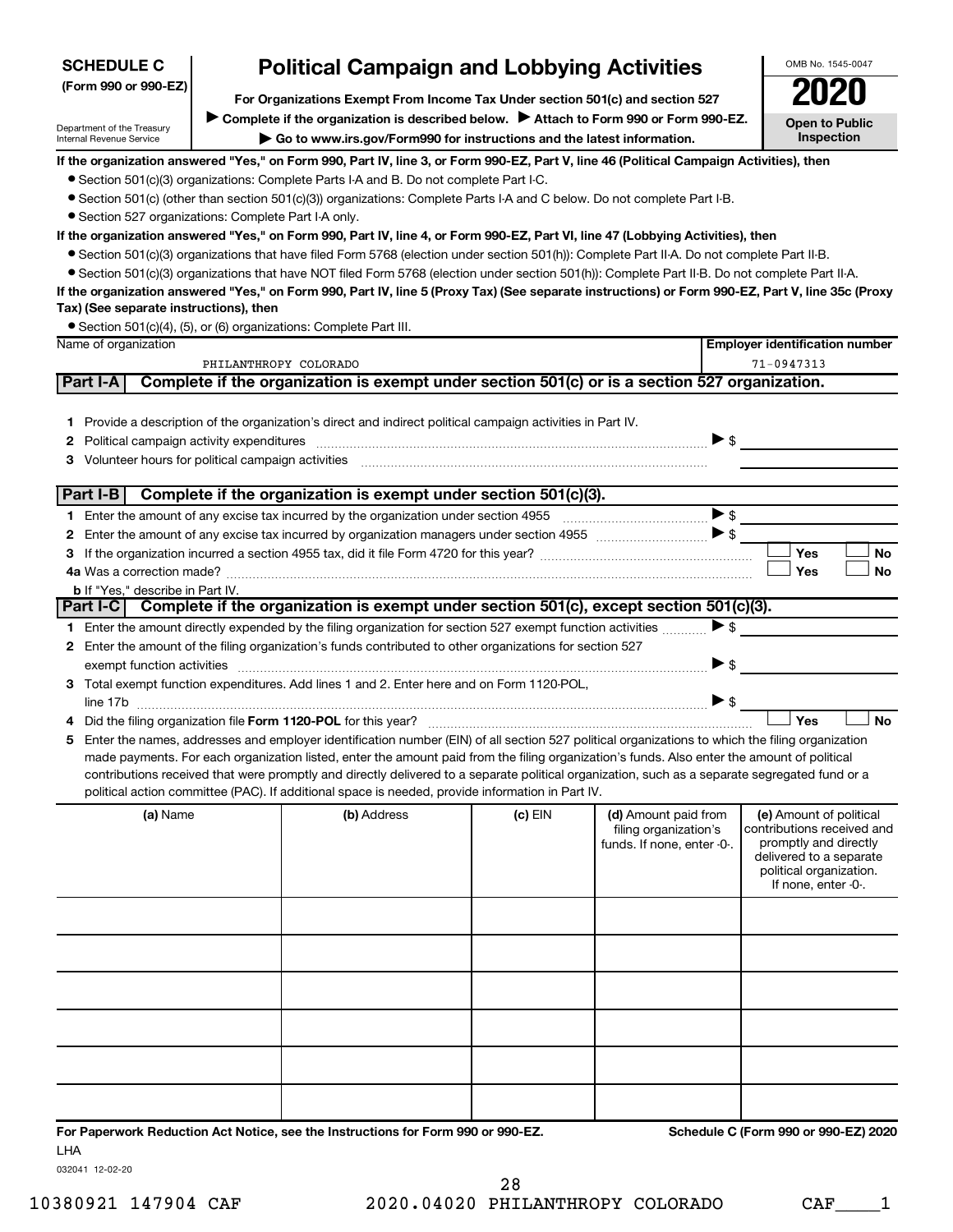| Schedule C (Form 990 or 990-EZ) 2020 PHILANTHROPY COLORADO                       | $71 - 0947313$                                                                                                                    | Page 2                                 |                                |
|----------------------------------------------------------------------------------|-----------------------------------------------------------------------------------------------------------------------------------|----------------------------------------|--------------------------------|
|                                                                                  | Part II-A   Complete if the organization is exempt under section 501(c)(3) and filed Form 5768 (election under                    |                                        |                                |
| section 501(h)).                                                                 |                                                                                                                                   |                                        |                                |
| A Check $\blacktriangleright$                                                    | if the filing organization belongs to an affiliated group (and list in Part IV each affiliated group member's name, address, EIN, |                                        |                                |
| expenses, and share of excess lobbying expenditures).                            |                                                                                                                                   |                                        |                                |
| <b>B</b> Check $\blacktriangleright$                                             | if the filing organization checked box A and "limited control" provisions apply.                                                  |                                        |                                |
|                                                                                  | <b>Limits on Lobbying Expenditures</b><br>(The term "expenditures" means amounts paid or incurred.)                               | (a) Filing<br>organization's<br>totals | (b) Affiliated group<br>totals |
| 1a Total lobbying expenditures to influence public opinion (grassroots lobbying) |                                                                                                                                   |                                        |                                |
| b                                                                                | Total lobbying expenditures to influence a legislative body (direct lobbying)                                                     | 4,197.                                 |                                |
|                                                                                  |                                                                                                                                   | 4,197.                                 |                                |
| Other exempt purpose expenditures<br>d                                           |                                                                                                                                   | 407,261.                               |                                |
|                                                                                  |                                                                                                                                   | 411,458.                               |                                |
|                                                                                  | Lobbying nontaxable amount. Enter the amount from the following table in both columns.                                            | 82,292.                                |                                |
| If the amount on line 1e, column (a) or (b) is:                                  | The lobbying nontaxable amount is:                                                                                                |                                        |                                |
| Not over \$500,000                                                               | 20% of the amount on line 1e.                                                                                                     |                                        |                                |
| Over \$500,000 but not over \$1,000,000                                          | \$100,000 plus 15% of the excess over \$500,000.                                                                                  |                                        |                                |
| Over \$1,000,000 but not over \$1,500,000                                        | \$175,000 plus 10% of the excess over \$1,000,000.                                                                                |                                        |                                |
| Over \$1,500,000 but not over \$17,000,000                                       | \$225,000 plus 5% of the excess over \$1,500,000.                                                                                 |                                        |                                |
| Over \$17,000,000                                                                | \$1,000.000.                                                                                                                      |                                        |                                |
|                                                                                  |                                                                                                                                   |                                        |                                |
| Grassroots nontaxable amount (enter 25% of line 1f)<br>q                         |                                                                                                                                   | 20,573.                                |                                |
| Subtract line 1q from line 1a. If zero or less, enter -0-                        |                                                                                                                                   | $\mathbf{0}$ .                         |                                |
|                                                                                  |                                                                                                                                   | $\mathbf{0}$ .                         |                                |
|                                                                                  | If there is an amount other than zero on either line 1h or line 1i, did the organization file Form 4720                           |                                        | Yes<br>No                      |

**4-Year Averaging Period Under Section 501(h)**

**(Some organizations that made a section 501(h) election do not have to complete all of the five columns below.**

**See the separate instructions for lines 2a through 2f.)**

| Lobbying Expenditures During 4-Year Averaging Period                                |          |          |            |            |           |  |  |
|-------------------------------------------------------------------------------------|----------|----------|------------|------------|-----------|--|--|
| Calendar year<br>(or fiscal year beginning in)                                      | (a) 2017 | (b) 2018 | $(c)$ 2019 | $(d)$ 2020 | (e) Total |  |  |
| 2a Lobbying nontaxable amount                                                       | 55, 525. | 75, 373. | 96,934.    | 82, 292.   | 310,124.  |  |  |
| <b>b</b> Lobbying ceiling amount<br>$(150\% \text{ of line } 2a, \text{column}(e))$ |          |          |            |            | 465,186.  |  |  |
| c Total lobbying expenditures                                                       | 9,176.   | 4,588.   | 9,218.     | 4,197.     | 27, 179.  |  |  |
| Grassroots nontaxable amount<br>d                                                   | 13,881.  | 18,843.  | 24, 234.   | 20,573.    | 77,531.   |  |  |
| e Grassroots ceiling amount<br>$(150\% \text{ of line } 2d, \text{ column } (e))$   |          |          |            |            | 116,297.  |  |  |
| Grassroots lobbying expenditures                                                    |          |          |            |            |           |  |  |

**Schedule C (Form 990 or 990-EZ) 2020**

032042 12-02-20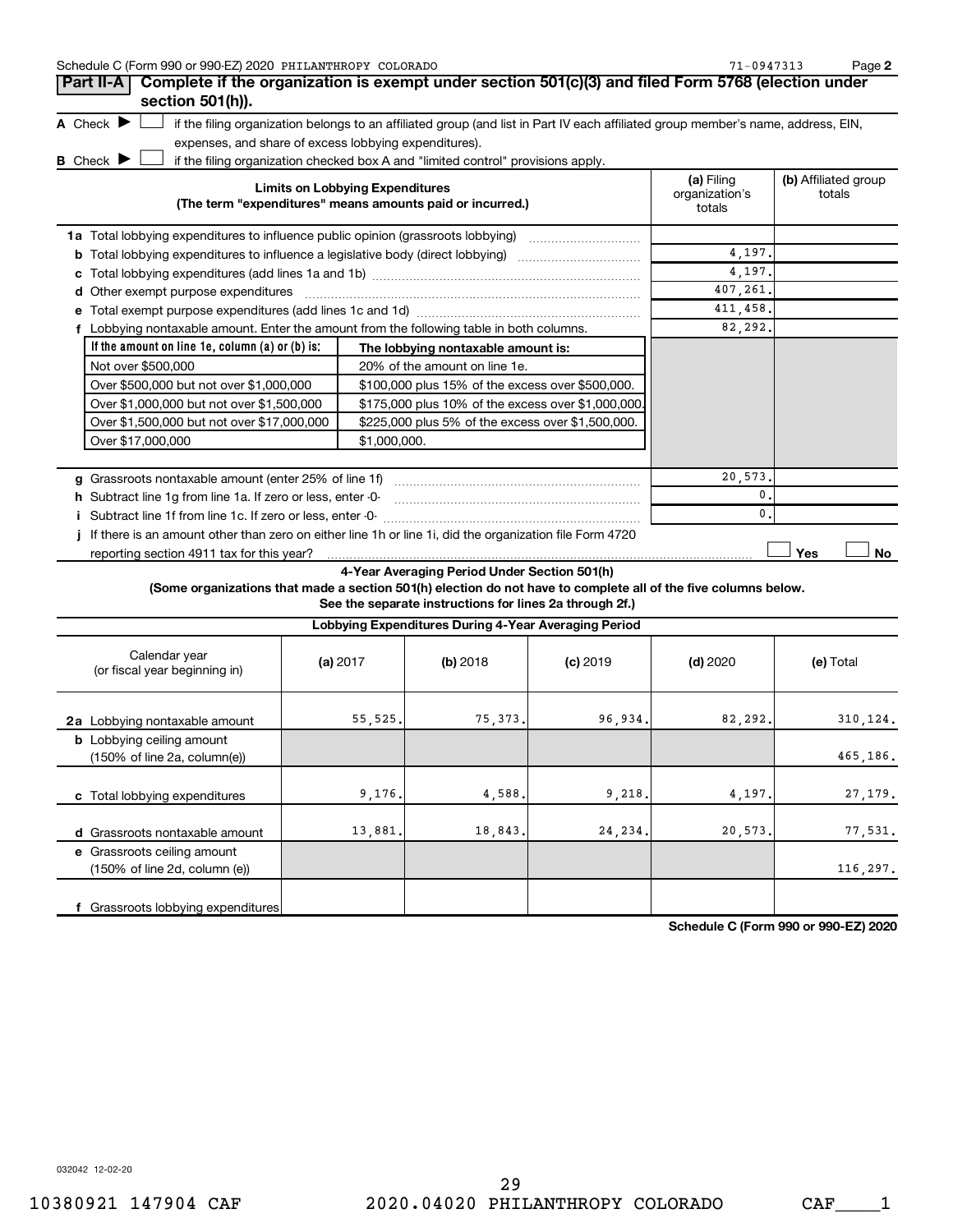# **Part II-B Complete if the organization is exempt under section 501(c)(3) and has NOT filed Form 5768 (election under section 501(h)).**

|    | For each "Yes" response on lines 1a through 1i below, provide in Part IV a detailed description                                                                                                                                |     | (a)          |        | (b) |  |
|----|--------------------------------------------------------------------------------------------------------------------------------------------------------------------------------------------------------------------------------|-----|--------------|--------|-----|--|
|    | of the lobbying activity.                                                                                                                                                                                                      | Yes | No           | Amount |     |  |
| 1. | During the year, did the filing organization attempt to influence foreign, national, state, or                                                                                                                                 |     |              |        |     |  |
|    | local legislation, including any attempt to influence public opinion on a legislative matter                                                                                                                                   |     |              |        |     |  |
|    | or referendum, through the use of:                                                                                                                                                                                             |     |              |        |     |  |
|    |                                                                                                                                                                                                                                |     |              |        |     |  |
|    | <b>b</b> Paid staff or management (include compensation in expenses reported on lines 1c through 1i)?                                                                                                                          |     |              |        |     |  |
|    |                                                                                                                                                                                                                                |     |              |        |     |  |
|    |                                                                                                                                                                                                                                |     |              |        |     |  |
|    |                                                                                                                                                                                                                                |     |              |        |     |  |
|    |                                                                                                                                                                                                                                |     |              |        |     |  |
|    | g Direct contact with legislators, their staffs, government officials, or a legislative body?                                                                                                                                  |     |              |        |     |  |
|    | h Rallies, demonstrations, seminars, conventions, speeches, lectures, or any similar means?                                                                                                                                    |     |              |        |     |  |
|    | <b>i</b> Other activities?                                                                                                                                                                                                     |     |              |        |     |  |
|    | 2a Did the activities in line 1 cause the organization to be not described in section 501(c)(3)?                                                                                                                               |     |              |        |     |  |
|    |                                                                                                                                                                                                                                |     |              |        |     |  |
|    | c If "Yes," enter the amount of any tax incurred by organization managers under section 4912                                                                                                                                   |     |              |        |     |  |
|    | d If the filing organization incurred a section 4912 tax, did it file Form 4720 for this year?                                                                                                                                 |     |              |        |     |  |
|    | Part III-A Complete if the organization is exempt under section 501(c)(4), section 501(c)(5), or section                                                                                                                       |     |              |        |     |  |
|    | $501(c)(6)$ .                                                                                                                                                                                                                  |     |              |        |     |  |
|    |                                                                                                                                                                                                                                |     |              | Yes    | No  |  |
| 1  |                                                                                                                                                                                                                                |     | 1            |        |     |  |
| 2  |                                                                                                                                                                                                                                |     | $\mathbf{2}$ |        |     |  |
| з  | Did the organization agree to carry over lobbying and political campaign activity expenditures from the prior year?                                                                                                            |     | 3            |        |     |  |
|    | Part III-B Complete if the organization is exempt under section 501(c)(4), section 501(c)(5), or section                                                                                                                       |     |              |        |     |  |
|    | 501(c)(6) and if either (a) BOTH Part III-A, lines 1 and 2, are answered "No" OR (b) Part III-A, line 3, is                                                                                                                    |     |              |        |     |  |
|    | answered "Yes."                                                                                                                                                                                                                |     |              |        |     |  |
| 1  | Dues, assessments and similar amounts from members [11] matter contracts and similar amounts from members [11] matter contracts and similar amounts from members [11] matter contracts and similar amounts from members [11] m |     | 1            |        |     |  |
| 2  | Section 162(e) nondeductible lobbying and political expenditures (do not include amounts of political                                                                                                                          |     |              |        |     |  |
|    | expenses for which the section 527(f) tax was paid).                                                                                                                                                                           |     |              |        |     |  |
|    |                                                                                                                                                                                                                                |     | 2a           |        |     |  |
|    | b Carryover from last year manufactured and contain a series of the contract of the contract of the contract of the contract of the contract of the contract of the contract of the contract of the contract of the contract o |     | 2b           |        |     |  |
|    |                                                                                                                                                                                                                                |     | 2c           |        |     |  |
| з  |                                                                                                                                                                                                                                |     | 3            |        |     |  |
| 4  | If notices were sent and the amount on line 2c exceeds the amount on line 3, what portion of the excess                                                                                                                        |     |              |        |     |  |
|    | does the organization agree to carryover to the reasonable estimate of nondeductible lobbying and political                                                                                                                    |     |              |        |     |  |
|    | expenditure next year?                                                                                                                                                                                                         |     | 4            |        |     |  |
| 5  | Taxable amount of lobbying and political expenditures (See instructions)                                                                                                                                                       |     | 5            |        |     |  |
|    | <b>Part IV</b><br><b>Supplemental Information</b>                                                                                                                                                                              |     |              |        |     |  |
|    | Provide the descriptions required for Part I-A, line 1; Part I-B, line 4; Part I-C, line 5; Part II-A (affiliated group list); Part II-A, lines 1 and 2 (See                                                                   |     |              |        |     |  |
|    | instructions); and Part II-B, line 1. Also, complete this part for any additional information.                                                                                                                                 |     |              |        |     |  |
|    | PART I-A, LINE 1                                                                                                                                                                                                               |     |              |        |     |  |
|    |                                                                                                                                                                                                                                |     |              |        |     |  |
|    | MUCH OF OUR LOBBYING ACTIVITY FOCUSED ON URGING CONGRESS TO ENSURE                                                                                                                                                             |     |              |        |     |  |
|    | CHARITABLE NONPROFITS ARE SUPPORTED AND RECEIVE CRITICAL RELIEF IN                                                                                                                                                             |     |              |        |     |  |
|    |                                                                                                                                                                                                                                |     |              |        |     |  |
|    | LEGISLATIVE AID PACKAGES. PHILANTHROPY COLORADO ALSO WORKED TO PUSH FOR                                                                                                                                                        |     |              |        |     |  |
|    |                                                                                                                                                                                                                                |     |              |        |     |  |

STRONGER CHARITABLE GIVING INCENTIVES.

032043 12-02-20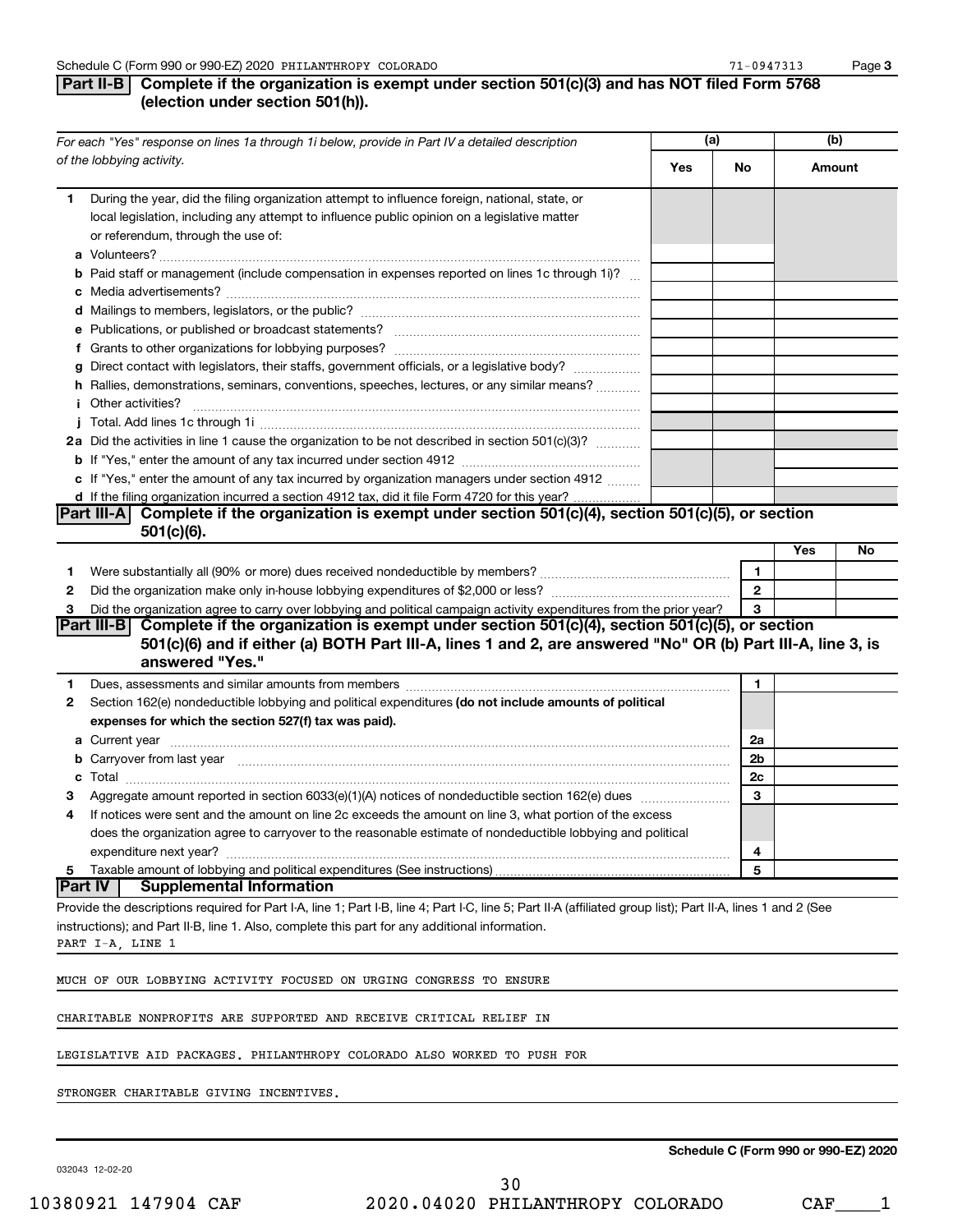Department of the Treasury Internal Revenue Service

| (Form 990) |  |
|------------|--|
|------------|--|

# **SCHEDULE D Supplemental Financial Statements**<br> **Form 990 2020**<br> **Part IV** line 6.7.8.9.10, 11a, 11b, 11d, 11d, 11d, 11d, 11d, 12a, 0r, 12b

**(Form 990) | Complete if the organization answered "Yes" on Form 990, Part IV, line 6, 7, 8, 9, 10, 11a, 11b, 11c, 11d, 11e, 11f, 12a, or 12b.**

**| Attach to Form 990. |Go to www.irs.gov/Form990 for instructions and the latest information.**



| PHILANTHROPY | COLORADO | 0947313<br>$-11$ |
|--------------|----------|------------------|

**Name of the organization Employer identification number**

|         | Organizations Maintaining Donor Advised Funds or Other Similar Funds or Accounts. Complete if the<br>Part I                                    |                         |  |                                                    |  |  |
|---------|------------------------------------------------------------------------------------------------------------------------------------------------|-------------------------|--|----------------------------------------------------|--|--|
|         | organization answered "Yes" on Form 990, Part IV, line 6.                                                                                      |                         |  |                                                    |  |  |
|         |                                                                                                                                                | (a) Donor advised funds |  | (b) Funds and other accounts                       |  |  |
| 1.      |                                                                                                                                                |                         |  |                                                    |  |  |
| 2       | Aggregate value of contributions to (during year)                                                                                              |                         |  |                                                    |  |  |
| з       |                                                                                                                                                |                         |  |                                                    |  |  |
| 4       |                                                                                                                                                |                         |  |                                                    |  |  |
| 5       | Did the organization inform all donors and donor advisors in writing that the assets held in donor advised funds                               |                         |  |                                                    |  |  |
|         |                                                                                                                                                |                         |  | Yes<br>No                                          |  |  |
| 6       | Did the organization inform all grantees, donors, and donor advisors in writing that grant funds can be used only                              |                         |  |                                                    |  |  |
|         | for charitable purposes and not for the benefit of the donor or donor advisor, or for any other purpose conferring                             |                         |  |                                                    |  |  |
|         | impermissible private benefit?                                                                                                                 |                         |  | Yes<br>No                                          |  |  |
| Part II | Conservation Easements. Complete if the organization answered "Yes" on Form 990, Part IV, line 7.                                              |                         |  |                                                    |  |  |
| 1.      | Purpose(s) of conservation easements held by the organization (check all that apply).                                                          |                         |  |                                                    |  |  |
|         | Preservation of land for public use (for example, recreation or education)                                                                     |                         |  | Preservation of a historically important land area |  |  |
|         | Protection of natural habitat                                                                                                                  |                         |  | Preservation of a certified historic structure     |  |  |
|         | Preservation of open space                                                                                                                     |                         |  |                                                    |  |  |
| 2       | Complete lines 2a through 2d if the organization held a qualified conservation contribution in the form of a conservation easement on the last |                         |  |                                                    |  |  |
|         | day of the tax year.                                                                                                                           |                         |  | Held at the End of the Tax Year                    |  |  |
| a       |                                                                                                                                                |                         |  | 2a                                                 |  |  |
| b       | Total acreage restricted by conservation easements                                                                                             |                         |  | 2b                                                 |  |  |
| с       | Number of conservation easements on a certified historic structure included in (a) manufacture included in (a)                                 |                         |  | 2c                                                 |  |  |
|         | d Number of conservation easements included in (c) acquired after 7/25/06, and not on a historic structure                                     |                         |  |                                                    |  |  |
|         |                                                                                                                                                |                         |  | 2d                                                 |  |  |
| 3       | Number of conservation easements modified, transferred, released, extinguished, or terminated by the organization during the tax               |                         |  |                                                    |  |  |
|         | year                                                                                                                                           |                         |  |                                                    |  |  |
|         | Number of states where property subject to conservation easement is located >                                                                  |                         |  |                                                    |  |  |
| 5       | Does the organization have a written policy regarding the periodic monitoring, inspection, handling of                                         |                         |  |                                                    |  |  |
|         | violations, and enforcement of the conservation easements it holds?                                                                            |                         |  | Yes<br><b>No</b>                                   |  |  |
| 6       | Staff and volunteer hours devoted to monitoring, inspecting, handling of violations, and enforcing conservation easements during the year      |                         |  |                                                    |  |  |
|         |                                                                                                                                                |                         |  |                                                    |  |  |
| 7       | Amount of expenses incurred in monitoring, inspecting, handling of violations, and enforcing conservation easements during the year            |                         |  |                                                    |  |  |
|         | $\blacktriangleright$ \$                                                                                                                       |                         |  |                                                    |  |  |
| 8       | Does each conservation easement reported on line 2(d) above satisfy the requirements of section 170(h)(4)(B)(i)                                |                         |  |                                                    |  |  |
|         |                                                                                                                                                |                         |  | Yes<br>No                                          |  |  |
| 9       | In Part XIII, describe how the organization reports conservation easements in its revenue and expense statement and                            |                         |  |                                                    |  |  |
|         | balance sheet, and include, if applicable, the text of the footnote to the organization's financial statements that describes the              |                         |  |                                                    |  |  |
|         | organization's accounting for conservation easements.                                                                                          |                         |  |                                                    |  |  |
|         | Organizations Maintaining Collections of Art, Historical Treasures, or Other Similar Assets.<br>Part III                                       |                         |  |                                                    |  |  |
|         | Complete if the organization answered "Yes" on Form 990, Part IV, line 8.                                                                      |                         |  |                                                    |  |  |
|         | 1a If the organization elected, as permitted under FASB ASC 958, not to report in its revenue statement and balance sheet works                |                         |  |                                                    |  |  |
|         | of art, historical treasures, or other similar assets held for public exhibition, education, or research in furtherance of public              |                         |  |                                                    |  |  |
|         | service, provide in Part XIII the text of the footnote to its financial statements that describes these items.                                 |                         |  |                                                    |  |  |
|         | <b>b</b> If the organization elected, as permitted under FASB ASC 958, to report in its revenue statement and balance sheet works of           |                         |  |                                                    |  |  |
|         | art, historical treasures, or other similar assets held for public exhibition, education, or research in furtherance of public service,        |                         |  |                                                    |  |  |
|         | provide the following amounts relating to these items:                                                                                         |                         |  |                                                    |  |  |
|         | $\mathbf{u}$                                                                                                                                   |                         |  | $\frac{1}{2}$<br>$\blacktriangleright$ \$          |  |  |
|         | (ii) Assets included in Form 990, Part X [11] [12] Assets included in Form 990, Part X [12] [12] Assets included in Form 990, Part X           |                         |  |                                                    |  |  |
| 2       | If the organization received or held works of art, historical treasures, or other similar assets for financial gain, provide                   |                         |  |                                                    |  |  |
|         | the following amounts required to be reported under FASB ASC 958 relating to these items:                                                      |                         |  |                                                    |  |  |
| а       |                                                                                                                                                |                         |  | - \$<br>▶<br>$\blacktriangleright$ s               |  |  |
|         | LHA For Paperwork Reduction Act Notice, see the Instructions for Form 990.                                                                     |                         |  | Schedule D (Form 990) 2020                         |  |  |
|         | 032051 12-01-20                                                                                                                                |                         |  |                                                    |  |  |

10380921 147904 CAF 2020.04020 PHILANTHROPY COLORADO CAF\_\_\_\_1 31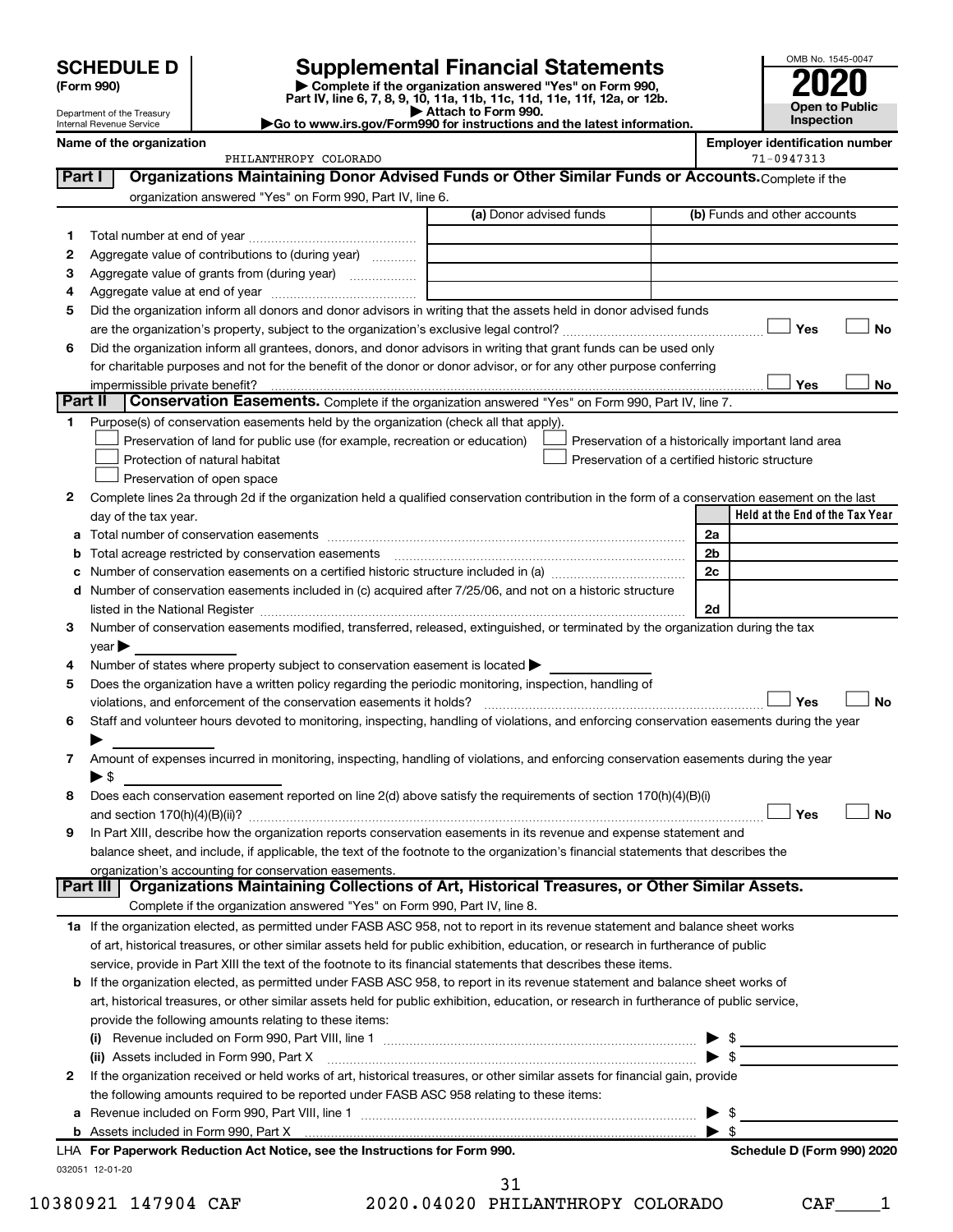|        | PHILANTHROPY COLORADO<br>Schedule D (Form 990) 2020                                                                                                                                                                            |                                         |                |                                    |                                                                                                                                                                                                                                |          |                                 | 71-0947313                                               |                |     | Page 2  |
|--------|--------------------------------------------------------------------------------------------------------------------------------------------------------------------------------------------------------------------------------|-----------------------------------------|----------------|------------------------------------|--------------------------------------------------------------------------------------------------------------------------------------------------------------------------------------------------------------------------------|----------|---------------------------------|----------------------------------------------------------|----------------|-----|---------|
|        | Part III<br>Organizations Maintaining Collections of Art, Historical Treasures, or Other Similar Assets (continued)                                                                                                            |                                         |                |                                    |                                                                                                                                                                                                                                |          |                                 |                                                          |                |     |         |
| З      | Using the organization's acquisition, accession, and other records, check any of the following that make significant use of its                                                                                                |                                         |                |                                    |                                                                                                                                                                                                                                |          |                                 |                                                          |                |     |         |
|        | collection items (check all that apply):                                                                                                                                                                                       |                                         |                |                                    |                                                                                                                                                                                                                                |          |                                 |                                                          |                |     |         |
| a      | Public exhibition                                                                                                                                                                                                              | d                                       |                |                                    | Loan or exchange program                                                                                                                                                                                                       |          |                                 |                                                          |                |     |         |
| b      | Scholarly research                                                                                                                                                                                                             | e                                       |                |                                    | Other and the control of the control of the control of the control of the control of the control of the control of the control of the control of the control of the control of the control of the control of the control of th |          |                                 |                                                          |                |     |         |
| c      | Preservation for future generations                                                                                                                                                                                            |                                         |                |                                    |                                                                                                                                                                                                                                |          |                                 |                                                          |                |     |         |
| 4      | Provide a description of the organization's collections and explain how they further the organization's exempt purpose in Part XIII.                                                                                           |                                         |                |                                    |                                                                                                                                                                                                                                |          |                                 |                                                          |                |     |         |
| 5      | During the year, did the organization solicit or receive donations of art, historical treasures, or other similar assets                                                                                                       |                                         |                |                                    |                                                                                                                                                                                                                                |          |                                 |                                                          |                |     |         |
|        |                                                                                                                                                                                                                                |                                         |                |                                    |                                                                                                                                                                                                                                |          |                                 |                                                          | Yes            |     | No      |
|        | <b>Part IV</b><br>Escrow and Custodial Arrangements. Complete if the organization answered "Yes" on Form 990, Part IV, line 9, or<br>reported an amount on Form 990, Part X, line 21.                                          |                                         |                |                                    |                                                                                                                                                                                                                                |          |                                 |                                                          |                |     |         |
|        | 1a Is the organization an agent, trustee, custodian or other intermediary for contributions or other assets not included                                                                                                       |                                         |                |                                    |                                                                                                                                                                                                                                |          |                                 |                                                          |                |     |         |
|        | Yes<br>No                                                                                                                                                                                                                      |                                         |                |                                    |                                                                                                                                                                                                                                |          |                                 |                                                          |                |     |         |
|        | b If "Yes," explain the arrangement in Part XIII and complete the following table:                                                                                                                                             |                                         |                |                                    |                                                                                                                                                                                                                                |          |                                 |                                                          |                |     |         |
|        |                                                                                                                                                                                                                                |                                         |                |                                    |                                                                                                                                                                                                                                |          |                                 |                                                          | Amount         |     |         |
|        |                                                                                                                                                                                                                                |                                         |                |                                    |                                                                                                                                                                                                                                |          | 1c                              |                                                          |                |     |         |
|        |                                                                                                                                                                                                                                |                                         |                |                                    |                                                                                                                                                                                                                                |          | 1d                              |                                                          |                |     |         |
|        | Distributions during the year manufactured and an account of the year manufactured and the year manufactured and the year manufactured and the year manufactured and the year manufactured and the year manufactured and the y |                                         |                |                                    |                                                                                                                                                                                                                                |          | 1е                              |                                                          |                |     |         |
|        | Ending balance manufactured and contact the contract of the contract of the contract of the contract of the contract of the contract of the contract of the contract of the contract of the contract of the contract of the co |                                         |                |                                    |                                                                                                                                                                                                                                |          | 1f                              |                                                          |                |     |         |
|        | 2a Did the organization include an amount on Form 990, Part X, line 21, for escrow or custodial account liability?                                                                                                             |                                         |                |                                    |                                                                                                                                                                                                                                |          |                                 |                                                          | Yes            |     | No      |
|        | <b>b</b> If "Yes," explain the arrangement in Part XIII. Check here if the explanation has been provided on Part XIII                                                                                                          |                                         |                |                                    |                                                                                                                                                                                                                                |          |                                 | . <u>.</u>                                               |                |     |         |
| Part V | Endowment Funds. Complete if the organization answered "Yes" on Form 990, Part IV, line 10.                                                                                                                                    |                                         |                |                                    |                                                                                                                                                                                                                                |          |                                 |                                                          |                |     |         |
|        |                                                                                                                                                                                                                                | (a) Current year                        | (b) Prior year |                                    | (c) Two years back                                                                                                                                                                                                             |          |                                 | $\vert$ (d) Three years back $\vert$ (e) Four years back |                |     |         |
| ٦а     | Beginning of year balance                                                                                                                                                                                                      | 63,463.                                 |                | 57,297.                            |                                                                                                                                                                                                                                | 50,000.  |                                 |                                                          |                |     |         |
| b      |                                                                                                                                                                                                                                |                                         |                |                                    |                                                                                                                                                                                                                                | 10,000.  |                                 | 50,000.                                                  |                |     |         |
|        | Net investment earnings, gains, and losses                                                                                                                                                                                     | 7,480.                                  |                | 9,031.                             |                                                                                                                                                                                                                                | $-2,703$ |                                 |                                                          |                |     |         |
| d      | Grants or scholarships                                                                                                                                                                                                         |                                         |                |                                    |                                                                                                                                                                                                                                |          |                                 |                                                          |                |     |         |
|        | e Other expenditures for facilities                                                                                                                                                                                            |                                         |                |                                    |                                                                                                                                                                                                                                |          |                                 |                                                          |                |     |         |
|        | and programs                                                                                                                                                                                                                   | 3,019.                                  |                | 2,865.                             |                                                                                                                                                                                                                                |          |                                 |                                                          |                |     |         |
|        | f Administrative expenses                                                                                                                                                                                                      |                                         |                |                                    |                                                                                                                                                                                                                                |          |                                 |                                                          |                |     |         |
|        |                                                                                                                                                                                                                                | 67,924.                                 |                | 63,463.                            |                                                                                                                                                                                                                                | 57,297.  |                                 | 50,000.                                                  |                |     |         |
| 2      | Provide the estimated percentage of the current year end balance (line 1g, column (a)) held as:                                                                                                                                |                                         |                |                                    |                                                                                                                                                                                                                                |          |                                 |                                                          |                |     |         |
|        | Board designated or quasi-endowment                                                                                                                                                                                            |                                         | ℅              |                                    |                                                                                                                                                                                                                                |          |                                 |                                                          |                |     |         |
|        | 100,0000<br>Permanent endowment                                                                                                                                                                                                | %                                       |                |                                    |                                                                                                                                                                                                                                |          |                                 |                                                          |                |     |         |
| с      | Term endowment $\blacktriangleright$                                                                                                                                                                                           | %                                       |                |                                    |                                                                                                                                                                                                                                |          |                                 |                                                          |                |     |         |
|        | The percentages on lines 2a, 2b, and 2c should equal 100%.                                                                                                                                                                     |                                         |                |                                    |                                                                                                                                                                                                                                |          |                                 |                                                          |                |     |         |
|        | 3a Are there endowment funds not in the possession of the organization that are held and administered for the organization                                                                                                     |                                         |                |                                    |                                                                                                                                                                                                                                |          |                                 |                                                          |                |     |         |
|        | by:                                                                                                                                                                                                                            |                                         |                |                                    |                                                                                                                                                                                                                                |          |                                 |                                                          |                | Yes | No      |
|        | (i)                                                                                                                                                                                                                            |                                         |                |                                    |                                                                                                                                                                                                                                |          |                                 |                                                          | 3a(i)          | х   |         |
|        |                                                                                                                                                                                                                                |                                         |                |                                    |                                                                                                                                                                                                                                |          |                                 |                                                          | 3a(ii)         |     | х       |
|        |                                                                                                                                                                                                                                |                                         |                |                                    |                                                                                                                                                                                                                                |          |                                 |                                                          | 3b             |     |         |
|        | Describe in Part XIII the intended uses of the organization's endowment funds.                                                                                                                                                 |                                         |                |                                    |                                                                                                                                                                                                                                |          |                                 |                                                          |                |     |         |
|        | <b>Land, Buildings, and Equipment.</b><br><b>Part VI</b>                                                                                                                                                                       |                                         |                |                                    |                                                                                                                                                                                                                                |          |                                 |                                                          |                |     |         |
|        | Complete if the organization answered "Yes" on Form 990, Part IV, line 11a. See Form 990, Part X, line 10.                                                                                                                     |                                         |                |                                    |                                                                                                                                                                                                                                |          |                                 |                                                          |                |     |         |
|        | Description of property                                                                                                                                                                                                        | (a) Cost or other<br>basis (investment) |                | (b) Cost or other<br>basis (other) |                                                                                                                                                                                                                                |          | (c) Accumulated<br>depreciation |                                                          | (d) Book value |     |         |
|        |                                                                                                                                                                                                                                |                                         |                |                                    |                                                                                                                                                                                                                                |          |                                 |                                                          |                |     |         |
| b      |                                                                                                                                                                                                                                |                                         |                |                                    |                                                                                                                                                                                                                                |          |                                 |                                                          |                |     |         |
|        |                                                                                                                                                                                                                                |                                         |                |                                    |                                                                                                                                                                                                                                |          |                                 |                                                          |                |     |         |
|        |                                                                                                                                                                                                                                |                                         |                |                                    |                                                                                                                                                                                                                                |          |                                 |                                                          |                |     |         |
|        |                                                                                                                                                                                                                                |                                         |                |                                    | 41,148.                                                                                                                                                                                                                        |          |                                 | 15,676.                                                  |                |     | 25,472. |
|        | Total. Add lines 1a through 1e. (Column (d) must equal Form 990, Part X, column (B), line 10c.)                                                                                                                                |                                         |                |                                    |                                                                                                                                                                                                                                |          |                                 |                                                          |                |     | 25,472. |
|        |                                                                                                                                                                                                                                |                                         |                |                                    |                                                                                                                                                                                                                                |          |                                 | Schedule D (Form 990) 2020                               |                |     |         |

032052 12-01-20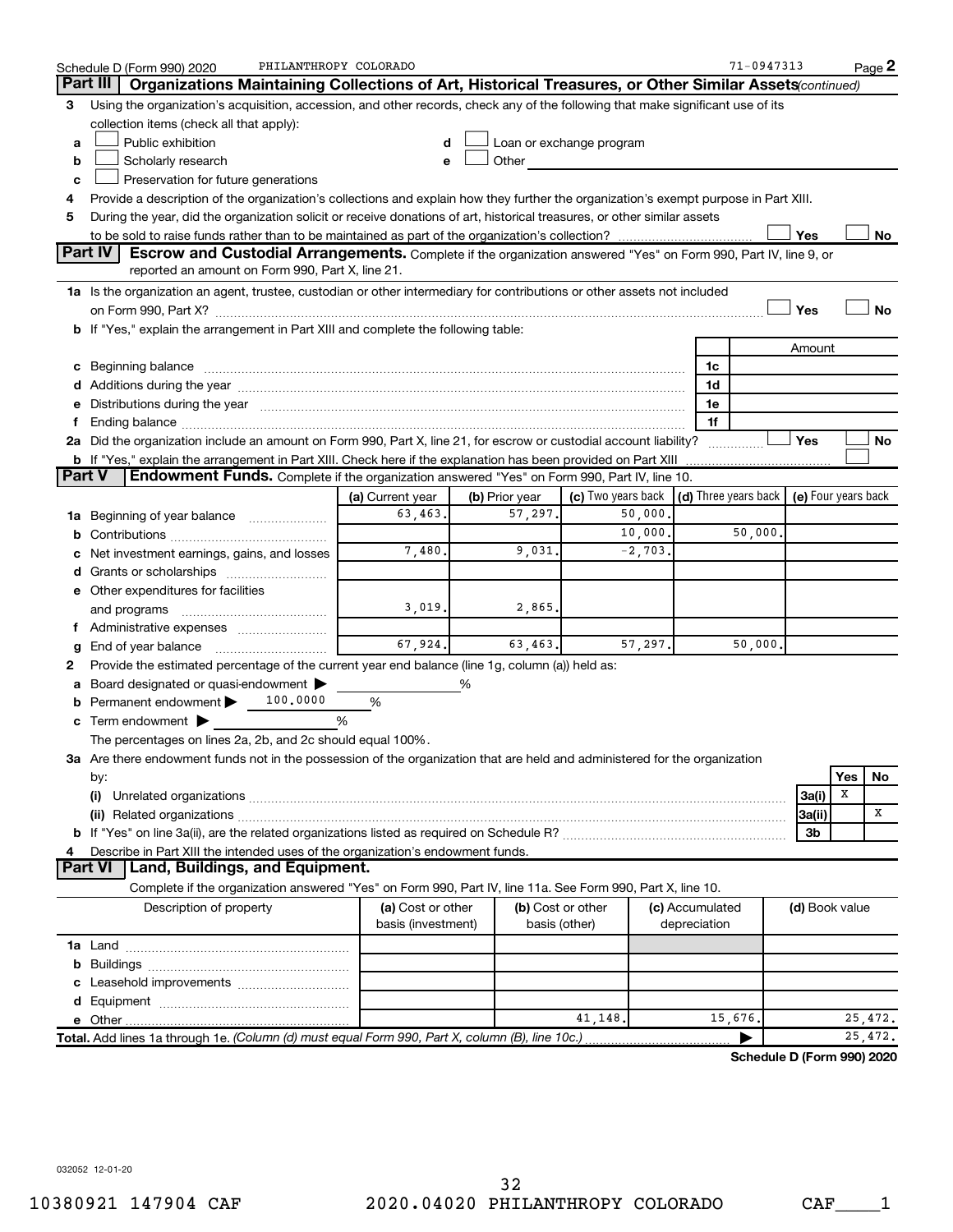**3**

| Part VII Investments - Other Securities.                                                                                                                                           |                 |                                                           | $1$ ago $\bullet$ |
|------------------------------------------------------------------------------------------------------------------------------------------------------------------------------------|-----------------|-----------------------------------------------------------|-------------------|
| Complete if the organization answered "Yes" on Form 990, Part IV, line 11b. See Form 990, Part X, line 12.<br>(a) Description of security or category (including name of security) | (b) Book value  | (c) Method of valuation: Cost or end-of-year market value |                   |
|                                                                                                                                                                                    |                 |                                                           |                   |
| (1) Financial derivatives                                                                                                                                                          |                 |                                                           |                   |
|                                                                                                                                                                                    |                 |                                                           |                   |
| (3) Other                                                                                                                                                                          |                 |                                                           |                   |
| BENEFICIAL INTEREST IN ASSETS HELD BY<br>(A)                                                                                                                                       |                 |                                                           |                   |
| OTHERS<br>(B)                                                                                                                                                                      | 67,924          | END-OF-YEAR MARKET VALUE                                  |                   |
| (C)                                                                                                                                                                                |                 |                                                           |                   |
| (D)                                                                                                                                                                                |                 |                                                           |                   |
| (E)                                                                                                                                                                                |                 |                                                           |                   |
| (F)                                                                                                                                                                                |                 |                                                           |                   |
| (G)                                                                                                                                                                                |                 |                                                           |                   |
| (H)                                                                                                                                                                                |                 |                                                           |                   |
| Total. (Col. (b) must equal Form 990, Part X, col. (B) line 12.) $\blacktriangleright$                                                                                             | 67,924.         |                                                           |                   |
| Part VIII Investments - Program Related.                                                                                                                                           |                 |                                                           |                   |
| Complete if the organization answered "Yes" on Form 990, Part IV, line 11c. See Form 990, Part X, line 13.                                                                         | (b) Book value  |                                                           |                   |
| (a) Description of investment                                                                                                                                                      |                 | (c) Method of valuation: Cost or end-of-year market value |                   |
| (1)                                                                                                                                                                                |                 |                                                           |                   |
| (2)                                                                                                                                                                                |                 |                                                           |                   |
| (3)                                                                                                                                                                                |                 |                                                           |                   |
| (4)                                                                                                                                                                                |                 |                                                           |                   |
| (5)                                                                                                                                                                                |                 |                                                           |                   |
| (6)                                                                                                                                                                                |                 |                                                           |                   |
| (7)                                                                                                                                                                                |                 |                                                           |                   |
| (8)                                                                                                                                                                                |                 |                                                           |                   |
| (9)                                                                                                                                                                                |                 |                                                           |                   |
| Total. (Col. (b) must equal Form 990, Part X, col. (B) line 13.) $\blacktriangleright$                                                                                             |                 |                                                           |                   |
| Part IX<br><b>Other Assets.</b>                                                                                                                                                    |                 |                                                           |                   |
| Complete if the organization answered "Yes" on Form 990, Part IV, line 11d. See Form 990, Part X, line 15.                                                                         | (a) Description |                                                           | (b) Book value    |
|                                                                                                                                                                                    |                 |                                                           |                   |
| (1)                                                                                                                                                                                |                 |                                                           |                   |
| (2)                                                                                                                                                                                |                 |                                                           |                   |
| (3)                                                                                                                                                                                |                 |                                                           |                   |
| (4)                                                                                                                                                                                |                 |                                                           |                   |
| (5)                                                                                                                                                                                |                 |                                                           |                   |
| (6)                                                                                                                                                                                |                 |                                                           |                   |
| (7)                                                                                                                                                                                |                 |                                                           |                   |
| (8)                                                                                                                                                                                |                 |                                                           |                   |
| (9)                                                                                                                                                                                |                 |                                                           |                   |
|                                                                                                                                                                                    |                 |                                                           |                   |
| <b>Other Liabilities.</b><br>Part X                                                                                                                                                |                 |                                                           |                   |
| Complete if the organization answered "Yes" on Form 990, Part IV, line 11e or 11f. See Form 990, Part X, line 25.                                                                  |                 |                                                           |                   |
| (a) Description of liability<br>1.                                                                                                                                                 |                 |                                                           | (b) Book value    |
| Federal income taxes<br>(1)                                                                                                                                                        |                 |                                                           |                   |
| (2)                                                                                                                                                                                |                 |                                                           |                   |
| (3)                                                                                                                                                                                |                 |                                                           |                   |
| (4)                                                                                                                                                                                |                 |                                                           |                   |
| (5)                                                                                                                                                                                |                 |                                                           |                   |
| (6)                                                                                                                                                                                |                 |                                                           |                   |
| (7)                                                                                                                                                                                |                 |                                                           |                   |
| (8)                                                                                                                                                                                |                 |                                                           |                   |
| (9)                                                                                                                                                                                |                 |                                                           |                   |
|                                                                                                                                                                                    |                 |                                                           |                   |
| 2. Liability for uncertain tax positions. In Part XIII, provide the text of the footnote to the organization's financial statements that reports the                               |                 |                                                           |                   |

organization's liability for uncertain tax positions under FASB ASC 740. Check here if the text of the footnote has been provided in Part XIII ...  $\boxed{\texttt{X}}$ 

**Schedule D (Form 990) 2020**

032053 12-01-20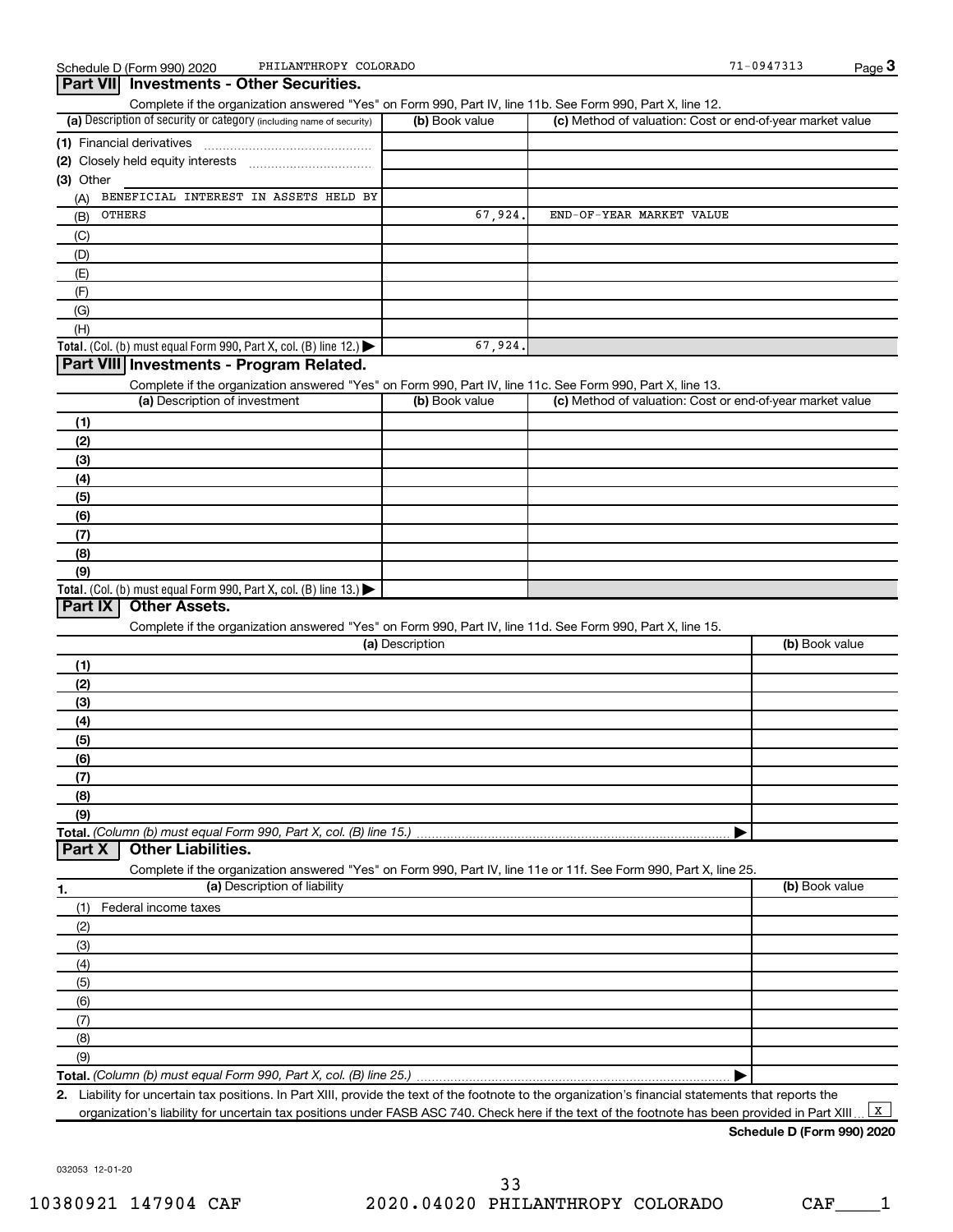|    | PHILANTHROPY COLORADO<br>Schedule D (Form 990) 2020                                                                                                                                                                                 |                | $71 - 0947313$ | Page 4 |
|----|-------------------------------------------------------------------------------------------------------------------------------------------------------------------------------------------------------------------------------------|----------------|----------------|--------|
|    | Reconciliation of Revenue per Audited Financial Statements With Revenue per Return.<br>Part XI                                                                                                                                      |                |                |        |
|    | Complete if the organization answered "Yes" on Form 990, Part IV, line 12a.                                                                                                                                                         |                |                |        |
| 1  | Total revenue, gains, and other support per audited financial statements [111] [11] Total revenue, gains, and other support per audited financial statements                                                                        |                | $\mathbf{1}$   |        |
| 2  | Amounts included on line 1 but not on Form 990, Part VIII, line 12:                                                                                                                                                                 |                |                |        |
| a  |                                                                                                                                                                                                                                     | 2a             |                |        |
| b  |                                                                                                                                                                                                                                     | 2 <sub>b</sub> |                |        |
| с  |                                                                                                                                                                                                                                     | 2c             |                |        |
| d  |                                                                                                                                                                                                                                     | 2d             |                |        |
| е  | Add lines 2a through 2d                                                                                                                                                                                                             |                | 2e             |        |
| З  |                                                                                                                                                                                                                                     |                | 3              |        |
| 4  | Amounts included on Form 990, Part VIII, line 12, but not on line 1:                                                                                                                                                                |                |                |        |
| a  |                                                                                                                                                                                                                                     | 4a             |                |        |
| b  |                                                                                                                                                                                                                                     | 4 <sub>h</sub> |                |        |
| c. | Add lines 4a and 4b                                                                                                                                                                                                                 |                | 4с             |        |
| 5  | Total revenue. Add lines 3 and 4c. (This must equal Form 990, Part I, line 12.)                                                                                                                                                     |                | 5              |        |
|    | Part XII   Reconciliation of Expenses per Audited Financial Statements With Expenses per Return.                                                                                                                                    |                |                |        |
|    | Complete if the organization answered "Yes" on Form 990, Part IV, line 12a.                                                                                                                                                         |                |                |        |
| 1  |                                                                                                                                                                                                                                     |                | $\mathbf{1}$   |        |
| 2  | Amounts included on line 1 but not on Form 990, Part IX, line 25:                                                                                                                                                                   |                |                |        |
| a  |                                                                                                                                                                                                                                     | 2a             |                |        |
| b  |                                                                                                                                                                                                                                     | 2 <sub>b</sub> |                |        |
| c  |                                                                                                                                                                                                                                     | 2c             |                |        |
| d  |                                                                                                                                                                                                                                     | 2d             |                |        |
| е  | Add lines 2a through 2d <b>contained a contained a contained a contained a</b> contained a contained a contained a contained a contained a contained a contained a contained a contained a contained a contained a contained a cont |                | <b>2e</b>      |        |
| З  |                                                                                                                                                                                                                                     |                | 3              |        |
| 4  | Amounts included on Form 990, Part IX, line 25, but not on line 1:                                                                                                                                                                  |                |                |        |
| a  | Investment expenses not included on Form 990, Part VIII, line 7b [[[[[[[[[[[[[[[[[[[[[[]]]]]]]                                                                                                                                      | 4a l           |                |        |
| b  |                                                                                                                                                                                                                                     | 4h             |                |        |
| c  | Add lines 4a and 4b                                                                                                                                                                                                                 |                | 4c             |        |
| 5  |                                                                                                                                                                                                                                     |                | 5              |        |
|    | Part XIII Supplemental Information.                                                                                                                                                                                                 |                |                |        |

Provide the descriptions required for Part II, lines 3, 5, and 9; Part III, lines 1a and 4; Part IV, lines 1b and 2b; Part V, line 4; Part X, line 2; Part XI, lines 2d and 4b; and Part XII, lines 2d and 4b. Also complete this part to provide any additional information.

PART V, LINE 4:

TO SUPPORT THE GENERAL OPERATIONS AND PROGRAMS OF THE ORGANIZATION.

PART X, LINE 2:

THE ORGANIZATION IS NO LONGER SUBJECT TO U.S. FEDERAL TAX AUDITS ON ITS

FORM 990 BY TAXING AUTHORITIES FOR FISCAL YEARS ENDING PRIOR TO DECEMBER

31, 2017. THE YEARS SUBSEQUENT TO THIS YEAR CONTAIN MATTERS THAT COULD BE

SUBJECT TO DIFFERING INTERPRETATIONS OF APPLICABLE TAX LAWS AND

REGULATIONS. ALTHOUGH THE OUTCOME OF TAX AUDITS IS UNCERTAIN, THE

ORGANIZATION BELIEVES NO ISSUES WOULD ARISE.

032054 12-01-20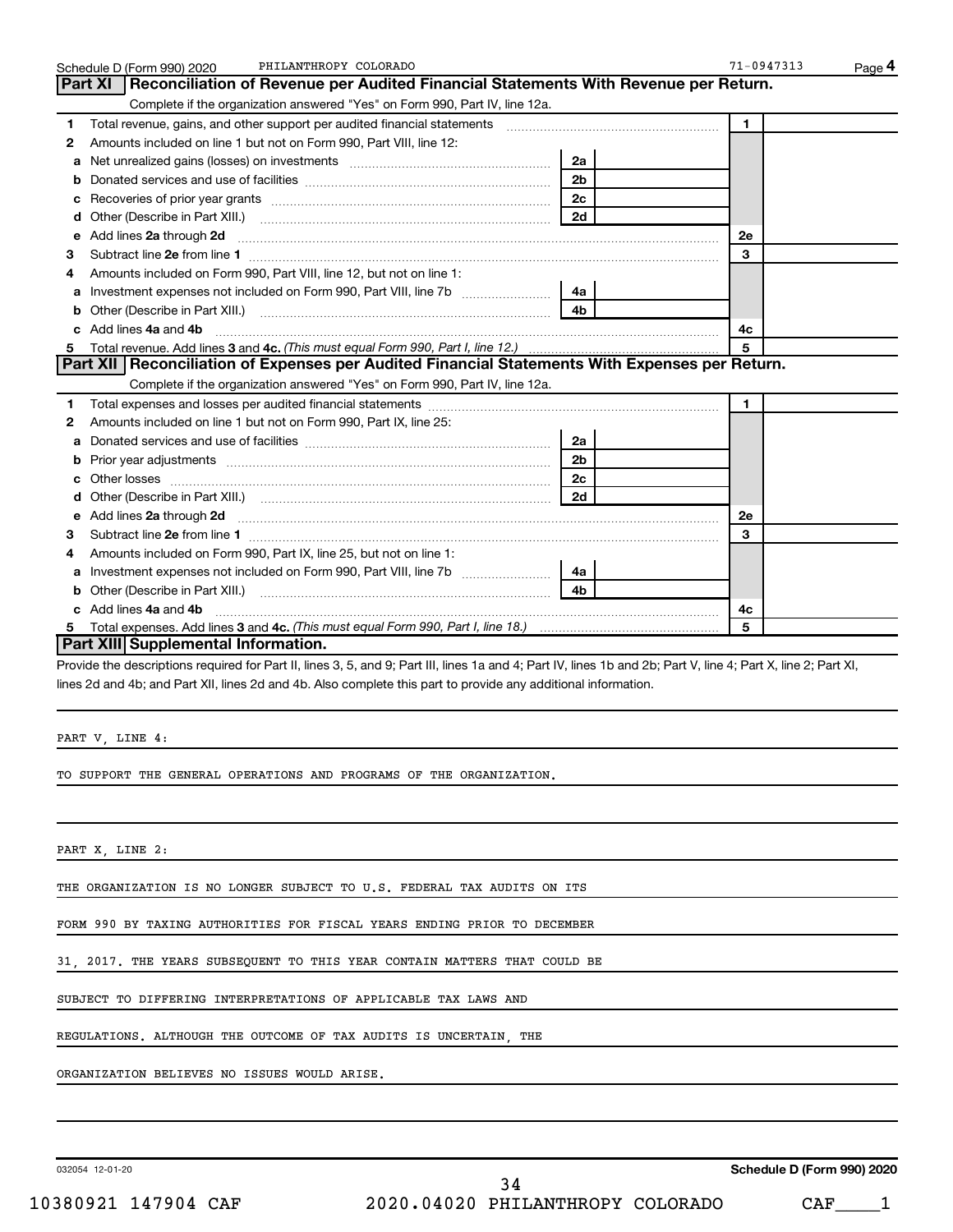Schedule D (Form 990) 2020 PHILANTHROPY COLORADO 71-0947313 PHILANTHROPY COLORADO

*(continued)* **Part XIII Supplemental Information** 

**Schedule D (Form 990) 2020**

032055 12-01-20

10380921 147904 CAF 2020.04020 PHILANTHROPY COLORADO CAF\_\_\_\_1 35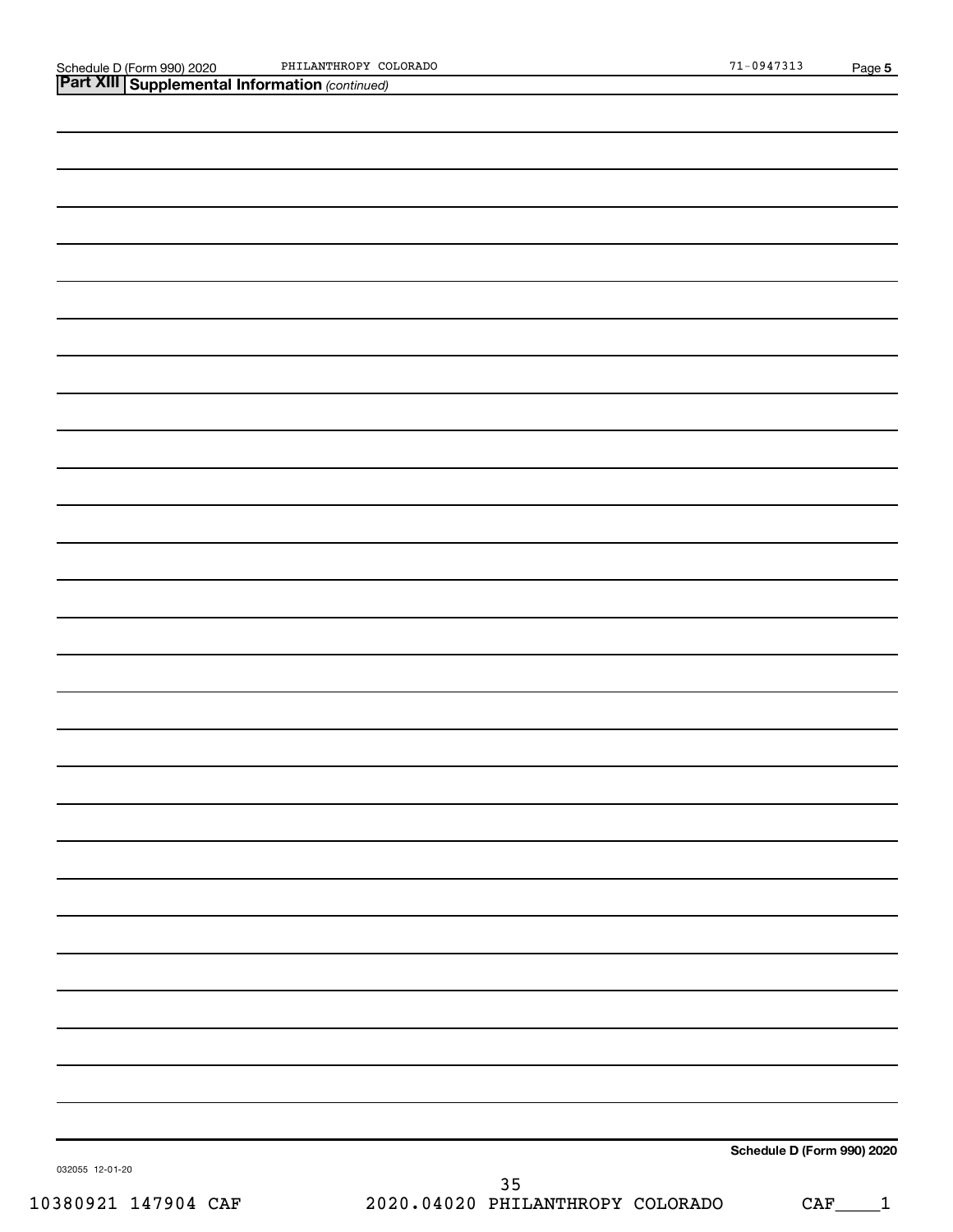**(Form 990 or 990-EZ)**

Department of the Treasury Internal Revenue Service Name of the organization

# **Complete to provide information for responses to specific questions on SCHEDULE O Supplemental Information to Form 990 or 990-EZ 2020**

**Form 990 or 990-EZ or to provide any additional information. | Attach to Form 990 or 990-EZ. | Go to www.irs.gov/Form990 for the latest information.**



**Employer identification number**

PHILANTHROPY COLORADO 71-0947313

FORM 990, PART I, LINE 1, DESCRIPTION OF ORGANIZATION MISSION:

OUR ACTIVITIES FOCUS ON EDUCATION AND TRAINING, LEARNING NETWORKS AND

ADVOCACY WITH THE OVERALL AIM OF LEADING AND SERVING THE DIVERSE AND

DYNAMIC PHILANTHROPIC SECTOR THAT SUPPORTS NONPROFITS AND COMMUNITIES

THROUGHOUT COLORADO.

FORM 990, PART III, LINE 4A, PROGRAM SERVICE ACCOMPLISHMENTS:

WE COULD BEST RESPOND TO THE COVID-19 CRISIS. WE HAD MORE AND MORE

PEOPLE FROM AROUND THE STATE TAKING PART REGULARLY IN OUR CONVENINGS

AND RECEIVED EXTENSIVE AND POSITIVE FEEDBACK FROM OUR MEMBERS AS THEY

RECOGNIZED THE VALUE OF BEING PART OF A CONNECTED AND VIBRANT

PHILANTHROPIC NETWORK. WE ORGANIZED A TOTAL OF 54 PEER LEARNING NETWORK

MEETINGS. AND WE HELD A RECORD NUMBER OF BOARD-RELATED MEETINGS AS WE

FORGED AHEAD TO LAUNCH STRATEGIC PLANNING AND COMPLETE OUR NEW

STRATEGIC EQUITY ROADMAP DESPITE THE INTERRUPTION OF THE PANDEMIC.

OUR MEMBERS ASKED US TO HELP THEM UNDERSTAND THE SCOPE OF THE

PANDEMIC'S IMPACT ON THE NONPROFIT SECTOR AND TO TAKE STOCK OF HOW

FUNDERS WERE RESPONDING TO THE CRISIS. YOU CAN READ A SUMMARY ON OUR

WEBSITE OF HOW SOME 700 COLORADO NONPROFITS RESPONDED TO OUR SURVEY

ASKING THEM TO IDENTIFY URGENT NEEDS AND THE OVERALL IMPACT OF COVID-19

ON THEIR ORGANIZATIONS AND COMMUNITIES. THE FINDINGS WERE INCLUDED IN

NEWS ARTICLES AND BLOG POSTS. WE DEVELOPED FOR OUR MEMBERS A RUNNING

INVENTORY OF THE GRANTS BEING MADE VIA VARIOUS RELIEF FUNDS AND

INDIVIDUAL ORGANIZATIONS. OUR CEO PLAYED AN INSTRUMENTAL ROLE IN THE

UNIFIED PHILANTHROPIC RESPONSE AS A MEMBER OF THE GOVERNOR'S RELIEF

#### FUND EXECUTIVE COMMITTEE, AS WELL AS THE LEADERSHIP COMMITTEE AND A

032211 11-20-20 **For Paperwork Reduction Act Notice, see the Instructions for Form 990 or 990-EZ. Schedule O (Form 990 or 990-EZ) 2020** LHA

10380921 147904 CAF 2020.04020 PHILANTHROPY COLORADO CAF\_\_\_\_1

36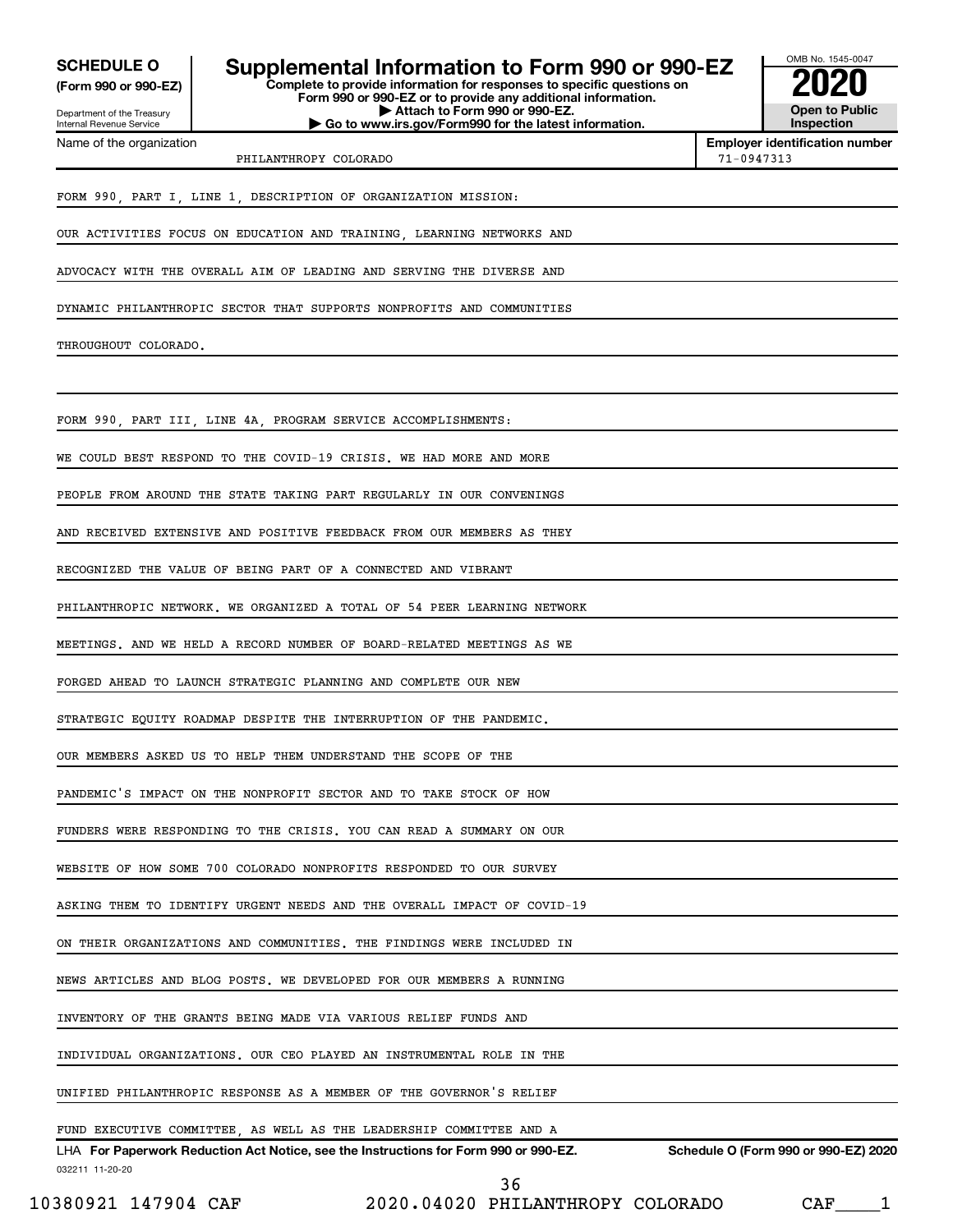| Schedule O (Form 990 or 990-EZ) 2020                                       |                                                                           | Page 2                                              |
|----------------------------------------------------------------------------|---------------------------------------------------------------------------|-----------------------------------------------------|
| Name of the organization<br>PHILANTHROPY COLORADO                          |                                                                           | <b>Employer identification number</b><br>71-0947313 |
| SMALL COMMITTEE THAT MET WEEKLY TO CONFER ON THE GRANT APPLICATION AND     |                                                                           |                                                     |
| EVALUATION PROCESS WITH THE COLORADO HEALTH FOUNDATION AND MILE HIGH       |                                                                           |                                                     |
| UNITED WAY. PHILANTHROPY COLORADO ALSO IDENTIFIED AND RECRUITED MANY OF    |                                                                           |                                                     |
| THE FOUNDATION STAFFERS WHO PROVIDED FACILITATION AND ADMINISTRATIVE       |                                                                           |                                                     |
| SUPPORT TO THE VARIOUS GRANT REVIEW COMMITTEES MADE UP OF LEADERS          |                                                                           |                                                     |
| THROUGHOUT THE STATE.                                                      |                                                                           |                                                     |
| MUCH OF OUR ADVOCACY ACTIVITY FOCUSED ON URGING CONGRESSIONAL              |                                                                           |                                                     |
| LEADERSHIP TO ENSURE CHARITABLE NONPROFITS WERE SUPPORTED IN               |                                                                           |                                                     |
| LEGISLATIVE AID PACKAGES. PHILANTHROPY COLORADO WAS AMONG STATE            |                                                                           |                                                     |
| ORGANIZATIONS MAKING CONTACTS AND SENDING A LETTER TO OUR CONGRESSIONAL    |                                                                           |                                                     |
| DELEGATION AND CONTINUES TO KEEP TABS ON THESE EFFORTS. WE ALSO WORKED     |                                                                           |                                                     |
| TO PUSH FOR STRONGER CHARITABLE GIVING INCENTIVES AND SIGNED ON TO         |                                                                           |                                                     |
| SUPPORT THE "DEAR COLLEAGUE" LETTER IN SUPPORT OF ENSURING CHARITABLE      |                                                                           |                                                     |
| NONPROFITS RECEIVE CRITICAL RELIEF IN ANY FUTURE COVID-19 LEGISLATIVE      |                                                                           |                                                     |
| PACKAGE. AT THE SAME TIME, WE KEPT OUR MEMBERS UPDATED ON THE              |                                                                           |                                                     |
| PANDEMIC'S IMPACT ON CRITICAL CENSUS GATHERING ACTIVITIES AND HOW THE      |                                                                           |                                                     |
| SECTOR COULD HELP. WE CONFIRMED AND DEMONSTRATED THAT OUR ORGANIZATION     |                                                                           |                                                     |
| AND PHILANTHROPY CAN PIVOT IN TIMES OF CRISIS. OUR NONPROFIT COMMUNITY     |                                                                           |                                                     |
| NEEDED IMMEDIATE AND FLEXIBLE FUNDING TO ADDRESS THE CHALLENGES            |                                                                           |                                                     |
|                                                                            | PRESENTED BY COVID-19. AND FOUNDATIONS MET THAT NEED IN SHORT ORDER,      |                                                     |
| SHOWING EMPATHY AND A NUANCED UNDERSTANDING OF HOW TO BEST TO PROVIDE      |                                                                           |                                                     |
| RESOURCES TO THOSE BOTH LEADING AND SUPPORTING RELIEF EFFORTS.             |                                                                           |                                                     |
| FORM 990, PART VI, SECTION A, LINE 6:                                      |                                                                           |                                                     |
|                                                                            | THE ORGANIZATION'S MEMBERS ARE PRIVATE, FAMILY AND COMMUNITY FOUNDATIONS, |                                                     |
| BUSINESSES AND CORPORATE FOUNDATIONS, FEDERATED FUNDS AND WORKPLACE GIVING |                                                                           |                                                     |
| PROGRAMS, GOVERNMENT AGENCIES, DONOR-ADVISED FUNDS, INDIVIDUAL             |                                                                           |                                                     |
| PHILANTHROPISTS, AND THOSE WHO ADVISE AND CONSULT WITH THE FIELD.          |                                                                           |                                                     |
| 032212 11-20-20                                                            | 37                                                                        | Schedule O (Form 990 or 990-EZ) 2020                |
| 10380921 147904 CAF                                                        | 2020.04020 PHILANTHROPY COLORADO                                          | CAF <sub>1</sub>                                    |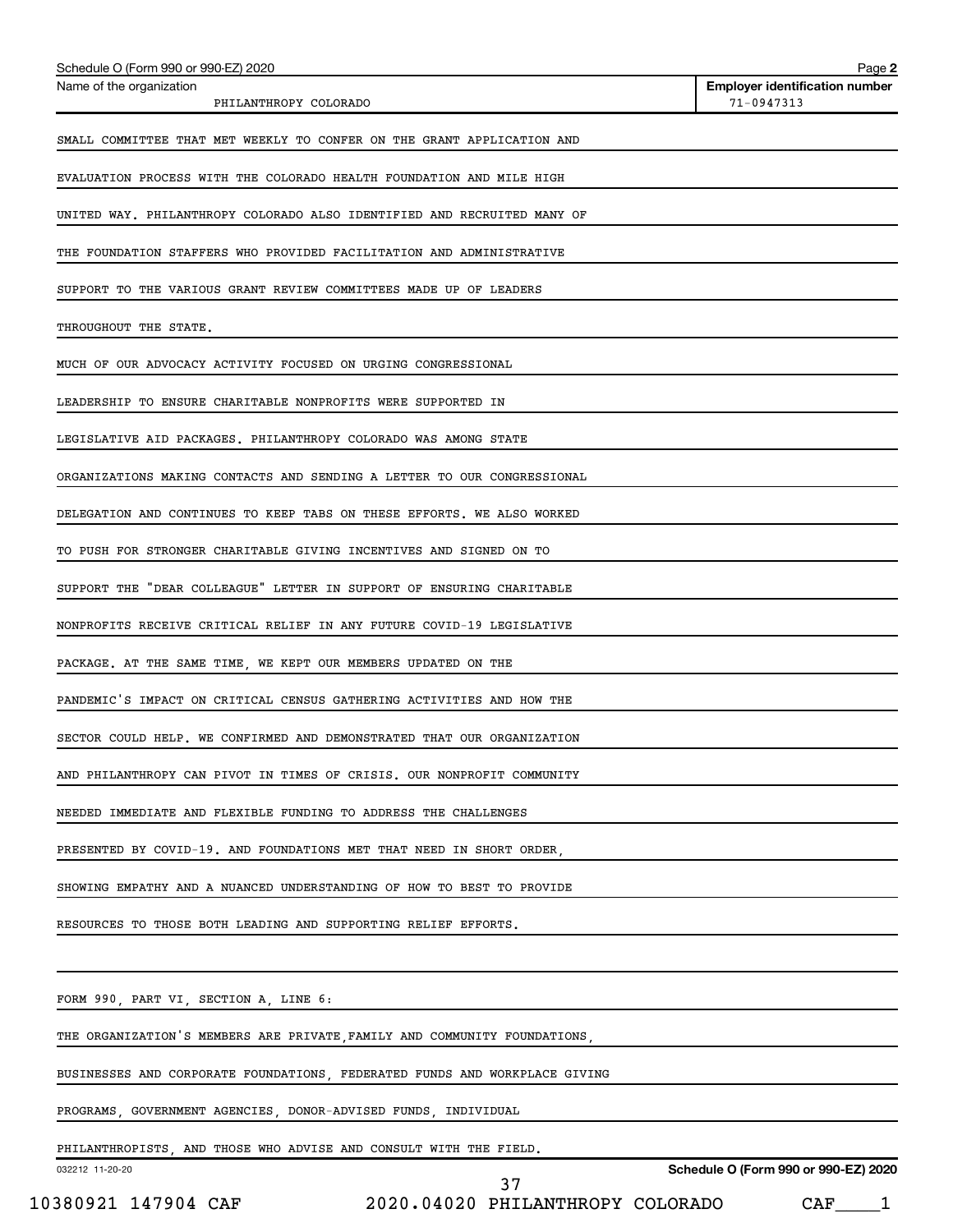Name of the organization

PHILANTHROPY COLORADO **120 ASSEMBLE 2012 12:00 ASSEMBLE 2014** 71-0947313

**Employer identification number**

**2**

FORM 990, PART VI, SECTION A, LINE 7A:

OFFICERS AND DIRECTORS ARE ELECTED BY THE MEMBERSHIP.

FORM 990, PART VI, SECTION A, LINE 7B:

THE MEMBERSHIP ELECTS THE BOARD OF DIRECTORS AND THE BYLAWS GIVE THE BOARD

OF DIRECTORS THE AUTHORITY TO MANAGE THE AFFAIRS OF THE CORPORATION.

FORM 990, PART VI, SECTION A, LINE 8B:

ALL COMMITTEES ARE ADVISORY COMMITTEES TO THE BOARD OF DIRECTORS AND DO NOT

ACT ON BEHALF OF THE GOVERNING BODY.

FORM 990, PART VI, SECTION B, LINE 11B:

FORM 990 WAS REVIEWED BY BOARD MEMBERS PRIOR TO FILING.

FORM 990, PART VI, SECTION B, LINE 12C:

THE BOARD OF DIRECTORS ARE GIVEN A COPY OF THE CONFLICT OF INTEREST POLICY

ANNUALLY AND ARE REQUIRED TO SIGN AND SUBMIT A DISCLOSURE STATEMENT

INDICATING THEY HAVE RECEIVED, READ, AND UNDERSTAND THE POLICY AND AGREE TO

DISCLOSE ANY PERSONAL INTEREST IN ANY MATTER PENDING BEFORE THE BOARD

EITHER WHEN THE INTEREST BECOMES A MATTER OF BOARD ACTION OR AS PART OF A

PERIODIC PROCEDURE TO BE ESTABLISHED BY THE BOARD.

FORM 990, PART VI, SECTION B, LINE 15A:

THE PROCESS FOR DETERMINING THE EXECUTIVE DIRECTOR'S ANNUAL SALARY INCLUDED

OBTAINING COMPARABLE SALARY DATA.

FORM 990, PART VI, SECTION C, LINE 18:

032212 11-20-20

10380921 147904 CAF 2020.04020 PHILANTHROPY COLORADO CAF\_\_\_\_1 38

**Schedule O (Form 990 or 990-EZ) 2020**